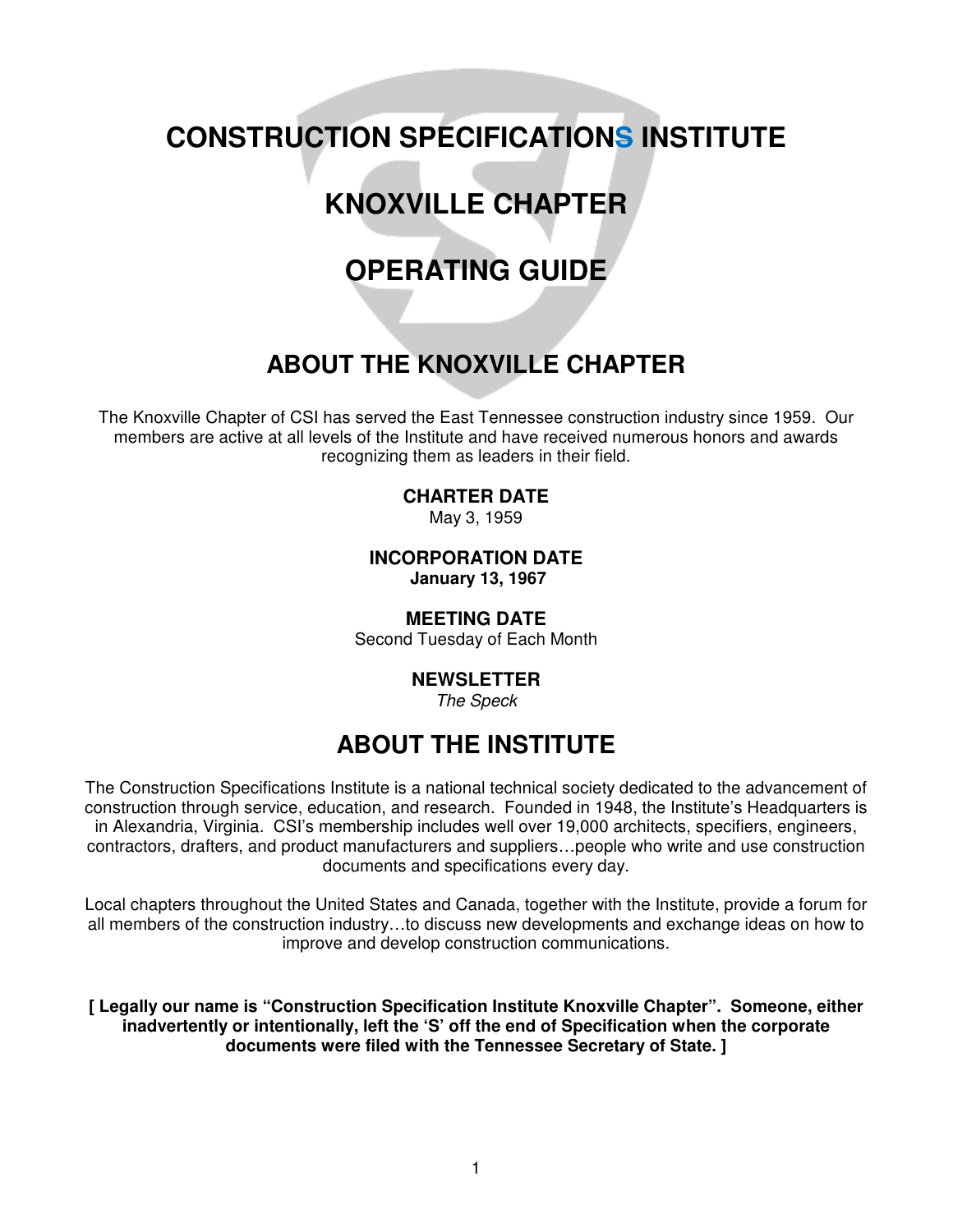# **TABLE OF CONTENTS**

| Yearly Operating Budget Report & Net Worth Report (to be attached later)         |  |
|----------------------------------------------------------------------------------|--|
|                                                                                  |  |
| Academic Programs<br><b>Student Affiliate</b><br><b>Student Affiliate Bylaws</b> |  |
|                                                                                  |  |
|                                                                                  |  |
|                                                                                  |  |
| <b>Fun Committee</b>                                                             |  |
| <b>House Committee</b>                                                           |  |
|                                                                                  |  |
|                                                                                  |  |
|                                                                                  |  |
|                                                                                  |  |
|                                                                                  |  |
|                                                                                  |  |
|                                                                                  |  |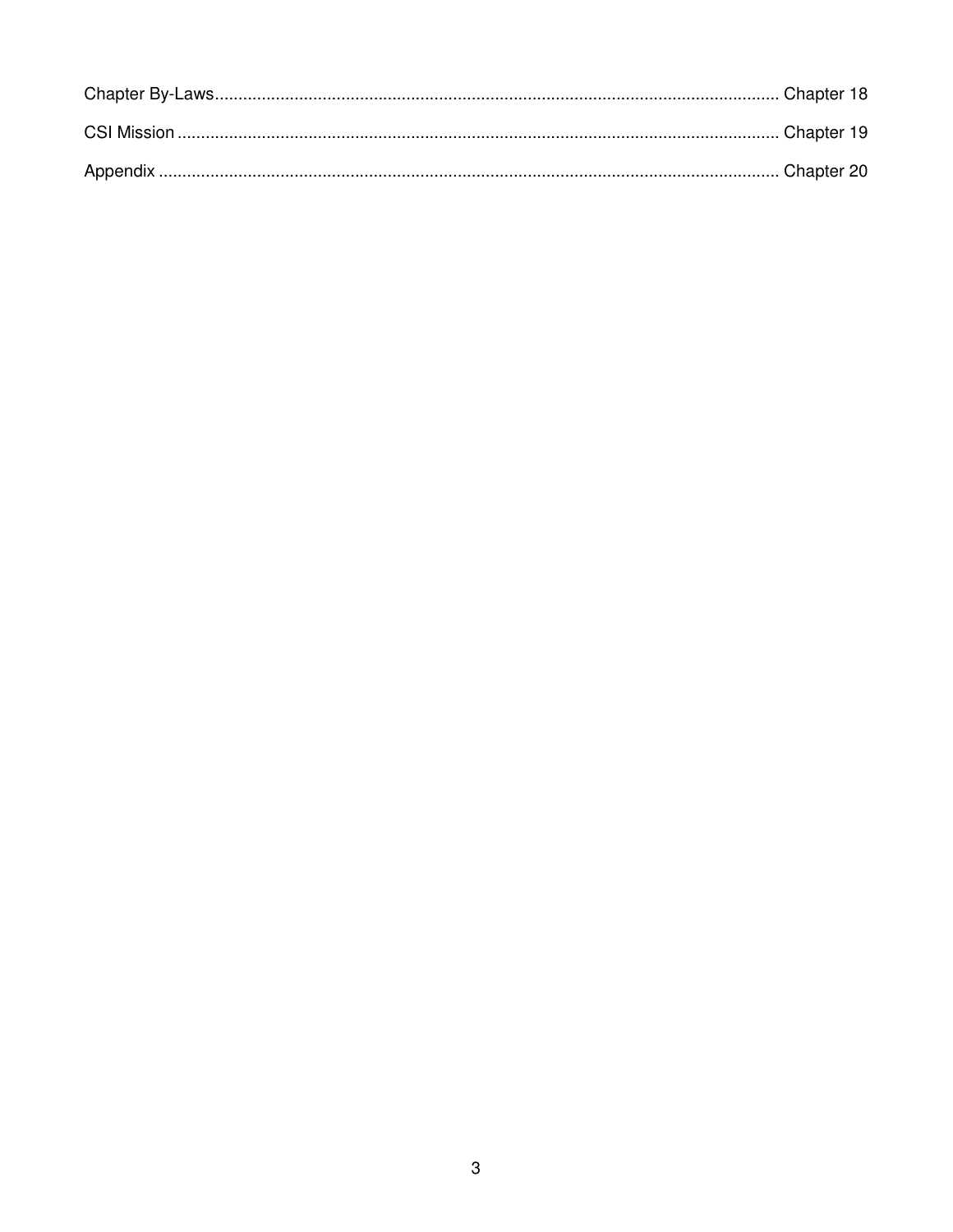- 1. Prepare agenda for, schedule, and chair all meetings of the Executive Committee.
- 2. Prepare agenda for, schedule, and chair all Board meetings.
- 3. Prepare and make announcements at all Chapter meetings.
- 4. Prepare President's Message for each issue of the Newsletter.
- 5. Prepare and present Chapter reports at all Region and Institute events.
- 6. Prepare and distribute, as required, all information received on behalf of the Chapter.
- 7. Provide leadership and direction for the Chapter.
- 8. Work with House chairman to secure a location for Chapter meetings and negotiate agreement with facility.
- 9. Preside at annual Chapter Planning Retreat/Meeting typically held in June.
- 10. Review this section of the Chapter Operating Guide and forward any recommended revisions to Chapter Secretary.

#### **FORMAT/CONTENTS**

#### **CHAPTER EXECUTIVE COMMITTEE MEETINGS**

The Executive Committee shall include the President (Chair), the Past-President, the President-Elect, and the Vice President. Meetings shall be scheduled on an as needed basis to discuss and make recommendations to the Chapter Board of Directors regarding Chapter operating budget, policy, slates of proposed Officers and Directors and to select committee chair assignments. It is the responsibility of the Board, by majority vote, to determine Chapter operating budget, policy, and to propose a slate of Officers and Directors to the Chapter general membership. It is the responsibility of the Executive Committee to determine Committee Chairs. Committee Co-Chairs should be determined jointly by the Executive Committee and the Committee Chair.

#### **CHAPTER BOARD OF DIRECTORS' MEETINGS**

Schedule Board meetings monthly. Typically, Board meetings are held in conjunction with and just prior to Chapter meetings. The agenda should include the following:

- 1. Review and accept Minutes from previous month's meeting.
- 2. Treasurer's Report
- 3. Standing Committee Reports
- 4. Ad Hoc Committee Reports
- 5. Convention/Conference Status
- 6. Policy Discussion
- 7. New Business

Board meetings should be limited from 1 to 1-1/2 hours. The focus should remain on committee reports and Chapter Policy. Care should be taken to refrain from involved committee discussions that should reside in committee meetings.

#### **CHAPTER MEETINGS**

Preside at all Chapter meetings, making introductions, announcements, and closing remarks.

#### **INSTITUTE AND REGION FUNCTIONS**

Attend all Region and Institute functions. Make all reports on behalf of the Chapter in accordance with the proscribed formats in the **Institute Administrative Guide or Region Operating Guide.**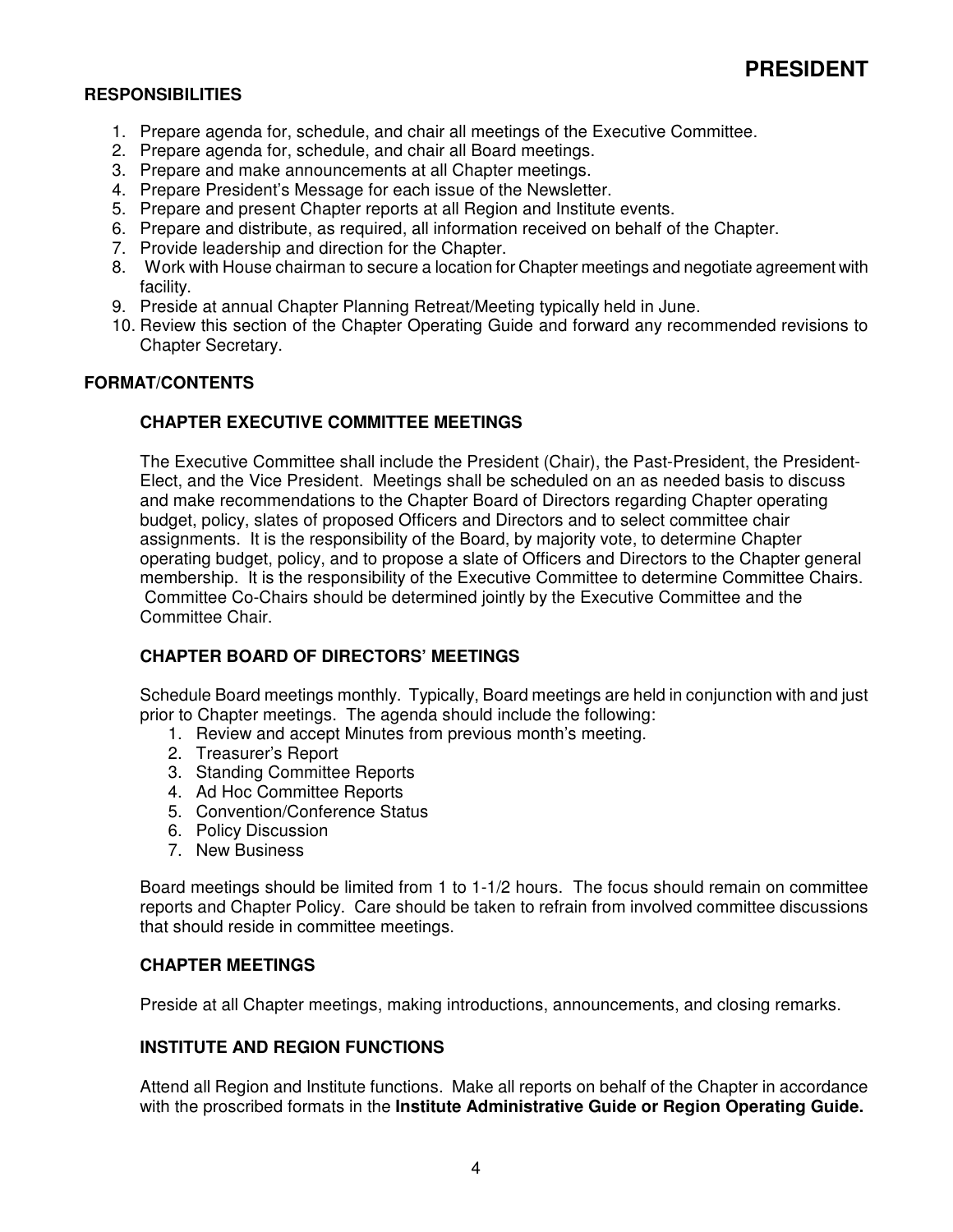# **TIMETABLE**

### **ANNUALLY**

- 1. Schedule Nominating Committee meeting not later than February 1 and direct them to develop new slate of Officers, Directors, and Committee Chairs.
- 2. At the January board meeting, discuss any change in the Chapter dues structure and direct Treasurer to submit to Institute by February due date..
- 3. Present Nominating Committee recommendations with regard to slate of Officers and Directors in the March Board meeting.
- 4. Finalize proposed slate of Officers, Directors, and Committee Chairs and report list to Institute for 'Quickie Roster' by April 30.
- 5. Notify Institute of any change in Chapter dues by February due date.
- 6. Finalize list of attendees, travel arrangements, and travel budget for Region Conference at April Board meeting.
- 7. Announce proposed slate of Officers and Directors at March Chapter meeting for April elections. Accept additional nominations from the floor at this Chapter meeting.
- 8. Finalize list of attendees, travel arrangements, and travel budget for Institute Convention at June Board meeting and handle registration for all attendees prior to early registration date.
- 9. Prepare and recommend list of Chapter members for Region and Institute Committees to Institute Directors from the Gulf States Region by March 1.
- 10. Schedule Executive Committee meeting not later than May 15 to prepare Chapter operating budget for next fiscal year. Include out-going and in-coming Chapter Treasurers in this meeting.
- 11. Present proposed Chapter operating budget at June Board meeting for discussion.
- 12. Prepare and present Chapter Report at Region Conference in Spring.
- 13. Present proposed Chapter operating budget for adoption at the July Board meeting by the new Board of Directors.
- 14. Finalize list of attendees, travel arrangements, and travel budget for August Region Leadership Conference at August Board meeting.

#### **MONTHLY**

- 1. Prepare agenda for monthly Board meeting and distribute at least five days prior to meeting.
- 2. Prepare President's Message for Newsletter and deliver to Editor by 20<sup>th</sup> of each month preceding publication.

#### **AS REQUIRED**

- 1. Sign Membership Committee correspondence.
- 2. Execute any contracts or agreements on behalf of the Chapter.

#### **ADDITIONAL INFORMATION**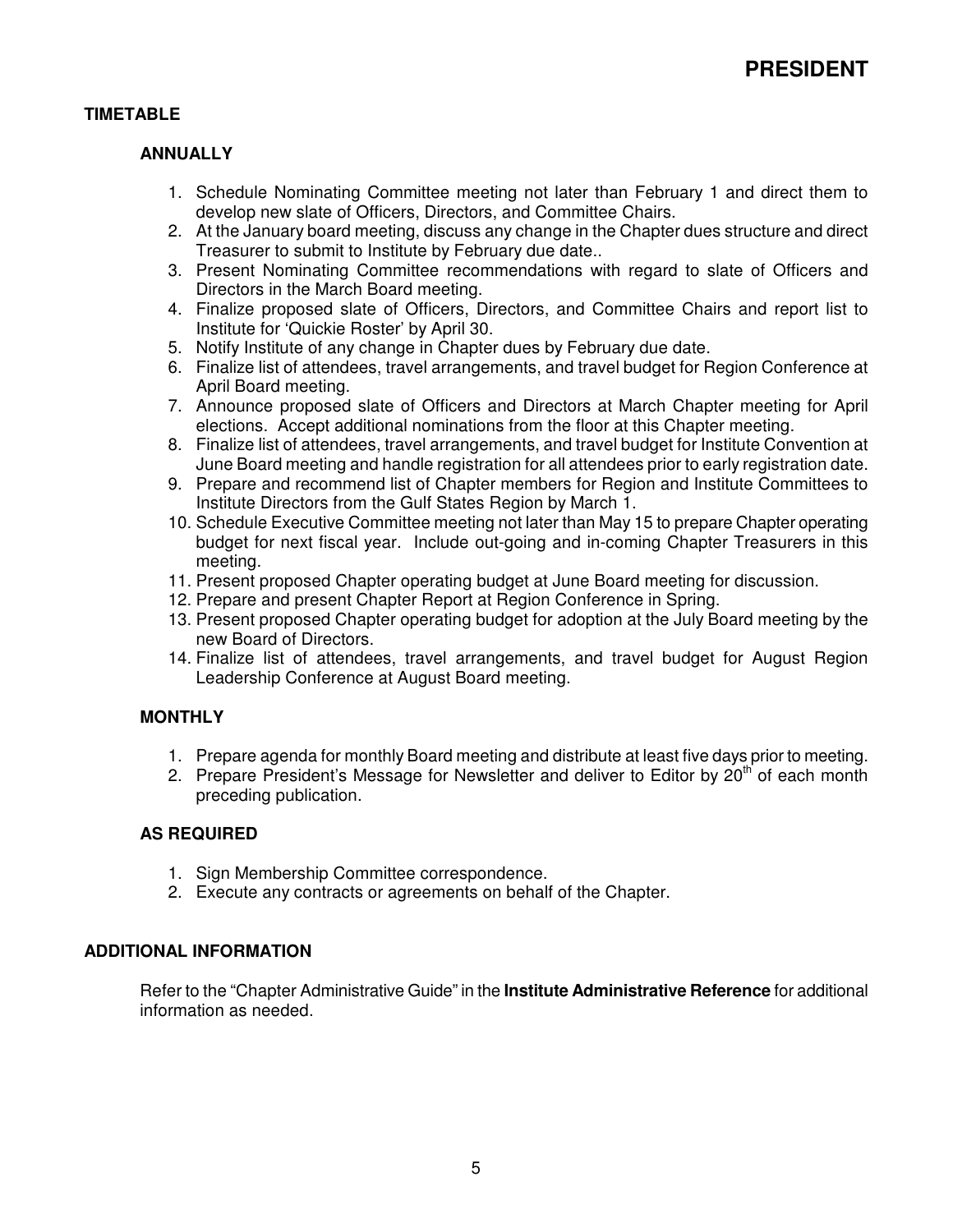- 1. Serve on the Executive Committee. Refer to 'President' section of the Chapter Operating Guide for function of the Executive Committee.
- 2. Serve as an advisor to the Board of Directors.
- 3. Consult with the President to render advice as needed.
- 4. Act as Chapter liaison to other industry organizations.
- 5. Review this section of the Chapter Operating Guide and forward any recommended revisions to Chapter Secretary.

### **ADDITIONAL INFORMATION**

- 1. Work with the Chapter Awards Committee Chair in regards to Chapter, Regional, and Institute Awards.
- 2. Work with Education Committee Chair and Student Chapter President(s).
- 3. Represent the Chapter at various events to promote the growth and value of CSI.
- 4. Review the Chapter Operating Guide for necessary changes and modifications.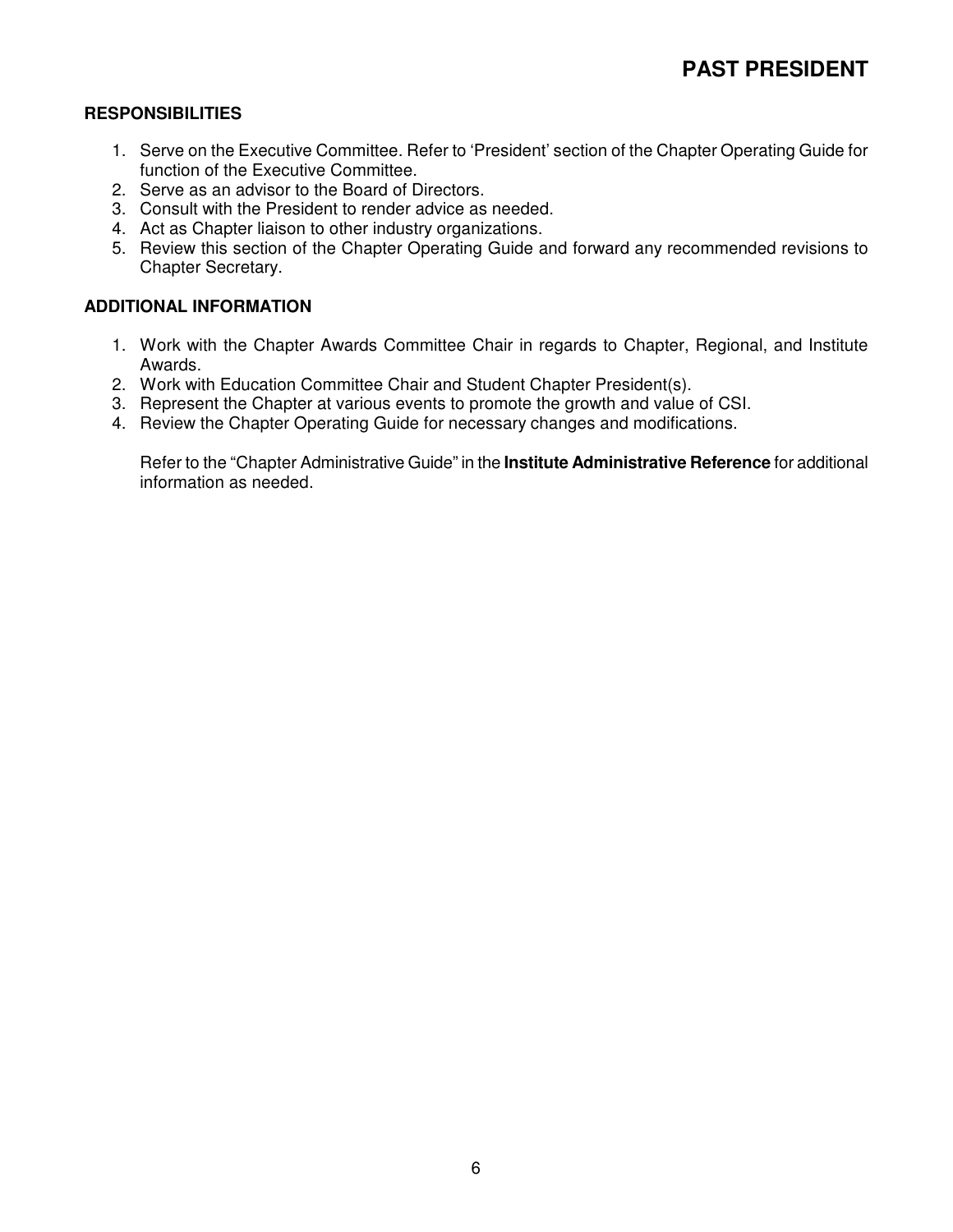- 1. Serve on the Executive Committee. Refer to 'President' section of the Chapter Operating Guide for function of the Executive Committee.
- 2. Serve on the Board of Directors.
- 3. Consult with the President to become familiar with all of the President's responsibilities and duties, as well as all Chapter activities.
- 4. Serve as acting President in his/her absence.
- 5. Serve as Chair of the Planning Committee.
- 6. Organize the annual Planning Retreat.
- 7. Review this section of the Chapter Operating Guide and forward any recommended revisions to Chapter Secretary.

# **CHAPTER PLANNING RETREAT**

 Schedule each June as a half-day orientation and planning retreat for all out-going and incoming Board Members and Committee Chairs.

#### **ADDITIONAL INFORMATION**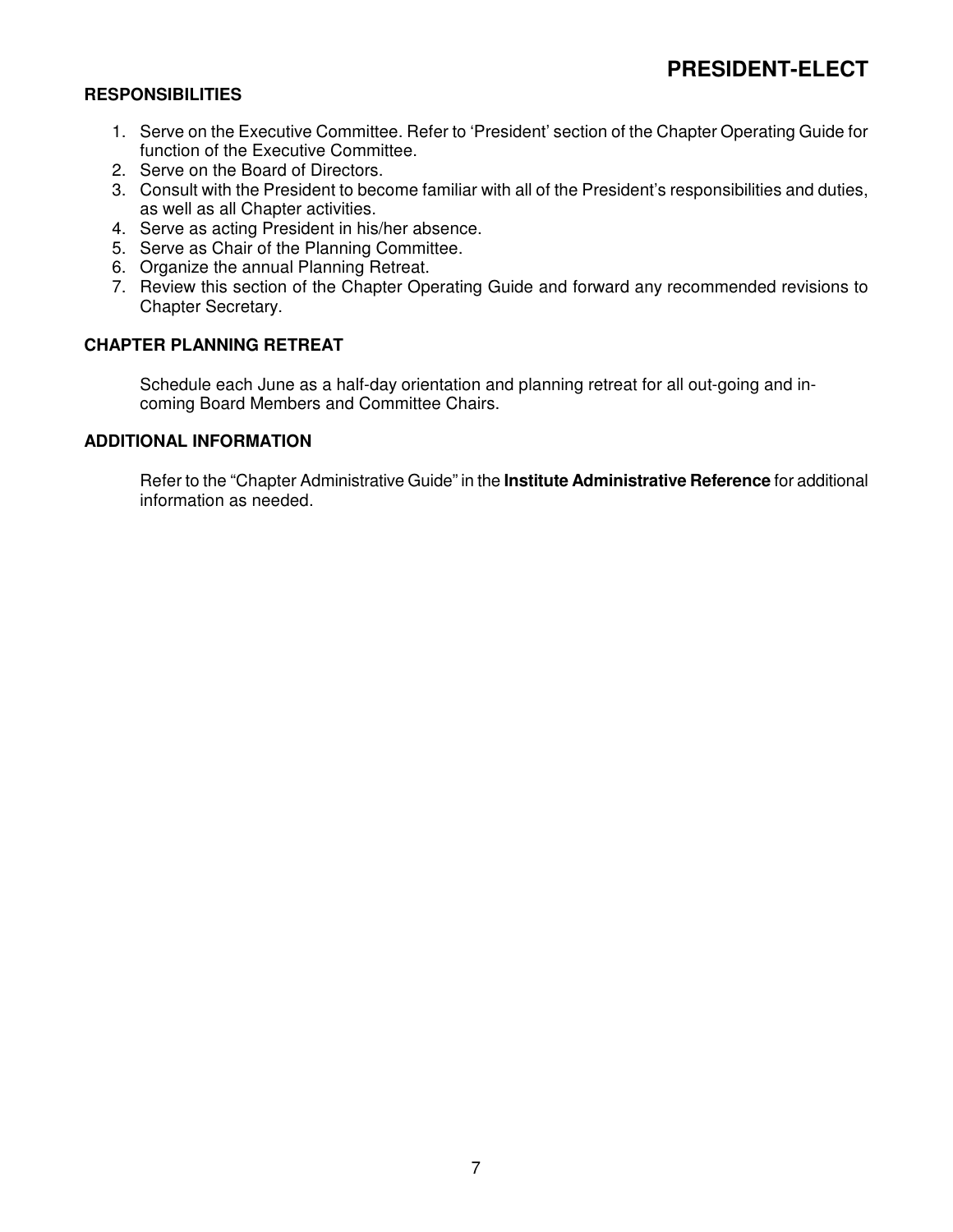- 1. Serve on the Executive Committee. Refer to 'President' section of the Chapter Operating Guide for function of the Executive Committee.
- 2. Serve on the Board of Directors.
- 3. Direct and coordinate the activities of Chapter Committees.
- 4. Attend meetings of the Committees assigned to report to the Vice-President. The Vice-President is an ex-officio member of the Committees.
- 5. Consult with the President to become familiar with all of the President's responsibilities and duties, as well as all Chapter activities.
- 6. Serve as acting President in the absence of both the President and President-Elect.
- 7. Attend Region meetings.
- 8. Act as Chapter liaison to other industry organizations.
- 9. Review this section of the Chapter Operating Guide and forward any recommended revisions to Chapter Secretary.

# **ADDITIONAL INFORMATION**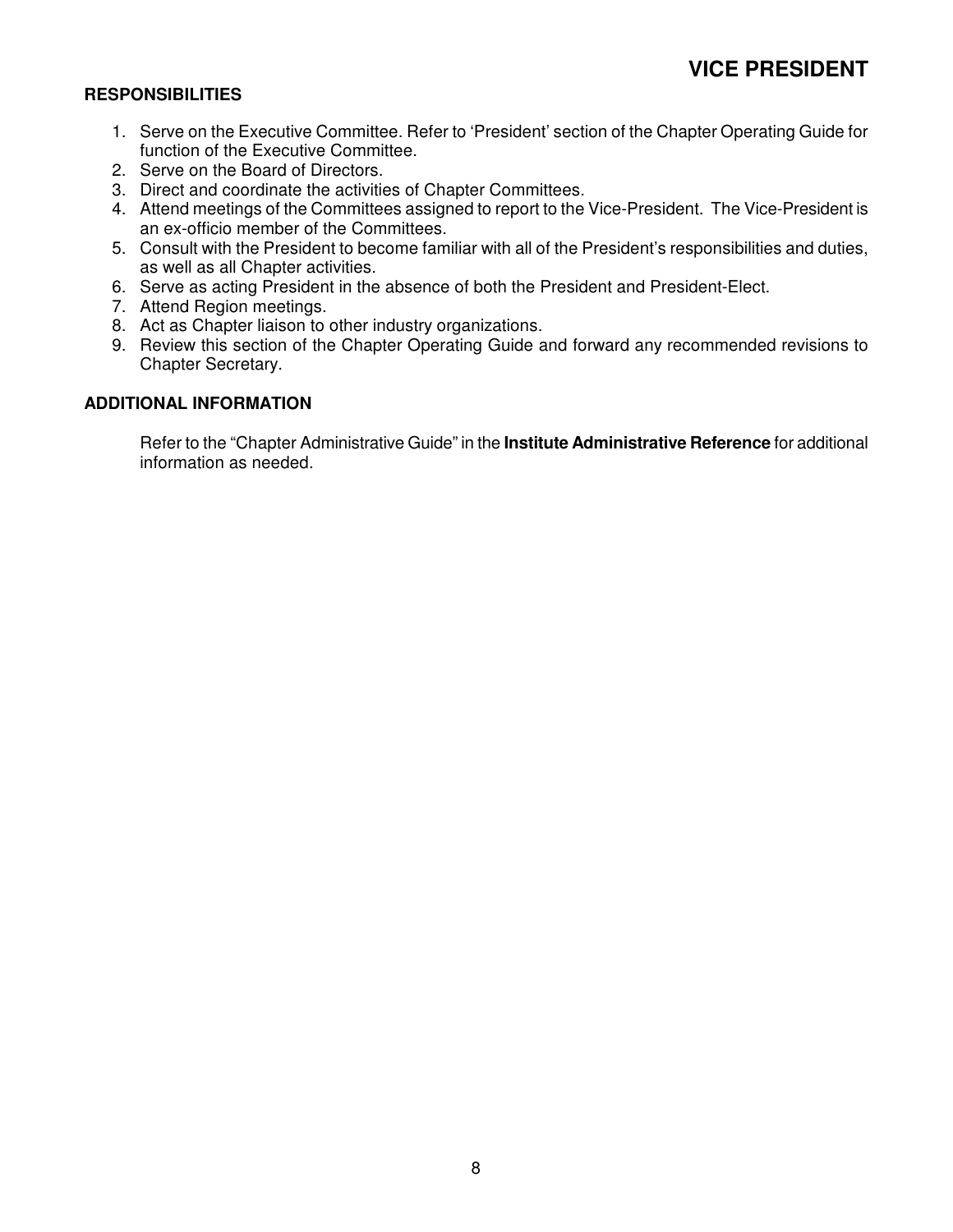# **SECRETARY**

# **RESPONSIBILITIES**

- 1. Record and distribute the minutes of all Board meetings.
- 2. Record and distribute all Chapter general correspondence.
- 3. Maintain a permanent record of all Chapter correspondence, meeting minutes, membership roster, newsletters, and non-technical publications.
- 4. Receive, review, and execute all membership applications and forward originals and copies to Institute and Chapter Membership Chair.
- 5. Receive from Institute and file with Institute all accreditations of delegates related to the Institute Annual Meeting. Execute and distribute delegate certification credentials to all Chapter members that are attending the Annual Meeting as Chapter Delegates.
- 6. Review this section of the Chapter Operating Guide and note any recommended revisions in the file.
- 7. Coordinate with Chapter Awards Chair the Institute Certificate of Appreciation to be presented to outgoing President.
- 8. Solicit and receive recommendations for revisions to the Chapter Operating Guide from each Officer and Committee Chair. Collate and file. This file should be turned over to the Chapter Operating Guide Ad-Hoc Committee for review and revisions every five years (years ending in '0' or '5') or as designated by the Board.

#### **FORMAT/CONTENTS**

#### **CHAPTER BOARD MEETINGS**

Record minutes of the Chapter Board meetings and attach Treasurer's Report. Type and distribute minutes to all Officers, Directors, and Committee Chairs. Prepare synopsis of minutes for publication in the chapter newsletter and submit to Publication Chair by  $20<sup>th</sup>$  of each month.

#### **MEMBERSHIP APPLICATIONS**

Receive all Chapter Membership applications from Institute or Membership Committee, review for correct membership category, execute, and forward originals to Institute. Forward copy to Membership Chair.

#### **CHAPTER DELEGATE CERTIFICATION**

Receive and process all delegate certification for the Institute Annual Meeting in accordance with the **Institute Administrative Reference**.

#### **TIMETABLE**

#### **ANNUALLY**

- 1. Receive and execute delegate certification forms for the Institute Annual Meeting and forward to Institute no later than April 1.
- 2. Receive and execute delegate certification cards and distribute to Chapter delegates prior to departure for the Institute Convention.
- 3. Submit to Awards Chair each May the certification of appreciation from Institute for framing and presentation at the annual awards banquet.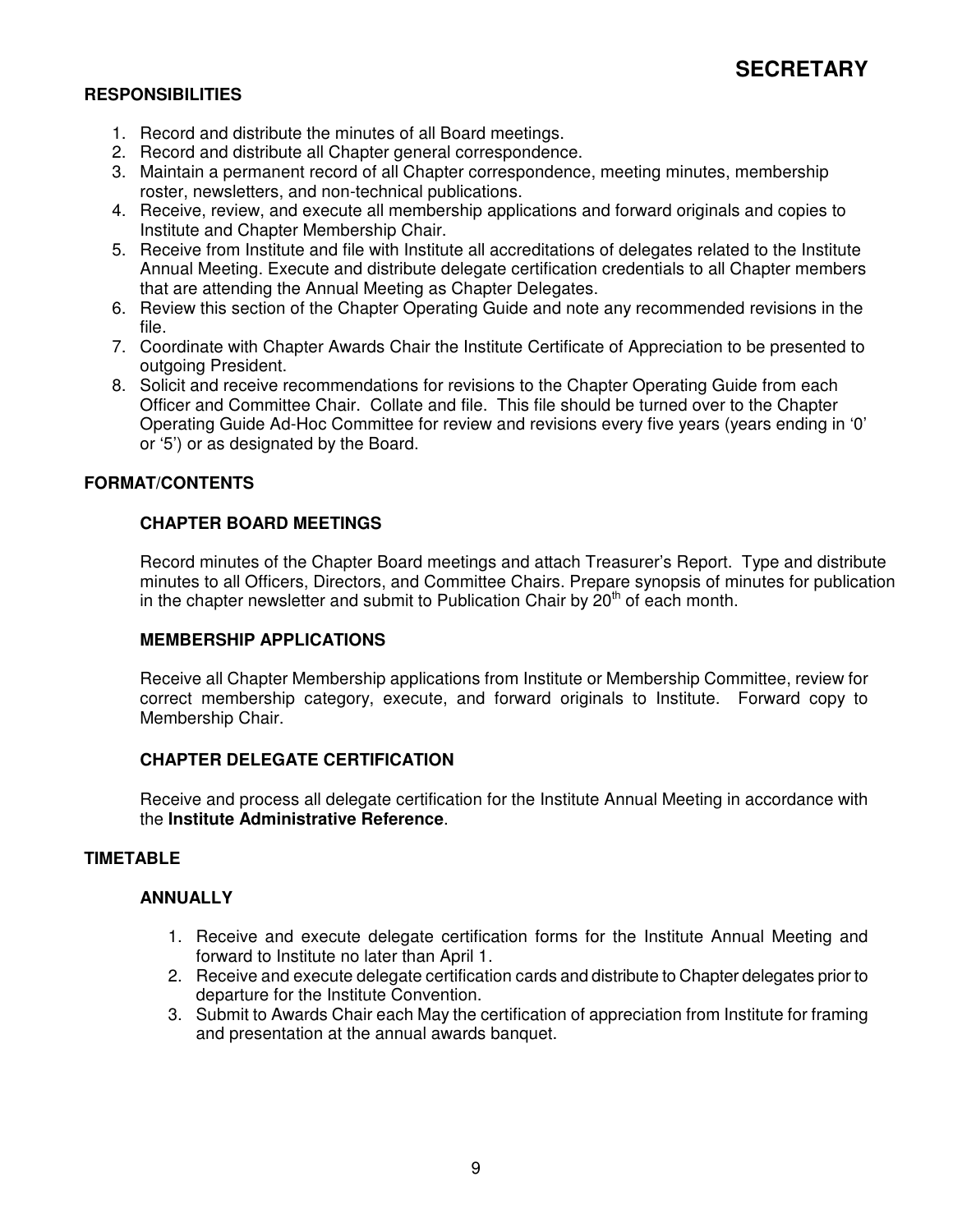## **MONTHLY**

- 1. Prepare and distribute Minutes of the Board meetings prior to the following Board meeting.
- 2. Prepare and distribute synopsis of meeting minutes to Publication Chair by 20<sup>th</sup> of month.

#### **ADDITIONAL INFORMATION**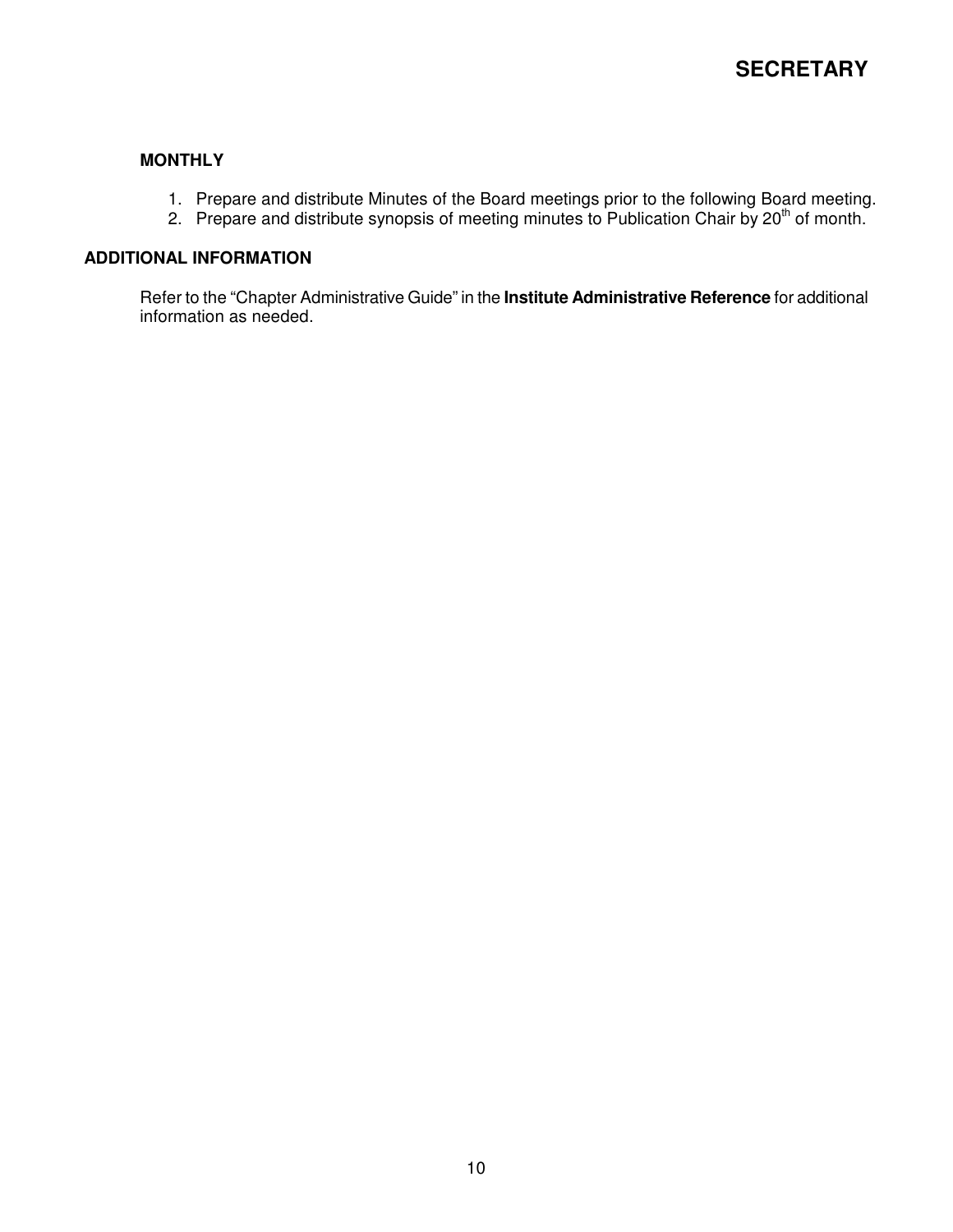- 1. Prepare annual Chapter operating budget in conjunction with the Executive Committee.
- 2. Review procedures for handling revenue and invoices with all Board Members and Committee Chairs.
- 3. Receive, review, record, and pay all invoices.
- 4. Receive, review, record, and deposit all sources of revenue.
- 5. Prepare and present financial report at Chapter Board meetings.
- 6. Prepare and execute all required governmental forms such as tax returns, etc. on behalf of the Chapter.
- 7. Review and select banking institution and type of accounts for all Chapter monies.
- 8. Receive and balance all statements received from banking institution.
- 9. Review this section of the Chapter Operating Guide and forward any recommended revisions to Chapter Secretary.

#### **FORMAT/CONTENTS**

#### **ACCOUNTING SYSTEM**

The Chapter's accounting system uses **Quicken** accounting software. This software will operate on almost any personal computer. This system will record revenue and expenditures and post them against various accounts. The system also will accept budget information for each account and produce a wide variety of reports that compare budgeted revenue and expense against actual revenue and expense.

# **REVENUE AND EXPENDITURE**

The Treasurer shall deposit all monies and issue all payment checks for expenditures. In no event will Committee Chairs be permitted to handle their committee accounts. Committee Chairs shall, however, receive and approve all invoices and revenue checks associated with their committee prior to forwarding to the Treasurer.

#### **REPORTS**

- 1. Every Committee Chair shall receive a transaction report for all of the activity that occurs for his/her Committee's account. This report should list each source of revenue and expenditure. This report shall be presented on an as needed basis, but not less than once per year.
- 2. Every Board Member and every Committee Chair shall receive a 'Budget vs. Actual' report for all accounts. This report shall be presented monthly at the Board Meeting.
- 3. Every Board Member shall receive a 'Net Worth' report showing all account balances and account payables. This report shall be presented monthly at the Board Meeting.

#### **ACCOUNTS AND BUDGETS**

Budgets and accounts should be structured in the same detail as the Chapter Committee structure. Some committee accounts, such as Product Show, may be further broken down with regard to revenue and cost. Refer to Attachment "A" for the current account structure that is set up in Quicken. Additional accounts shall be established for one-time special events such as Region events that are hosted by the Knoxville Chapter, etc.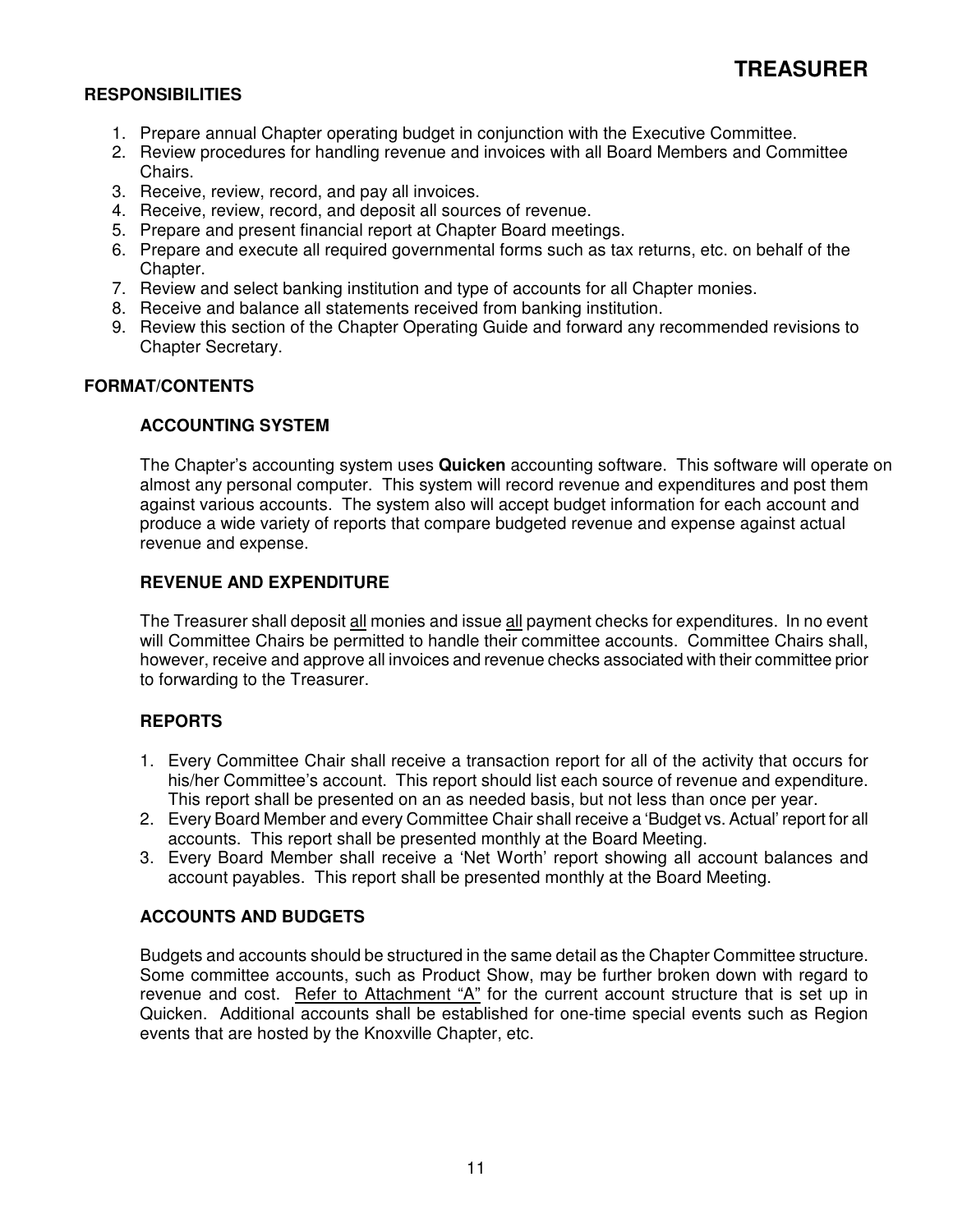# **TIMETABLE**

### **ANNUALLY**

- 1. Prepare annual Chapter operating budget for Executive Committee review in May and present the Committee-approved Chapter operating budget at the June Board meeting. Ratification of the Chapter operating budget will occur at the July Board meeting by the new Executive Committee and Board of Directors. Chapter operating budget format shall include a categorized list of actual income and expenses for the previous two years similar to Attachment "B".
- 2. Prepare a transaction report for each Committee at the end of the fiscal year (or more often as needed).
- 3. Prepared detailed tax information and turn over to outside consulting accountant for preparation of all filings at least two weeks prior to due date.
- 4. Receive, review, execute and forward all tax filings by due date.

# **MONTHLY**

- 1. Prepare and distribute Budget and Net Worth financial reports at each Board meeting.
- 2. Receive, record, and make deposits and issue checks at least monthly, preferably just prior to Board Meeting.

#### **ADDITIONAL INFORMATION**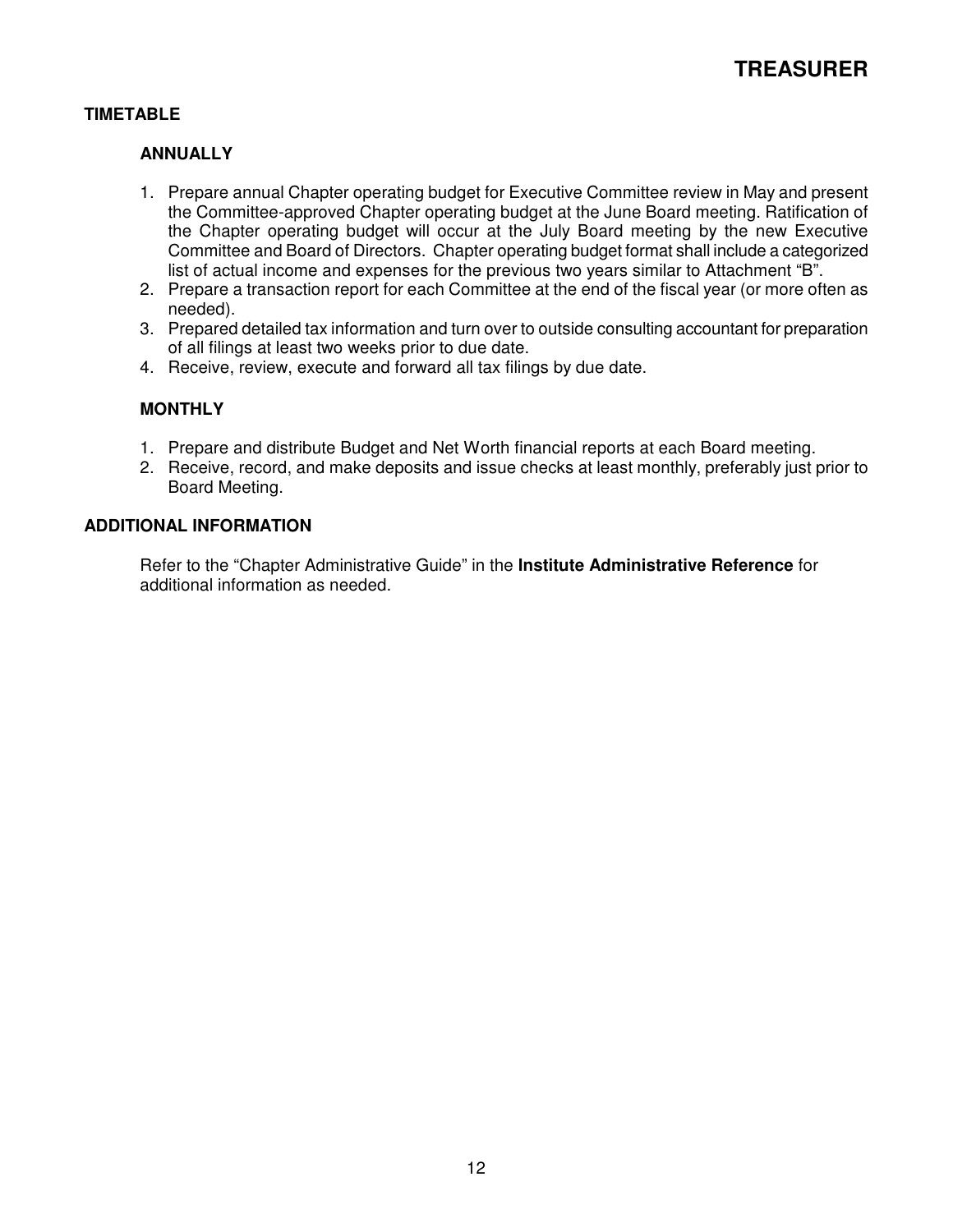# **PURPOSE**

The purpose of the **Awards Committee** is to submit deserving Chapter members and/or publications for Institute, Region, and Chapter awards.

#### **COMMITTEE MEMBERS/RESPONSIBILITIES**

#### **CHAIR**

- 1. Select Committee members. Select Co-Chair in consultation with President and President-Elect with the goal that the Co-Chair will become Chair in the future.
- 2. Prepare and distribute annual calendar with all deadlines. Distribution should include all Awards Committee members and the President.
- 3. Prepare internal budget consistent with Chapter operating budget.
- 4. Negotiate agreement with printing and/or framing contractor for Chapter awards.
- 5. Collect information and resumes required for submissions.
- 6. Receive and approve all associated invoices for payment and revenue checks. Forward to Chapter Treasurer for payment.
- 7. Review this section of the Chapter Operating Guide and forward any recommended revisions to Chapter Secretary.

#### **RECOMMENDED BUDGET FORMAT**

The Awards Program is not expected to produce any income. The budget should be established as follows:

#### **INCOME**

1. None.

#### **EXPENSES**

- 1. Typesetting/Framing Costs for Chapter Awards.
- 2. Costs for binders for Institute and Region submissions.
- 3. Costs of Certificates Blanks from Institute for Chapter Awards.
- 4. Mailing Expenses.
- 5. Sales Tax on above items.
- 6. Costs of gifts or awards.

#### **FORMAT/CONTENTS**

Use of the standardized format and proscribed procedures is essential in submissions for Institute and Region Awards. Refer to the **Institute Administrative Reference , Gulf States Region Operating Guide, or Institute Chapter and Chapter and Regions Award Guide** for requirements. Suggested Chapter awards are as follows:

| <b>Chapter Certificate of Appreciation</b>                          | <b>Chapter President's Citation</b>       |
|---------------------------------------------------------------------|-------------------------------------------|
| Chapter New Member of the Year                                      | <b>Chapter Cooperation Award</b>          |
| Chapter Specification Proficiency Award Chapter Craftsmanship Award |                                           |
| <b>Chapter Education Award</b>                                      | <b>Chapter Technical Excellence Award</b> |
| Organizational Certificate of Appreciation Specialty Awards         |                                           |
| Gunnar Kraft Special Merit Award                                    | Miller Euler Memorial Award               |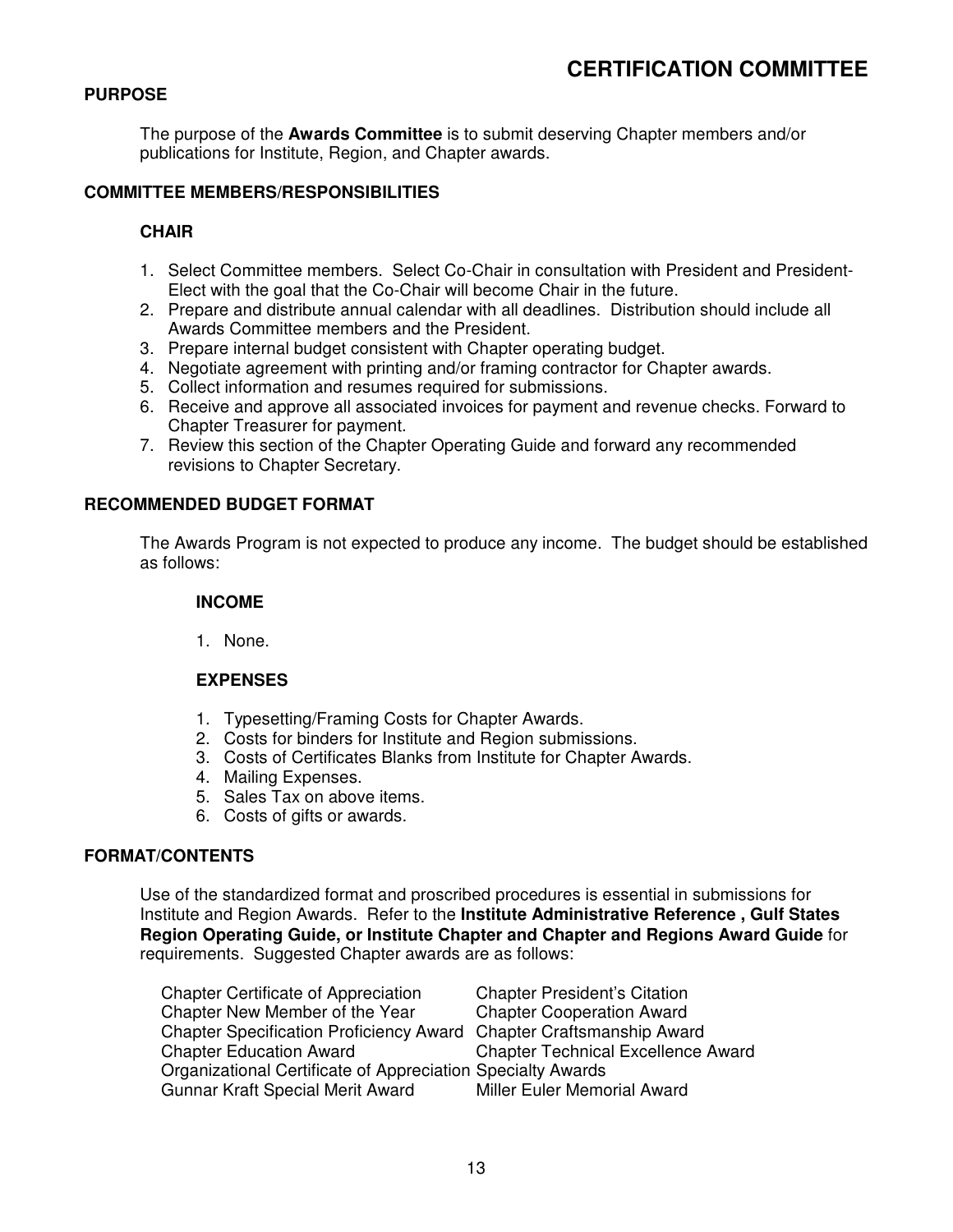# **CERTIFICATION COMMITTEE**

# **TIMETABLE**

**.** 

- 1. Select all Committee members by September 1.
- 2. Prepare internal budget by June 1 and submit to Treasurer and President for incorporation into the Chapter operating budget.
- 4. Solicit and collect all resume information, letters of recommendation, and supporting data for candidates for Institute and Region Awards by January 1.
- 5. Prepare documentation and present the proposed Institute awards at the January Chapter meeting for adoption as a Chapter resolution (required by Institute.)
- 6. Prepare and forward submissions for Institute and Region Awards so that they are **received**  by February 1.
- 7. Meet with Committee members and President to determine Chapter Awards by May 1.
- 8. Obtain Chapter Award Certificate blanks from Institute or use Chapter copies?
- 9. Present Chapter Awards at June Chapter Awards meeting.

#### **ADDITIONAL INFORMATION**

 Refer to the "Awa**r**ds Guide" in the **Institute Administrative Reference** for additional information as needed.

#### **Chapter Awards Region Awards Institute Awards**

Institute guidelines are continually changing, Awards Chair must keep track of dates and deadlines. In general, two months are required to prepare for Region Awards which can then be used for Institute Awards.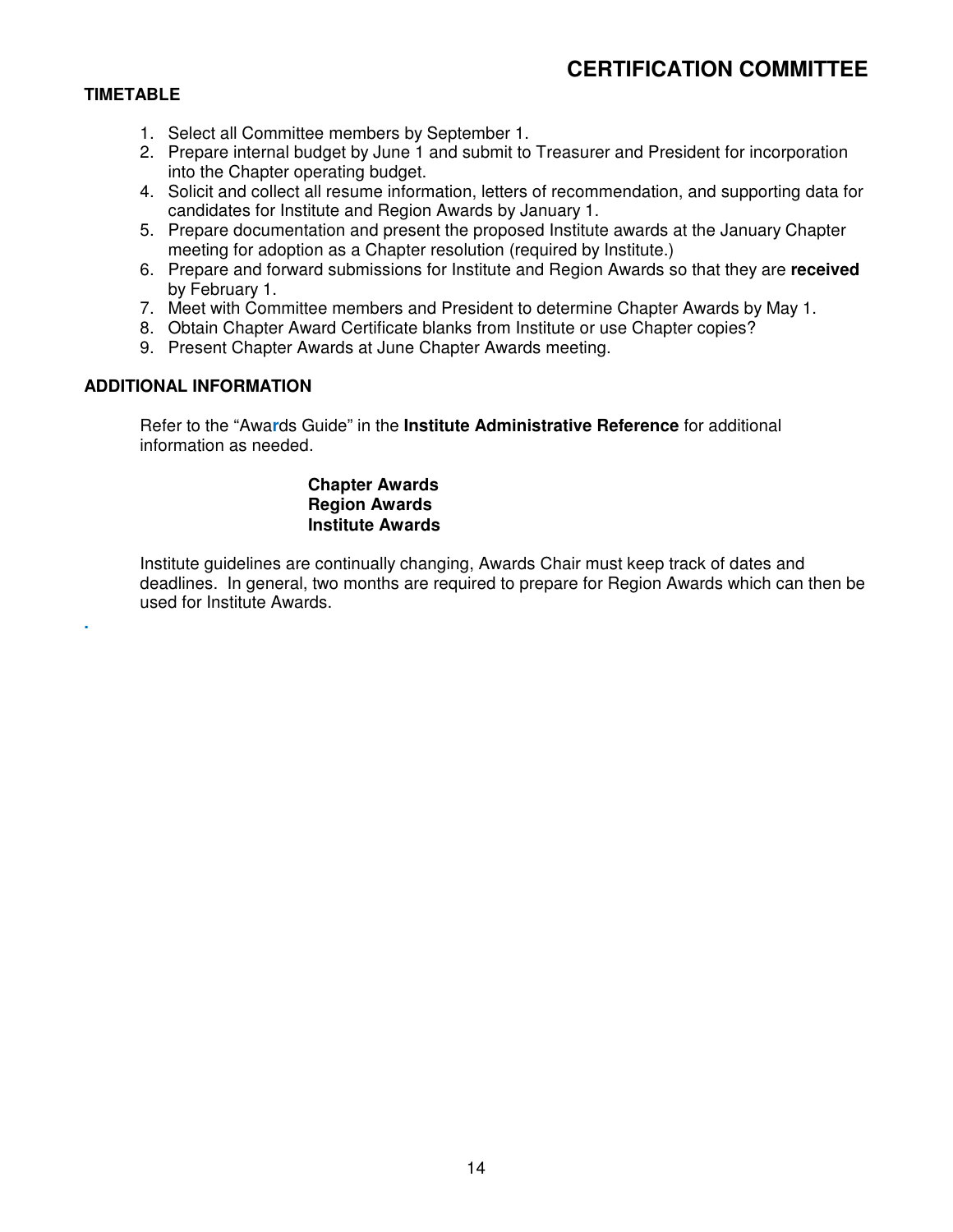# **CERTIFICATION COMMITTEE**

## **PURPOSE**

The purpose of the Certification Committee is to promote CSI certification for all members of the construction industry and to provide support for interested candidates by sponsoring review sessions prior to the annual certification examinations.

# **COMMITTEE MEMBERS/RESPONSIBILITIES**

# **CHAIR**

- 1. Select Committee members. Select Co-Chair in consultation with President and President-Elect with the goal that the Co-Chair will become Chair in the future. Members of this committee shall have successfully completed appropriate portions of the certification process and have attained a minimum of a CDT certificate.
- 2. Prepare and distribute annual calendar with dates for all review sessions and examination dates.
- 3. Determine need for other courses, CCS, CCPR, and CCCA
- 4. Confirm with Board by vote whether we will offer a class and/or a review session.
- 5. Prepare internal budget consistent with Chapter operating budget.
- 6. Review the pricing structure, recommend increase/decrease in fees.
- 7. Secure a facility or schedule with UT for the class and/or review session.
- 8. Promote interest in the certification process among all persons in the construction industry through CSI.
- 9. Assign instructors for various sessions of the review course.
- 10. Write articles for chapter newsletter promoting certification.
- 11. Notify President, Membership Committee Chair, and Newsletter editor of all candidates who successfully complete the certification process.
- 8. Receive and approve all associated invoices for payment and revenue checks. Forward to Chapter Treasurer for payment.
- 9. Coordinate continuing education with Chapter Education Chair for attendees and instructors.
- 10. Coordinate with testing facility.
- 11. Review this section of the Chapter Operating Guide and forward any recommended revisions to Chapter Secretary.

## **RECOMMENDED BUDGET FORMAT**

The Certification Program is not expected to produce any income. The budget should be established as follows:

#### **INCOME**

1. Fee for CDT class will be \$75 for CSI members and \$200 for non-members. Fee for students will be free if the class is a registered course at UT and \$25 if the course occurs outside of UT.

#### **EXPENSES**

- 1. Facility rental for review sessions and exam if required.
- 2. Teaching documents**,** must be current with Institute.
- 3. Reproduction costs (UT provides when the class is offered)
- 4. Sales Tax on above items.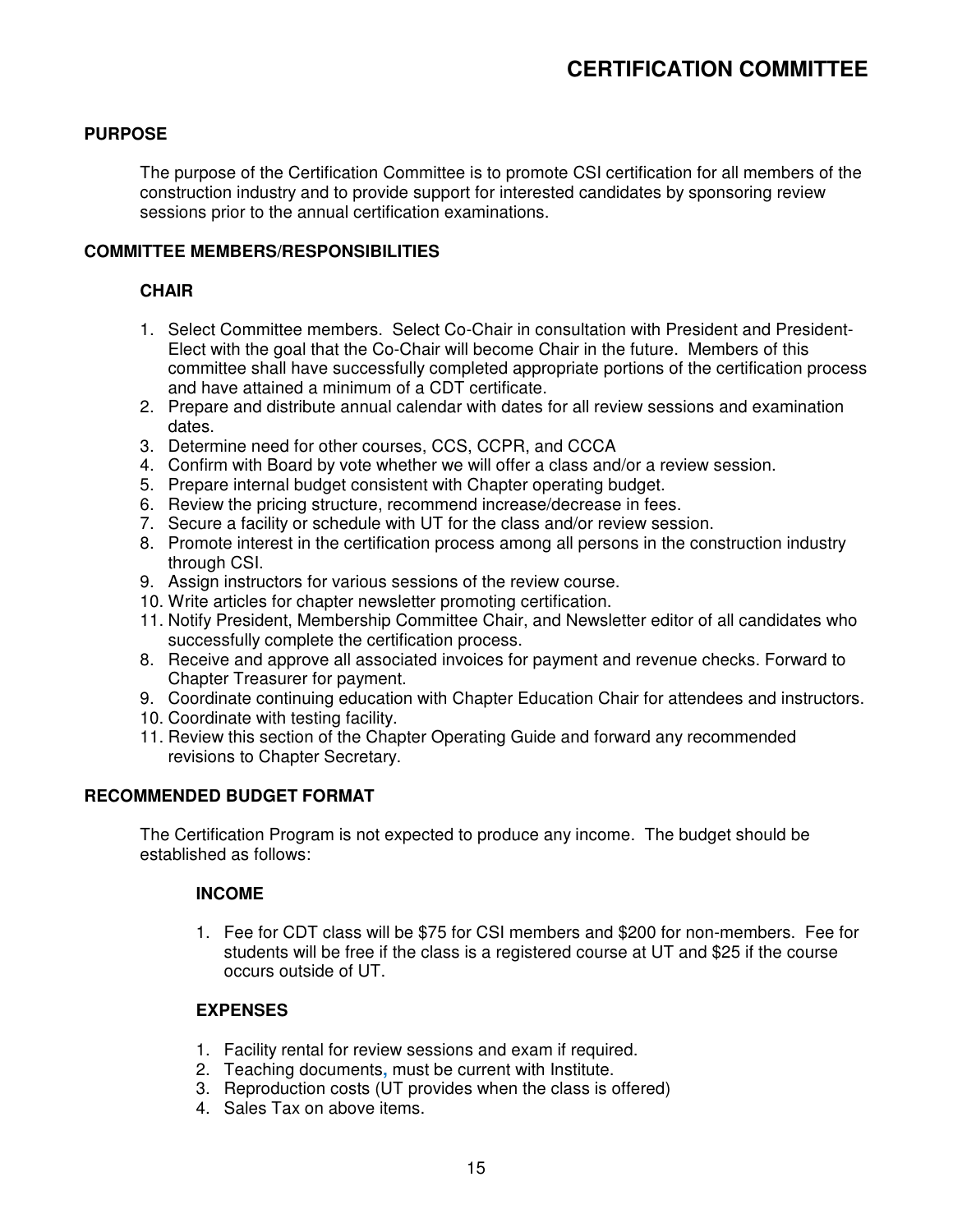### **FORMAT/CONTENTS**

Conduct weekly review sessions with all candidates for the CDT, CCS, CCPR and CCCA.

# **TIMETABLE**

#### **ANNUALLY**

- 1. Prepare announcement of Certification Review Sessions and distribute to Newsletter editor, and for publication in various organizational newsletters.
- 2. Arrange for facility in which to conduct review sessions no later than two months prior to first session.
- 3. Coordinate test date with Institute.
- 4. Prepare article for chapter newsletter listing all students who achieve certification.

#### **MONTHLY**

1. Prepare and present status reports at Board meetings during period of review sessions and at end of exam.

#### **ADDITIONAL INFORMATION**

 Refer to the "CDT, CCS, and CCPR Program Guides" in the **Institute Administrative Reference** for additional information as needed.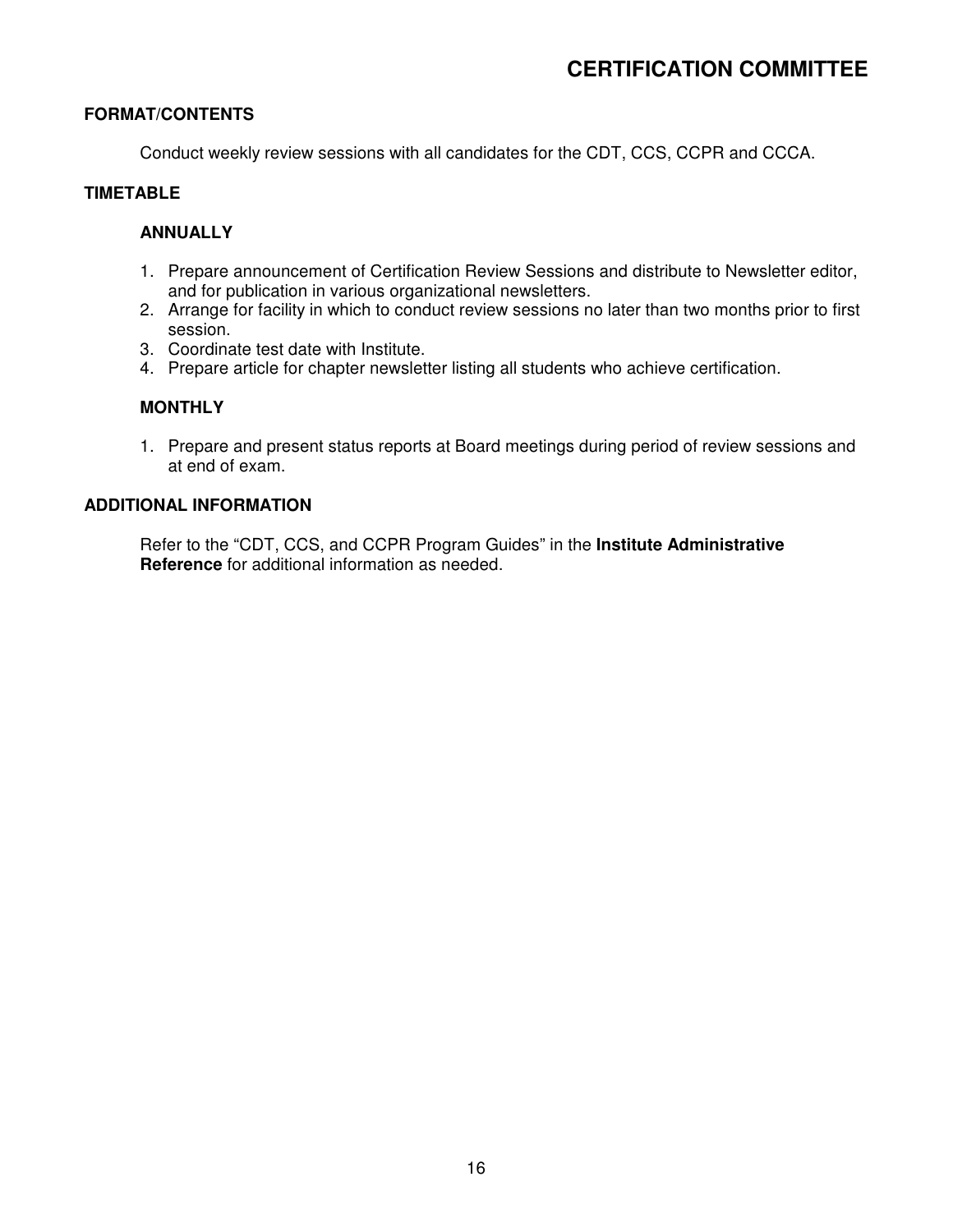# **PURPOSE**

The purpose of the Education Committee is to develop continuing education programs to advance the knowledge of members and others in the construction industry. The Education Committee is responsible for establishing educational seminars, Assist in the creation of AIAapproved Learning Units, recording attendance in the AIA-CES Discovery system , maintaining records in the CSI CEN system, and working with the University and technical institutions to offer courses as part of their curricula.

### **COMMITTEE MEMBERS/RESPONSIBILITIES**

#### **CHAIR**

- 1. Select Co-Chair in consultation with President and President-Elect with the goal that the Co-Chair will become Chair in the future.
- 2. Select Committee Members in consultation with Co-Chair and assign individual tasks to each member.
- 3. Work with the Programs Committee to prepare / distribute annual calendar with dates and proposed topics for anticipated seminars. A minimum goal of creating 4 AIA-approved seminars utilizing the chapter's AIA-provider status.
- 4. Determine topics, speakers, locations, dates, and times. Coordinate with Program Chair and President.
- 5. Prepare status report for each Board meeting.
- 6. Develop seminars to complement the annual Product Show and coordinate same with Product Show Chair for inclusion in all promotional materials.
- 7. Coordinate activities with Certification Chair, Technical Chair, and Program Chair. Create an AIA-approved program to provide Learning Units / Professional Develop Units for any classes or events held by those committees when applicable.
- 8. Prepare internal budget consistent with Chapter operating budget.
- 9. Determine mailing/advertising program to promote interest in seminars among all persons in the design and construction industry.
- 10. Submit attendance records via AIA-CES Discovery system for AIA members, CSI's CEN system and provide certificate of completion to attendees upon request.
- 11. Provide CEUs for each seminar and provide certificate of completion.
- 12. Submit year end report to President for inclusion in Chapter report to Region Directors including total number of CECs offered.
- 13. Maintain notebook of all programs, sign-in sheets, evaluation sheets, and registration sheets with continuing education entities. (AIA, CSI, etc.) Maintain records of learning opportunities and attendance for all monthly chapter programs and seminars presented by members utilizing the chapter's AIA-provider status.

# **ADDITIONAL INFORMATION**

 Refer to the "Education Guide" in the **Institute Administrative Reference** for additional information as needed.

Added Attachments:

 AIA/CES Sign in sheet AIA/CES Form A AIA/CES Form B CSI/CEN Form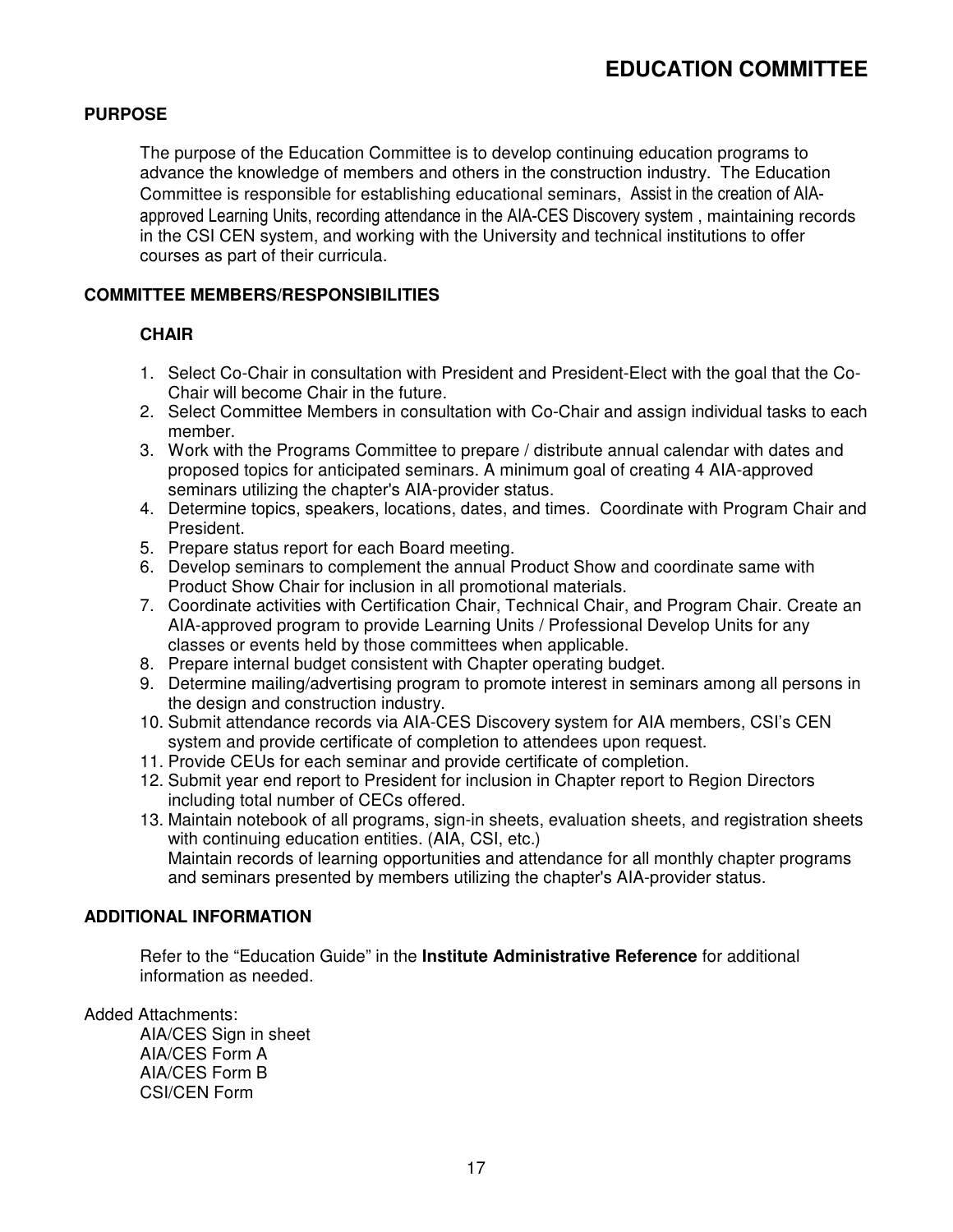# **PURPOSE**

The purpose of the Golf Tournament Committee is to produce an annual golf tournament to raise funds for Chapter focused student / educational initiatives.

# **COMMITTEE MEMBERS/RESPONSIBILITIES**

# **CHAIR**

- 1. Select Committee members. Select Co-Chair in consultation with President and President-Elect with the goal that the Co-Chair will become Chair in the future.
- 2. Prepare and distribute annual calendar with key dates.
- 3. Prepare internal budget consistent with Chapter operating budget.
- 4. Select facility to host the tournament.
- 5. Determine mailing/advertising program to promote interest in the tournament.
- 6. Award prizes immediately following the tournament and also announce winners in the chapter newsletter.
- 7. Receive and approve all associated invoices for payment and revenue checks. Forward to Chapter Treasurer for payment.
- 8. Coordinate activities with Dean of the College if appropriate.
- 9. Review this section of the Chapter Operating Guide and forward any recommended revisions to Chapter Secretary.

# **CO-CHAIR**

- 1. Receive entry forms and assign teams and handicaps.
- 2. Solicit corporate sponsors and prizes.
- 3. Maintain list of all players including addresses for use in future mail-outs and to distribute to Membership Chair as prospective Chapter members.

#### **RECOMMENDED BUDGET FORMAT**

The Golf Tournament budget should be structured so that revenues exceed costs with a target net surplus of between \$4,000 - \$7,000. The budget should be established as follows:

# **INCOME**

- 1. Entry Fees.
- 2. Mulligan Sales.
- 3. Hole Sponsorships.
- 4. Beverage Cart Sponsorships
- 5. Food
- 6. Other contests (i.e. marshmallow driving)

# **EXPENSES**

- 1. Facility Rental/Green and Cart Fees.
- 2. Catered lunch
- 3. Trophies and prizes.
- 4. Reproduction costs for mailings/advertisements.
- 5. Postage.
- 6. Sales tax on above items.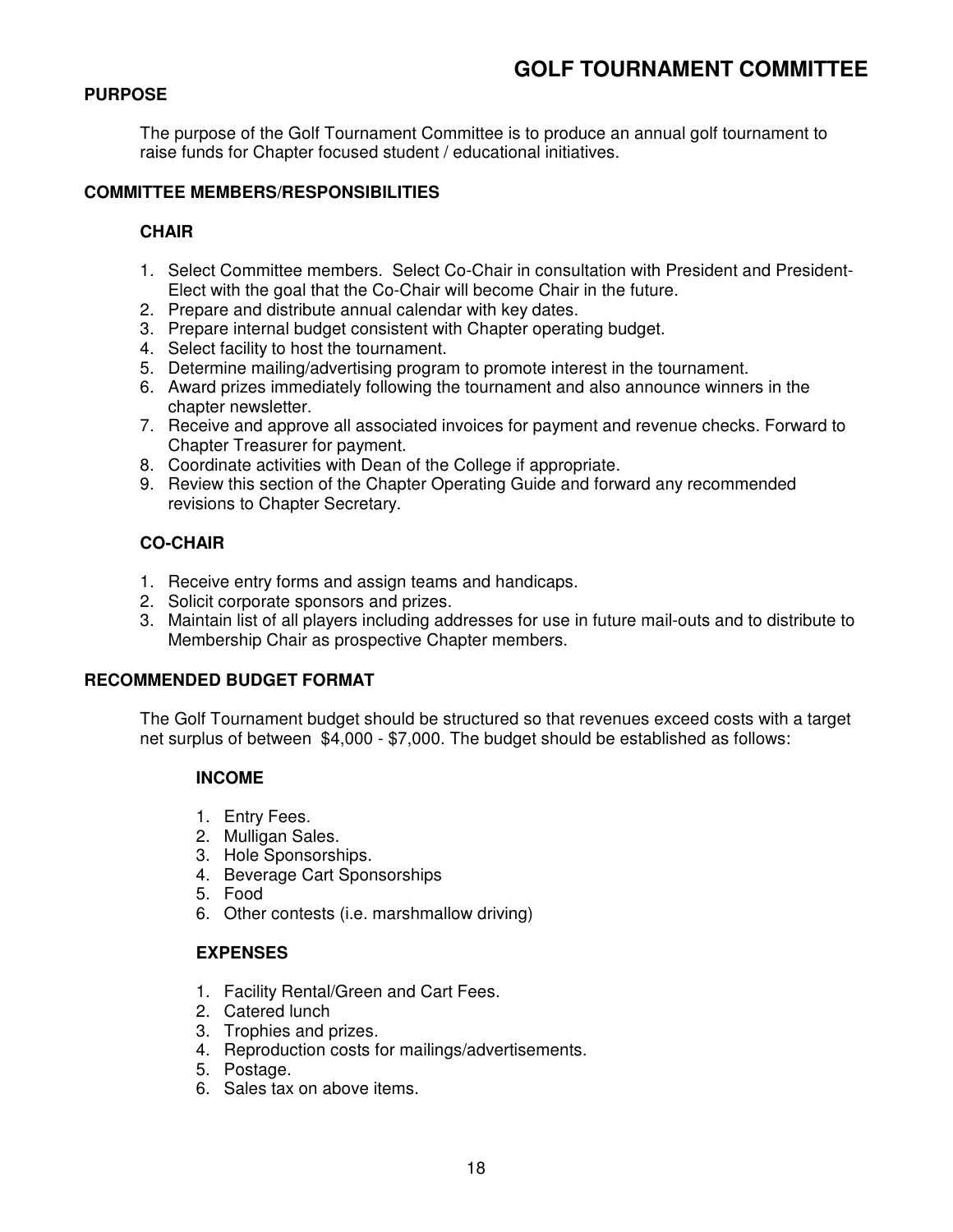### **FORMAT/CONTENTS**

The Golf Tournament should be held annually in the Fall. Play will be a four person scramble with preferred lies. Handicaps and/or flite-ing will be at the Chair's discretion.

### **TIMETABLE**

### **ANNUALLY**

- 1. Select and negotiate for site and date at least one year prior to event. This event has been held at Gettysvue Golf Course, Holston Hills Country Club and other local venues.
- 2. Prepare and distribute promotional literature/entry forms three months prior to event.
- 3. Provide list of all entrants with addresses to Membership Chair within two weeks after the event.
- 4. Solicit and assign tournament day responsibilities to all Committee Members at least two weeks prior to event.
- 5. One month prior to event, solicit help from Chapter members in making phone calls for sponsors and/or players. This is the most effective timeframe to get sponsorships.
- 6. Arrange someone to make signs for sponsors. Cutoff for sponsorships will need to be based on lead times to get signs made. Several sponsors will carry over year to year, so signs may already be made for some. This will generally be about a week before the event.

Added attachments: 2010 CSI Golf Money (budget spreadsheet) 2010 CSI Golf Tourney Entry Form 2010 Fax Invite Form 2010 CSI Golf Players Form 2010 CSI Golf Sponsors Form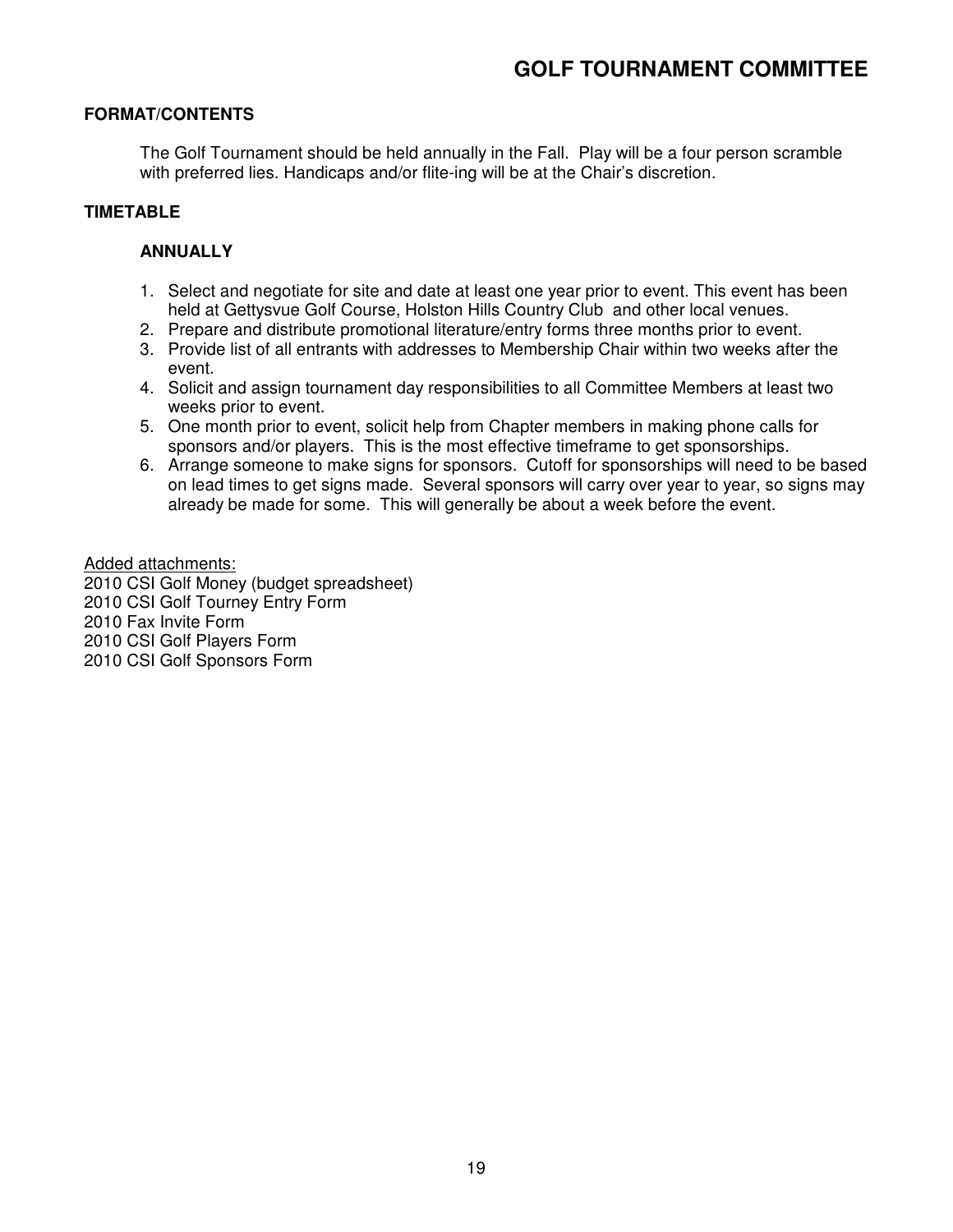# **PURPOSE**

The purpose of the Membership Committee is to recruit new members for the Chapter and to promote retention of existing members.

# **COMMITTEE MEMBERS/RESPONSIBILITIES**

# **CHAIR**

- 1. Select Committee members. Select Co-Chair in consultation with President and President-Elect with the goal that the Co-Chair will become Chair in the future.
- 2. Prepare internal budget consistent with Chapter operating budget.
- 3. Coordinate the maintenance of membership lists with Institute and Chapter.
- 4. Determine mailing program to persons that are not members of Chapter in consultation with President.
- 5. Plan and coordinate membership incentives including annual Membership Drive, New Member's Orientation programs, New Member's Buddy System, and correspondence program for prospective members and renewals.
- 6. Introduce new members and guests at Chapter meetings.
- 7. Award service chevron pins at June Chapter Awards Meeting to members that have reached 5, 10, 15, 20, 25, and 30 year anniversaries.
- 8. Receive and approve all invoices for payment. Forward invoices to Chapter Treasurer for payment.
- 9. Review this section of the Chapter Operating Guide and forward any recommended revisions to Chapter Secretary.

# **CO-CHAIR**

- 1. Assist Chair in preparing and chairing periodic New Member's Orientation programs.
- 2. Issue the following correspondence related to membership.
	- Recruitment letters to potential members (Exhibits A and B).
	- Welcome letter to new members (Exhibit C).
	- Invitation letter to New Member's Orientation program (Exhibit D).
	- Congratulatory letter for member's special anniversary (Exhibit E).
	- Exit letters to non-renewing members (Exhibit F).
	- Letter to non-attending member (Exhibit G).
	- Letter to all guests who attend Chapter meetings (Exhibit H).
	- Reminder letter to all members for membership renewals on their anniversary dates.
	- Letters to locally-based CSI members who have non-affiliated Institute membership but live in the Knoxville area.
	- Thank you letter to all participants in the Golf Tournament along with membership packets (for all non-members).

# **BUDDY SYSTEM COORDINATOR**

- 1. Assign a Chapter member to telephone each new member about attending their first Chapter meeting and to greet them and introduce them to other members during the Social Hour.
- 2. Coordinate assignment of each new member to a committee assignment.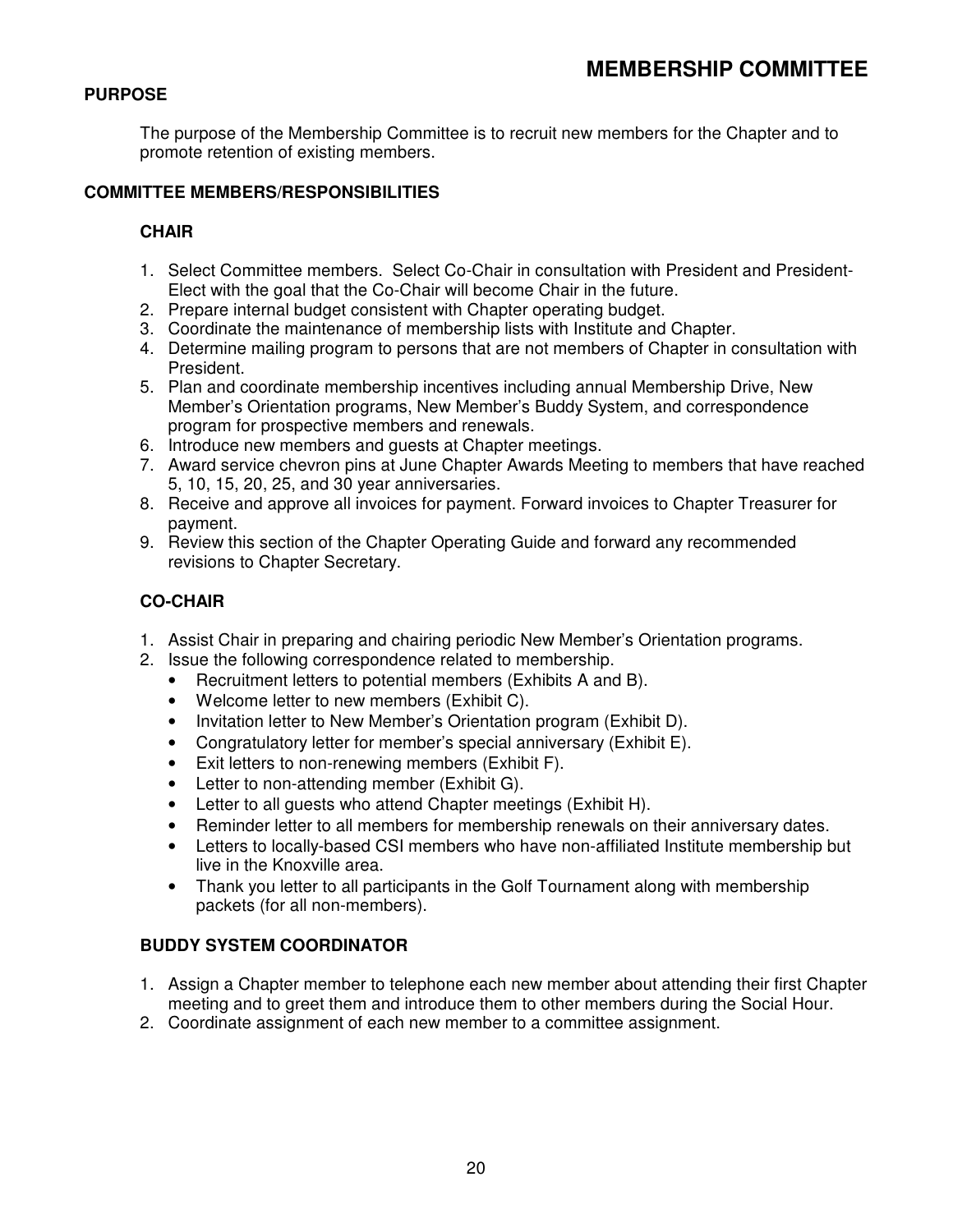#### **RECOMMENDED BUDGET FORMAT**

The Membership Committee is not expected to produce any revenues. The following is a recommended budget format:

#### **INCOME**

1. None.

#### **EXPENSES**

- 1. Membership Pins and Service Chevrons.
- 2. Membership Drive Prizes.
- 3. Postage.
- 4. Sales tax on above items.

#### **FORMAT/CONTENTS**

#### **NEW MEMBER'S ORIENTATION PROGRAM**

The New Member's Orientation program should be held quarterly or semi-annually during the hour prior to the Chapter meeting. This program should include the President, Board Members, and Membership Committee member, as well as all new members who have joined during that period (and any other members who have not been through an orientation). Topics to be covered should include the following:

- 1. Institute orientation video.
- 2. Introduction of Chapter committees and their role.
- 3. Assignment of each new member to a committee.

#### **MEMBERSHIP DRIVE**

A membership drive should be held annually. The drive should last three months with prizes awarded to members who sponsor the most new members. This drive should include at least one Chapter meeting that serves as "Guest Night" whereby prospective new members can attend without charge.

#### **CORRESPONDENCE**

See attached exhibit letters.

#### **TIMETABLE**

#### **ANNUALLY**

- 1. Select all Committee members by June 1.
- 2. Prepare internal budget by June 1.
- 3. Complete annual membership drive format by December 1.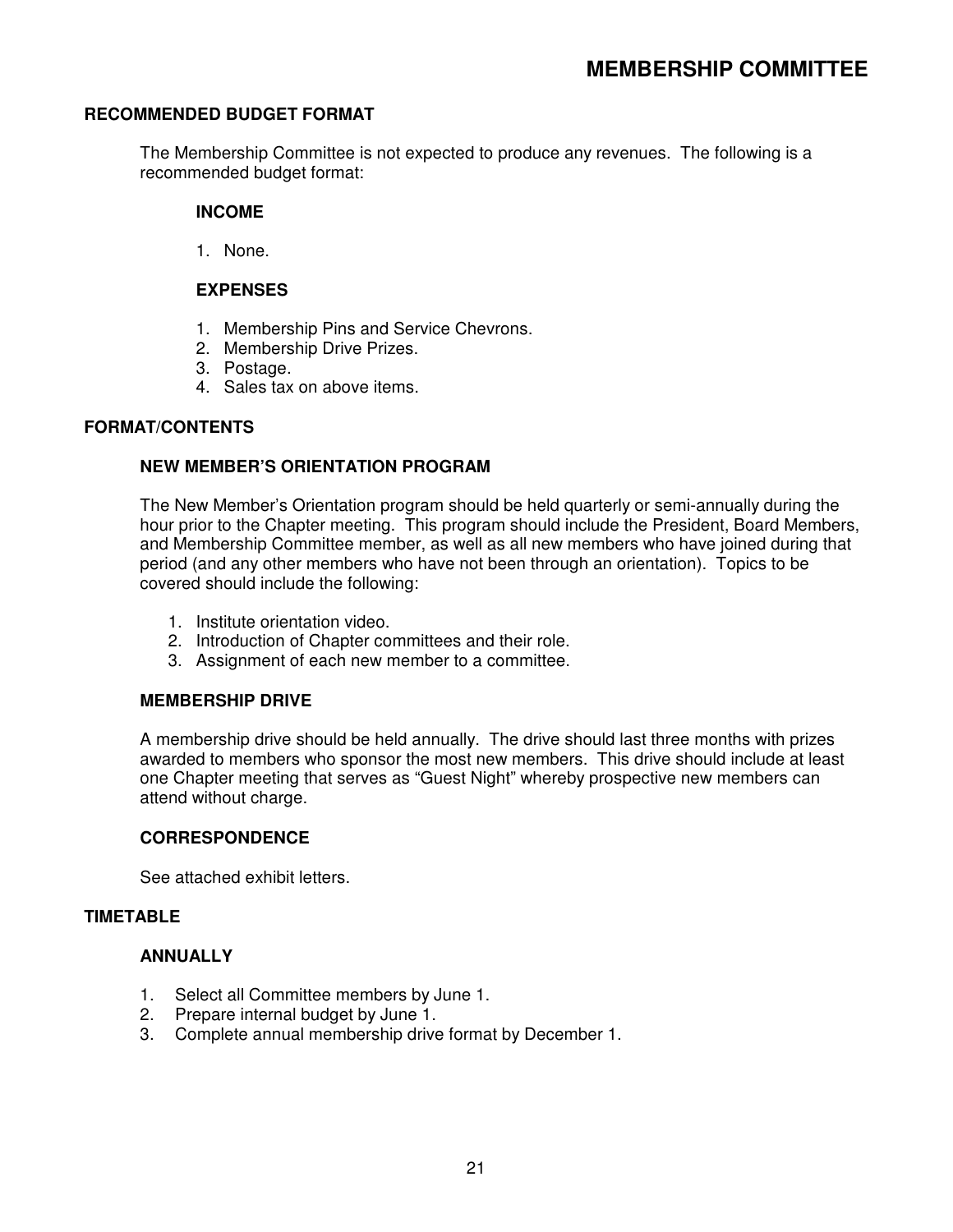#### **QUARTERLY OR SEMI-ANNUALLY**

- 1. Sponsor New Member's Orientation program.
- 2. Mail out letters to all non-renewing members.
- 3. Mail out letters to all non-attending members.
- 4. Mail out letters to all locally-based CSI members who have not associated with the Knoxville Chapter.

## **MONTHLY**

- 1. Mail change of address information to Institute.
- 2. Mail out renewal letters to members by tenth day of the month preceding their anniversary month.
- 3. Mail out prospective letters to all guests who attend a Chapter meeting not later than ten days following the meeting which they attended.
- 4. Mail out special anniversary and new member letters two weeks prior to Chapter meeting.
- 5. Write monthly article for newsletter highlighting new members and list renewal dates for existing members.

#### **ADDITIONAL INFORMATION**

 Refer to the "Membership Guide" in the **Institute Administrative Reference** for additional information as needed.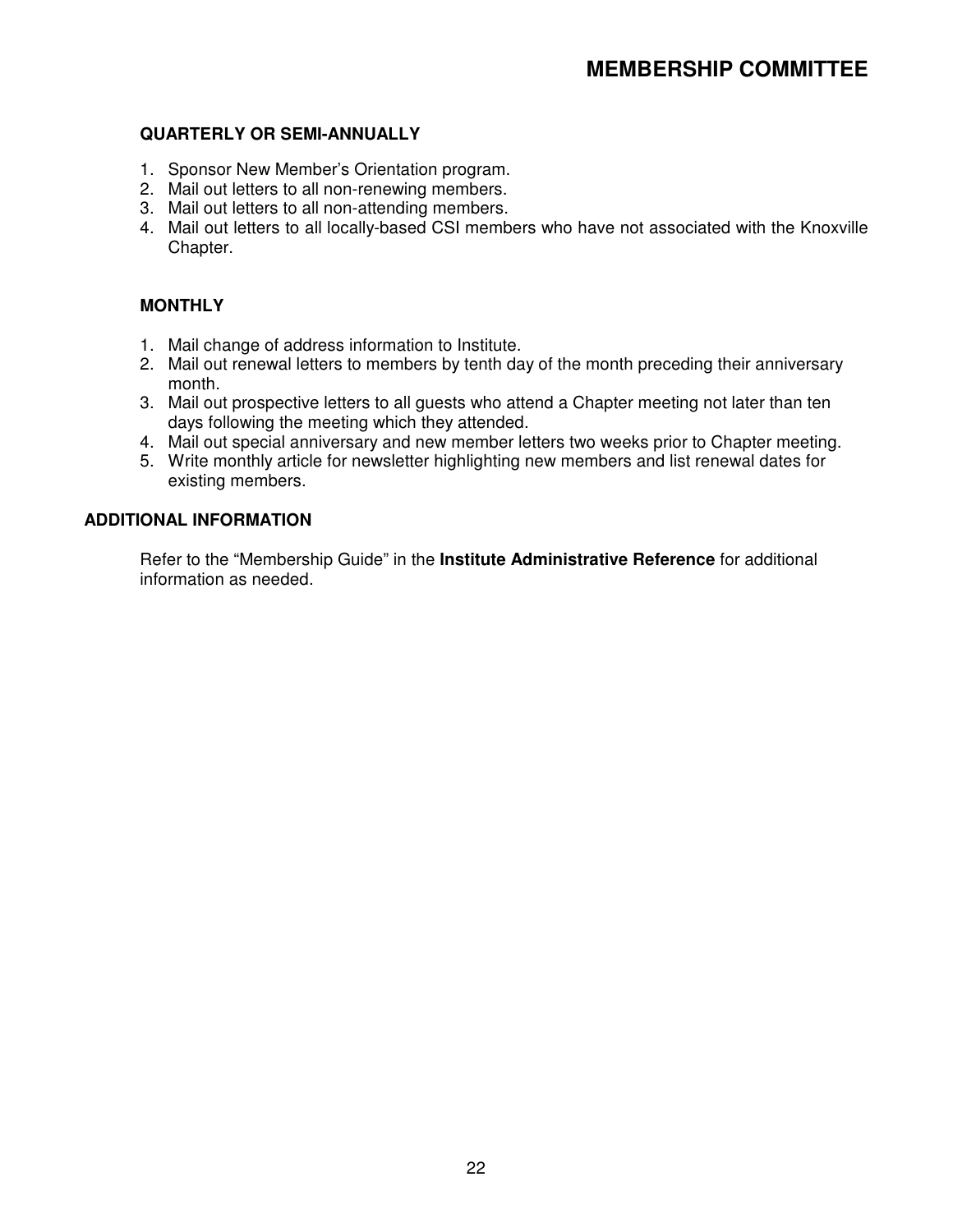**EXHIBIT 'A'** 

Date

Name Firm Address City/State/Zip

#### Dear

As a fellow construction professional and active member of the Construction Specifications Institute's Knoxville Chapter, I'd like to invite you to join the organization designed specifically to help you further your career in the construction industry - CSI.

What is CSI? The Construction Specifications Institute (CSI) is the only national association dedicated to the establishment of written document standards - the universal language through which the whole construction industry communicates.

As a CSI member you'll have the opportunity to network with numerous peers and fellow construction professionals, learning about the latest trends and new products, and possible job openings and upcoming projects often before they are advertised. As a member, you'll have the chance to work with other technical experts to author documentation guides that will be included in CSI's ever-growing technical library. When expanding your office library, it's nice to know that CSI members automatically receive a substantial discount on the documents they purchase.

In addition to automatic subscriptions to The Construction Specifier, the association's award-winning monthly magazine, and NewsDigest, CSI's monthly newsletter, you'll receive our local Chapter newsletter, The Speck. If you have a flair for writing, we welcome your contributions as well.

Our Chapter sponsors study groups for CSI's Construction Documents Technology (CDT), Certified Construction Specifier (CCS), and Certified Construction Project Representative (CCPR) exams. These programs provide the platform for qualified members to demonstrate their knowledge and attain industrywide recognition. Local Chapter workshops also provide numerous learning opportunities.

To join immediately, simply fill out the enclosed application and mail it, along with your dues payment, in the envelope provided. If you would like to know more about membership, I'd be happy to talk with you about CSI's benefits or send you more information.

In the meantime, the Knoxville Chapter meets the second Tuesday of every month at Calhouns on Bearden Hill. Our next meeting is scheduled for and the same of Please consider this letter a personal invitation to attend a chapter meeting. Call me if I can answer any questions or arrange to meet you at a meeting.

Sincerely,

Membership Chair **Telephone**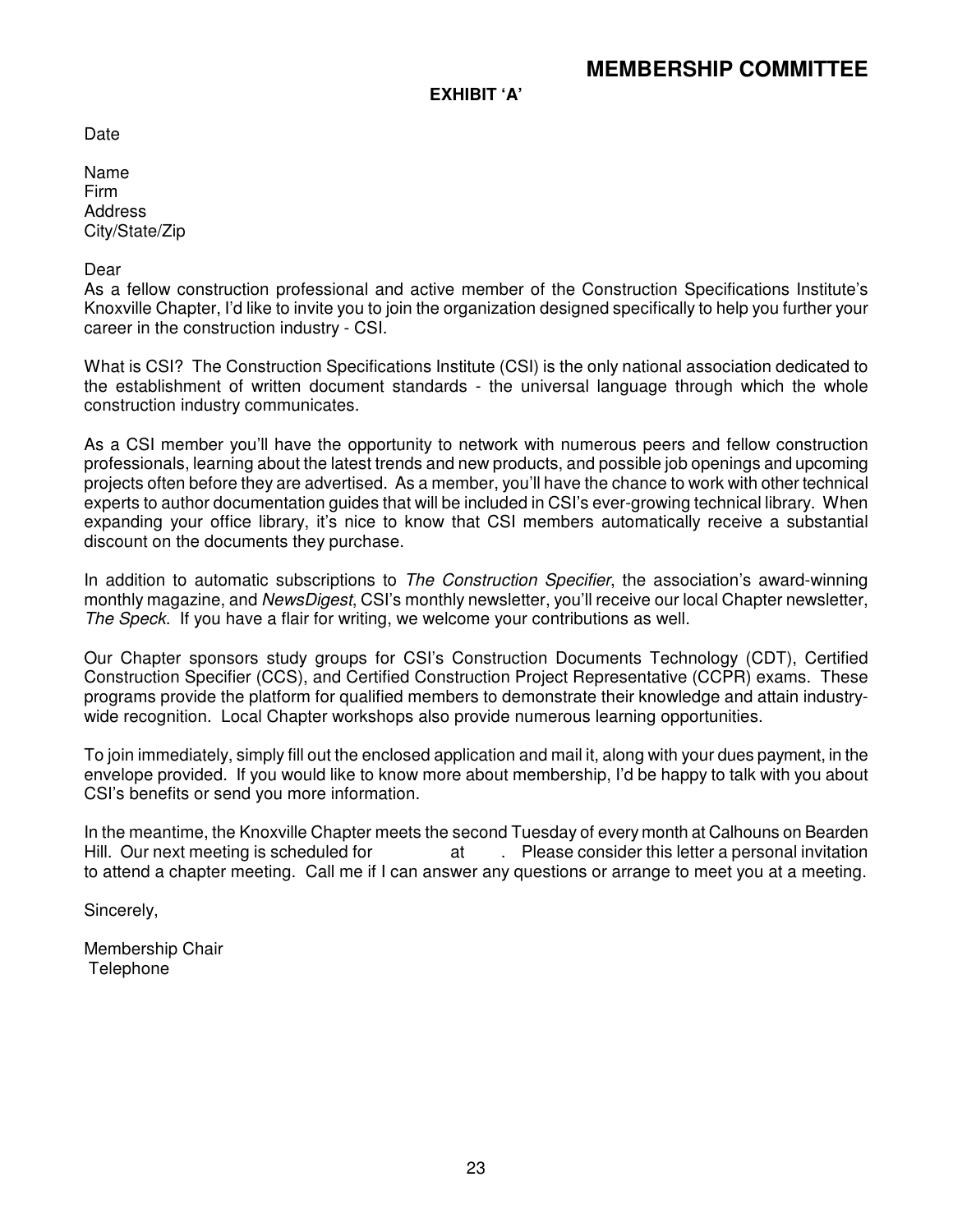**EXHIBIT 'B'** 

Date

Name Firm Address City/State/Zip

#### Dear

As a fellow construction professional and active member of the Construction Specifications Institute's Knoxville Chapter, I'd like to invite you to join the organization designed specifically to help you further your career in the construction industry - CSI.

What is CSI? The Construction Specifications Institute (CSI) is the only national association dedicated to the establishment of written document standards - the universal language through which the whole construction industry communicates.

As a CSI member you'll have the opportunity to network with numerous peers and fellow construction professionals, learning about the latest trends and new products, and possible job openings and upcoming projects often before they are advertised. As a member, you'll have the chance to work with other technical experts to author documentation guides that will be included in CSI's ever-growing technical library. When expanding your office library, it's nice to know that CSI members automatically receive a substantial discount on the documents they purchase.

In addition to automatic subscriptions to The Construction Specifier, the association's award-winning monthly magazine, and NewsDigest, CSI's monthly newsletter, you'll receive our local chapter newsletter, The Speck. If you have a flair for writing, we welcome your contributions as well.

Our chapter sponsors study groups for CSI's Construction Documents Technology (CDT), Certified Construction Specifier (CCS), and Certified Construction Project Representative (CCPR) exams. These programs provide the platform for qualified members to demonstrate their knowledge and attain industrywide recognition. Local chapter workshops also provide numerous learning opportunities.

To join immediately, simply fill out the application which was sent to you by the National Institute, and mail it along with your dues payment in the envelope provided. If you would like to know more about membership, I'd be happy to talk with you about CSI's benefits or send you more information.

In the meantime, the Knoxville Chapter meets the second Tuesday of every month at Calhouns on Bearden Hill. Our next meeting is scheduled for at . Please consider this letter a personal invitation to attend this chapter meeting. Call me so I can arrange to have a board member meet you at the meeting.

Sincerely,

Membership Chair Telephone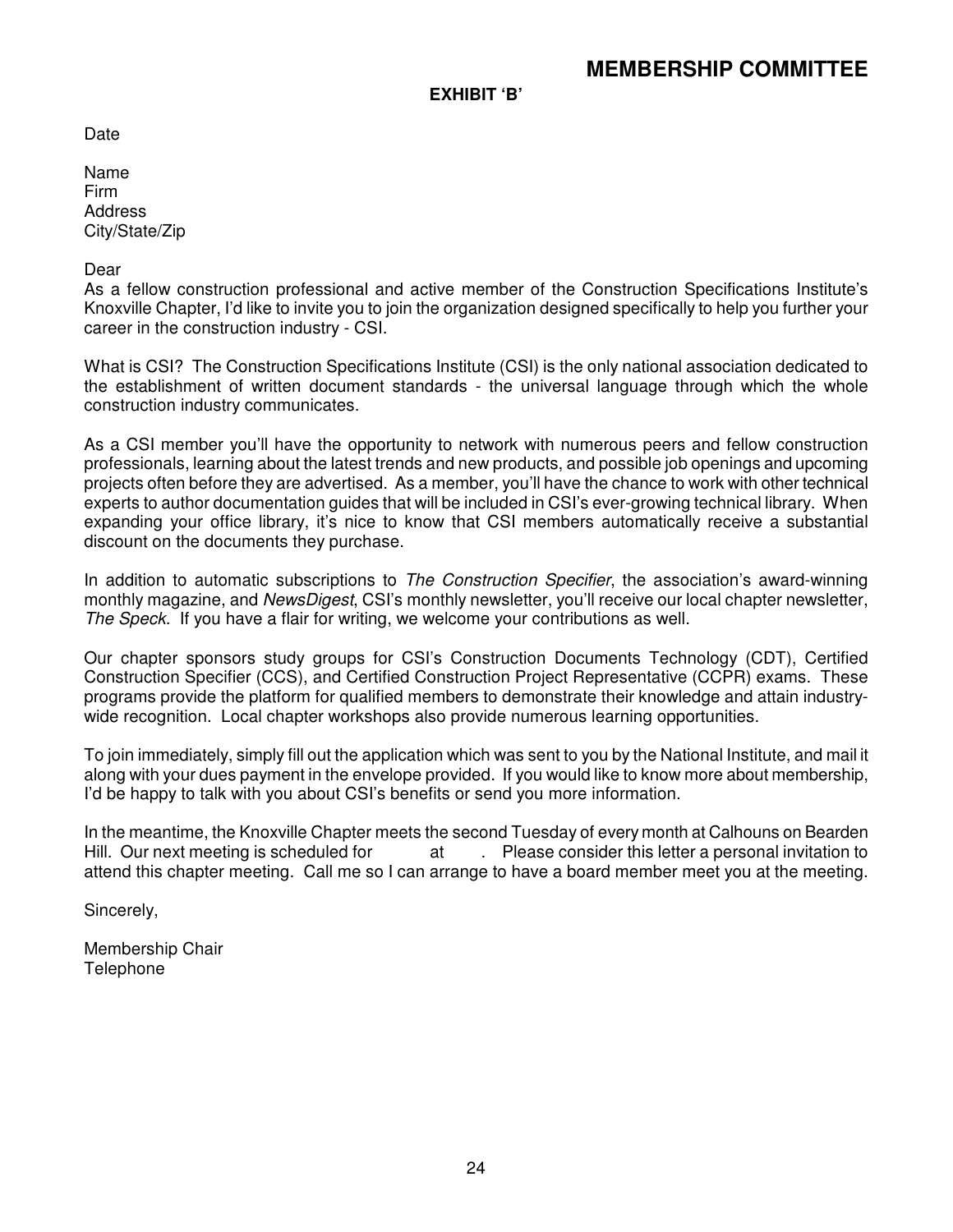**EXHIBIT 'C'** 

**Date** 

Name Firm **Address** City/State/Zip

Dear

Welcome to CSI's Knoxville Chapter. As a chapter member, you are invited and encouraged to attend our next meeting, which will be held at Calhouns on Bearden Hill on at ... ... at

I look forward to personally meeting you at that time. If I can be of service to you prior to the meeting, or if you have any questions about membership or a project you are working on, please don't hesitate to call me. After all, the benefit of my experience and that of other members is one of the most valuable assets of your CSI membership-feel free to use it whenever you need.

As you can see from the enclosed program of scheduled activities, the Knoxville Chapter is an active chapter. We have our share of fun (such as our annual golf tournament and Christmas party), but we also know how to get down to business when it comes to advancing our careers. Our roster of product exhibits, CDT/CCS/CCPR training courses, professional development and leadership orientation seminars, tours and joint programs, and region conferences attest to that.

Like the national organization, the Knoxville Chapter has numerous opportunities for interested individuals to help shape the future of the industry including technical, education, membership, program committees, and a newsletter in need of volunteers.

Once again, welcome to CSI's Knoxville Chapter. I think you'll find membership rewarding both for the career you have now and for the one you'll build through your CSI membership.

Sincerely,

Membership Chair **Telephone**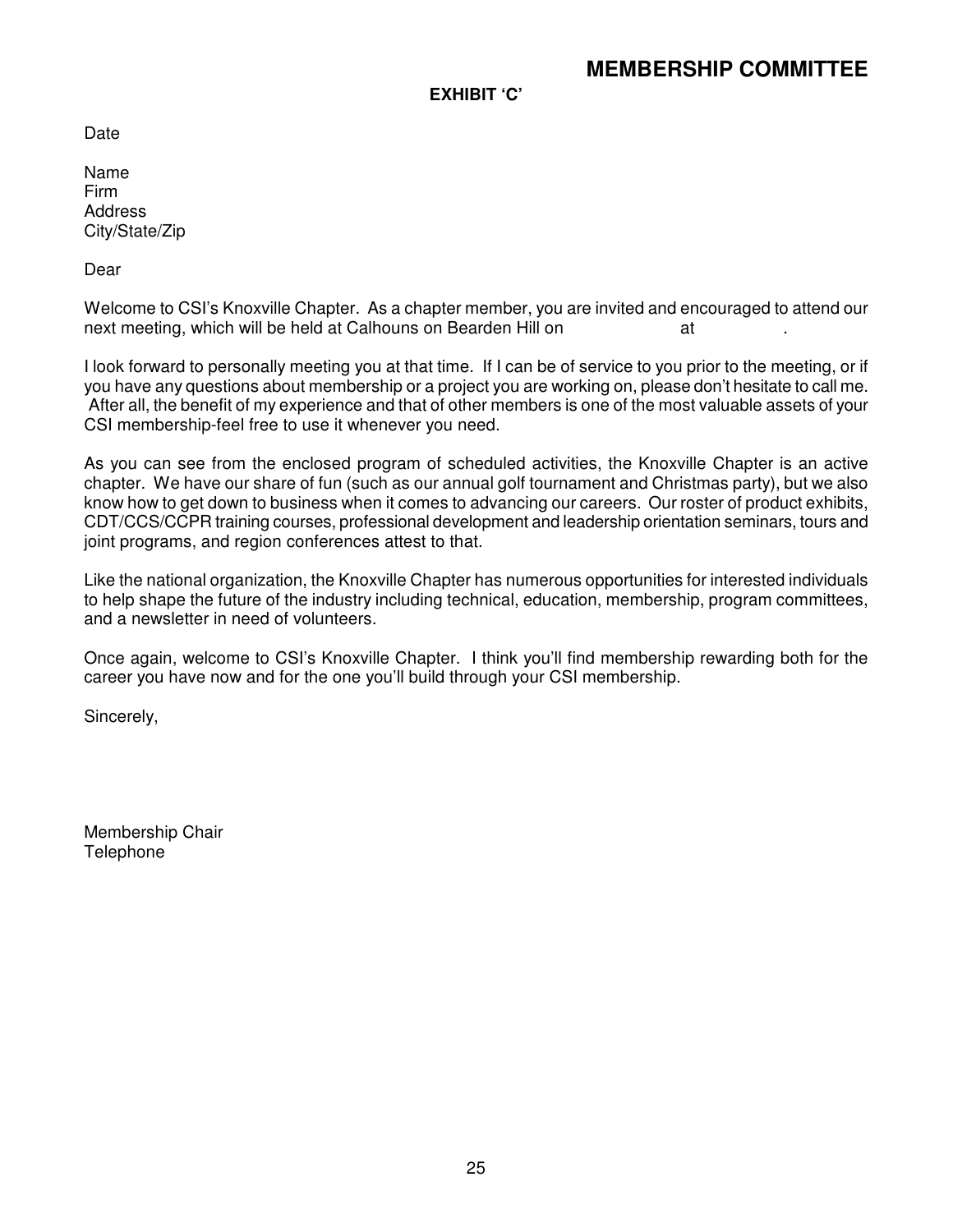**EXHIBIT 'D'**

Date

Name Firm **Address** City/State/Zip

Dear

Welcome to CSI's Knoxville Chapter. We look forward to working with you to implement many fine programs to further CSI's influence in the world of construction and to build more rewarding careers.

In order to acquaint you with the policies and procedures of CSI membership, you are invited to attend a new member orientation program on at from to . At that time, you should gain answers to any questions you may have regarding membership and its benefits.

Don't hesitate to call us with any questions in the meantime. If you would like, we can meet you or accompany you to the orientation. Just give us a call to make arrangements. As the orientation meeting date nears, we will contact you to make sure that you have all the information you need. Or, if you find you cannot attend this meeting, we can advise you when the next orientation meeting will be held.

Sincerely,

Telephone Telephone

Membership Chair National Accords and Membership Co-Chair Membership Co-Chair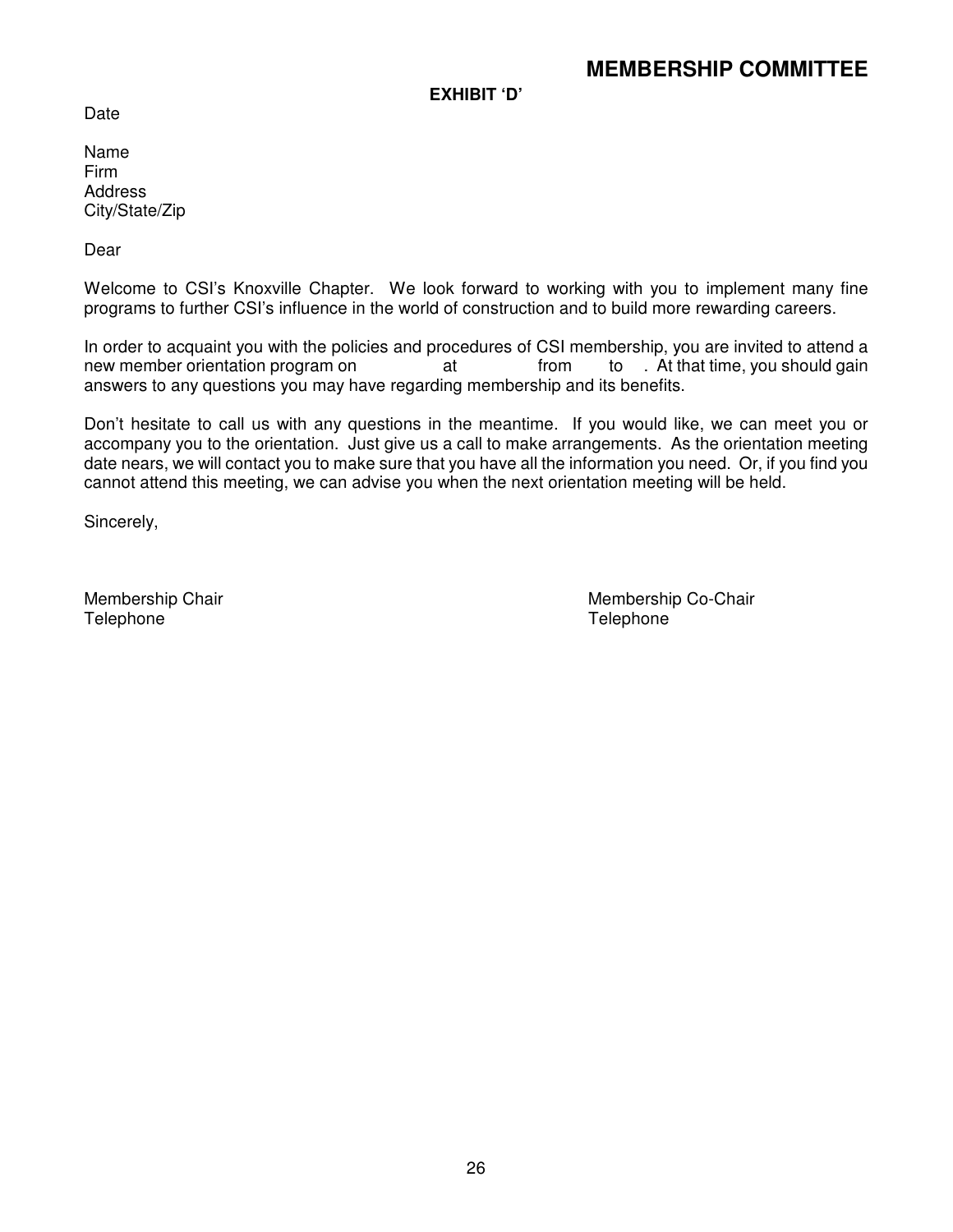**EXHIBIT 'E'**

Date

Name Firm **Address** City/State/Zip

Dear

You have been a steadfast and loyal CSI Knoxville Chapter member for \_\_ years now. Don't think we haven't noticed. We applaud you for your hard work and continued interest in CSI's growth.

This letter is in recognition of the time and effort you have contributed to the chapter and the national CSI organization.

A lot has happened in the construction industry and in CSI during those sears. Many changes and advances, in large part, are due to your efforts.

Congratulations on your achievements to date. We look forward to many more years of your valuable input in chapter policies and programs.

Sincerely,

Chapter President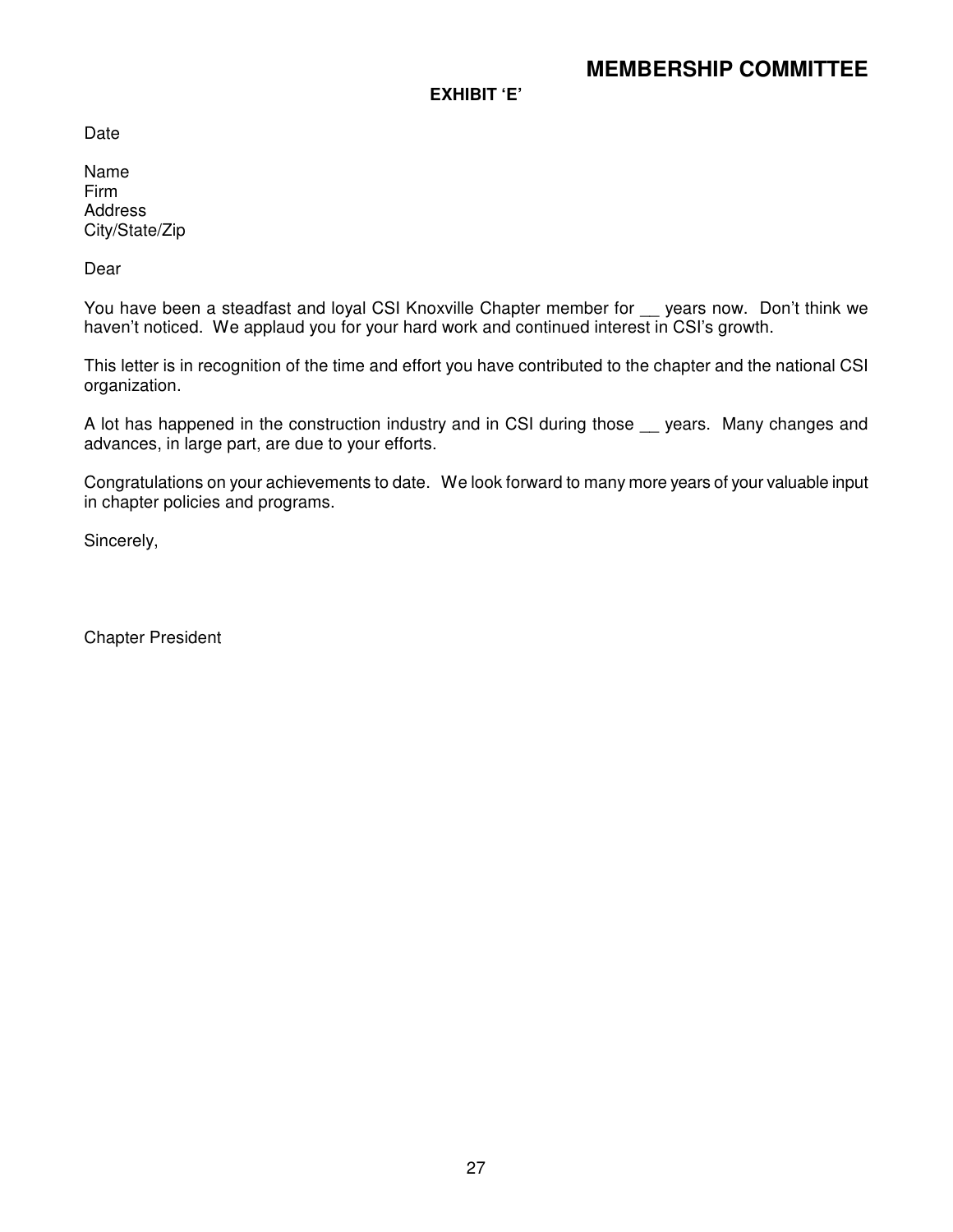**EXHIBIT 'F'**

**Date** 

Name Firm **Address** City/State/Zip

Dear

Your participation at the CSI Knoxville Chapter meeting is missed. Maybe we failed to let you know sooner that we considered you a valuable member of the chapter. Is there a specific reason you chose not to renew? We are open to suggestions for improvement and the best place to get them is from the members we fail to retain. Was it meeting location? Dues amount? Lack of adequate programming? Change in job status? Please give us a call or write your suggestions in the space provided below and mail to us.

If relocation is the reason for non-renewal, did you know your CSI membership goes with you? We'd be happy to put you in touch with the chapter nearest your new location. Just return this letter with your new address noted below, and we'll take it from there.

If you'd like to give us another chance before you definitely decide not to renew, the next Knoxville Chapter meeting will be held on at from till .

Working together, all of us in the Knoxville Chapter can channel our efforts to build a better chapter and ultimately more rewarding careers.

Sincerely,

Telephone Telephone

Membership Chair **Membership Co-Chair** Membership Co-Chair

Suggestions for improvements: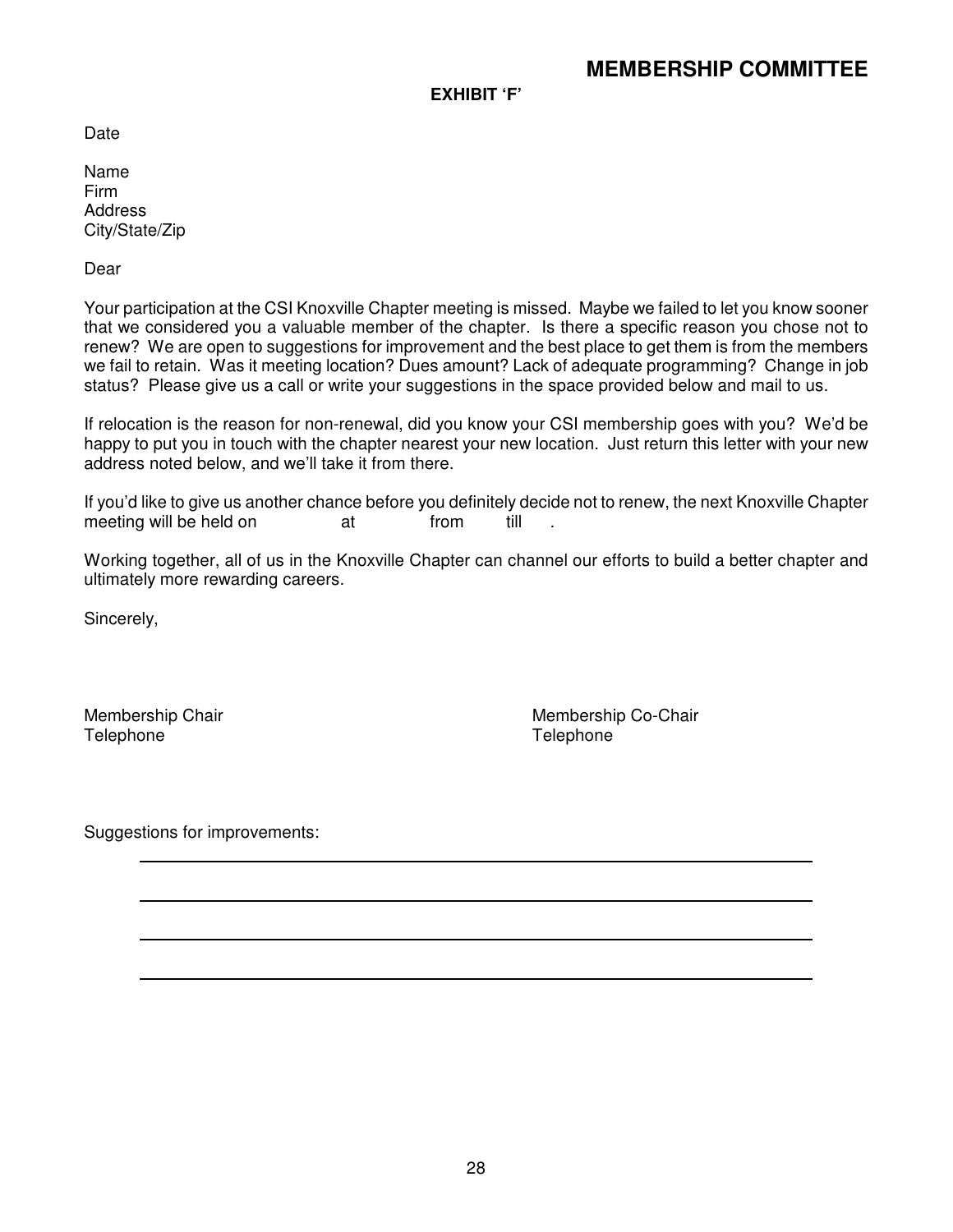**EXHIBIT 'G'**

Date

Name Firm Address City/State/Zip

Dear

It's nice to be busy, but we've missed seeing you at recent CSI chapter meetings. I hope things aren't so hectic that you don't have time to attend even an occasional meeting. The next Knoxville Chapter meeting will be held on , at Calhouns on the River, from till . I look forward to seeing you there.

We value your membership and would be disappointed if the Knoxville Chapter failed to live up to your expectations. As you know, the whole purpose of our chapter is to share the benefit of our experiences with each other.

If we've missed the mark, we'd like to know. If you feel the chapter has let you down, or has room for improvement, please give me a call at , or simply write your suggestions on how the chapter can better serve you and others in the space provided below and mail to me at

Working together, all of us in the Knoxville Chapter can channel our efforts to build a better chapter and ultimately more rewarding careers.

Sincerely,

Membership Chair Telephone

Suggestions for improvement: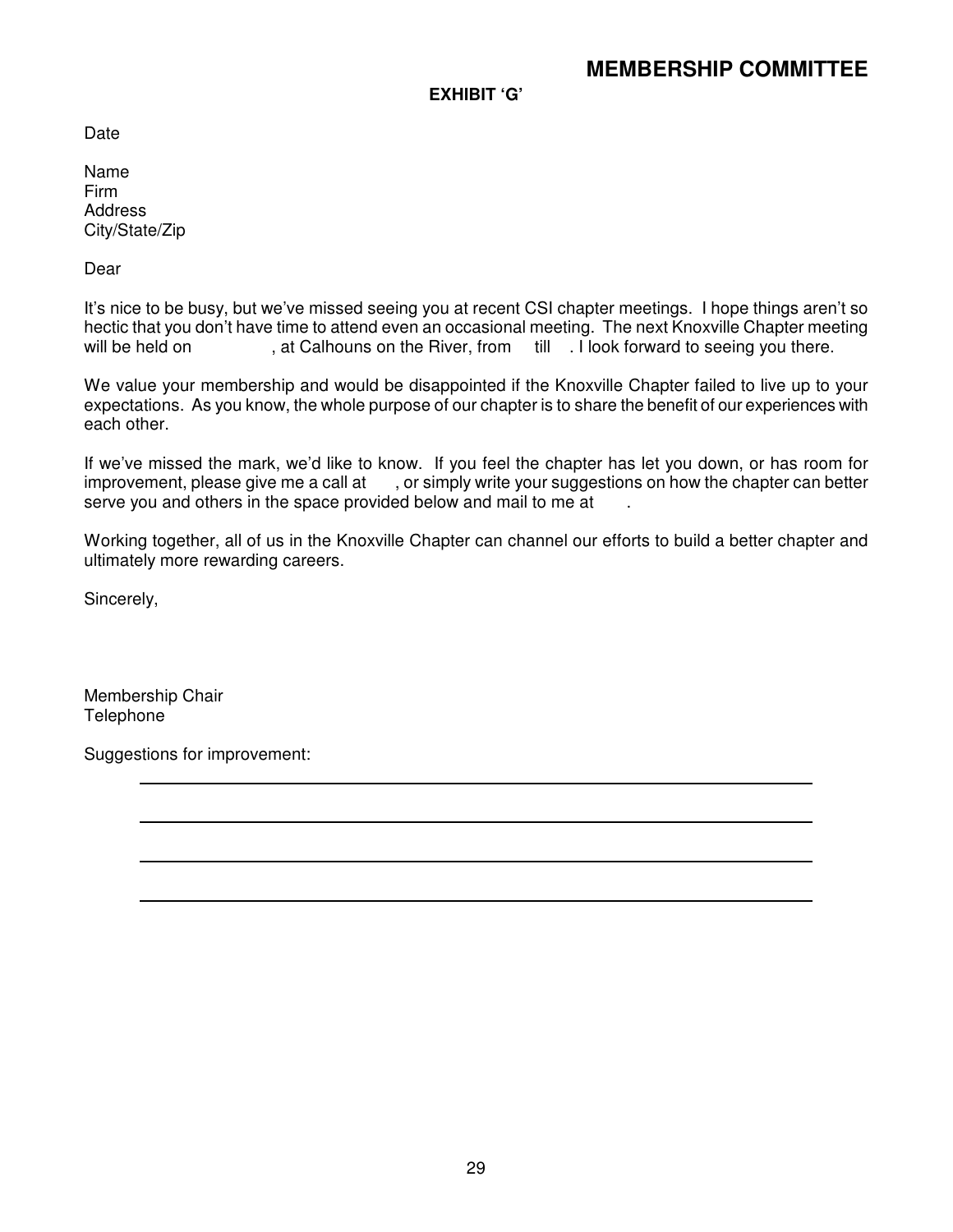# **ATTACHMENT 'H'**

Date

Name Firm Address City/State/Zip

Dear

All of us in the CSI Knoxville Chapter would like to thank you for joining us at our last meeting. We hope you found it to be informative, as well as a great opportunity to mingle with your peers and fellow construction professionals.

Thank you again for working us in your busy schedule, and we hope to see you again!

Sincerely,

Chapter President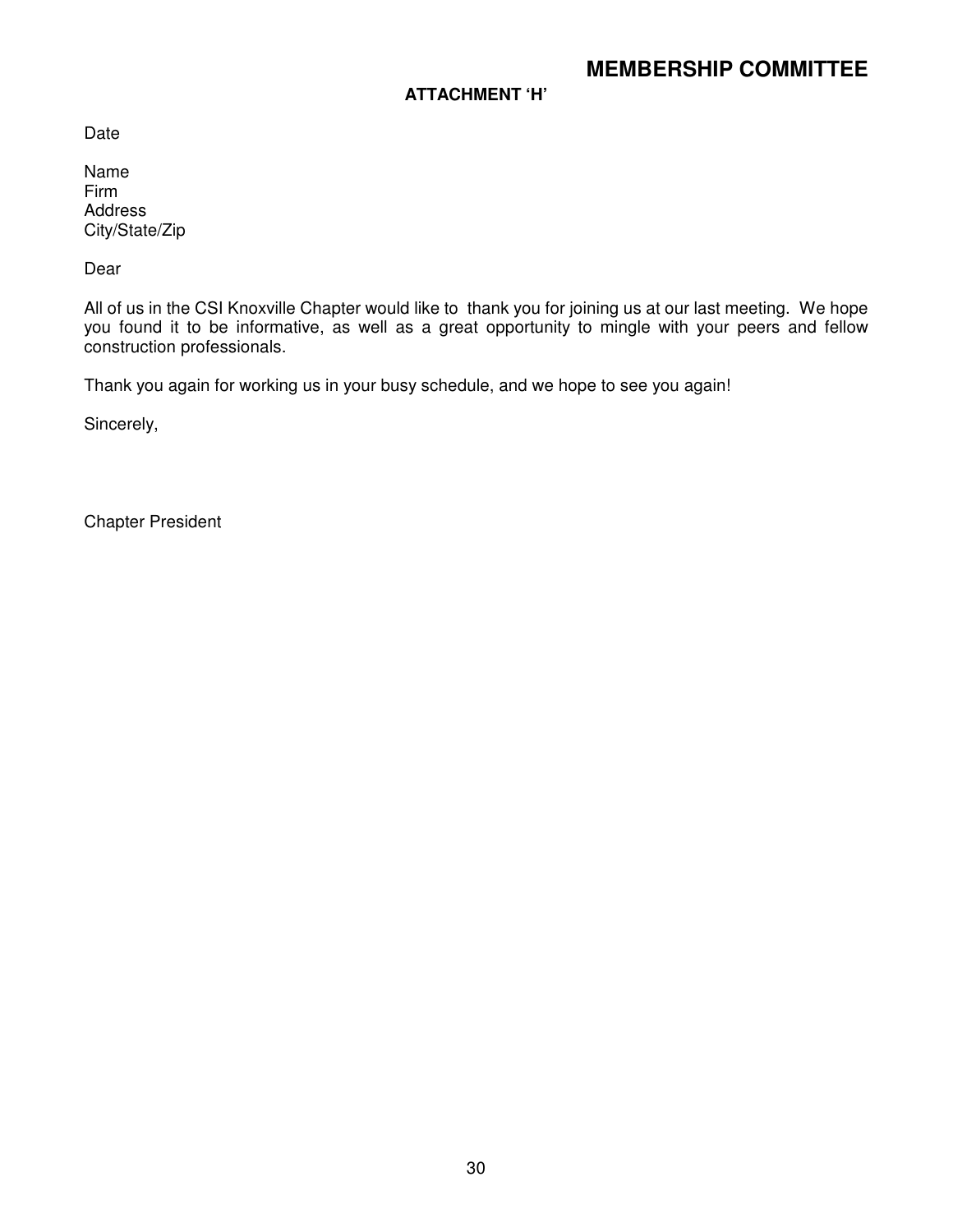# **PURPOSE**

The purpose of the Publications Committee is to provide a newsletter, "The Speck", to be issued each month as a forum for conveying information from the Chapter, Region, and Institute leadership to every member of the Chapter and for distribution to non-members to convey the image and promotion of the Knoxville Chapter. Since the newsletter is primarily distributed via electronic mail, printing costs are negligible.

# **COMMITTEE MEMBERS/RESPONSIBILITIES**

### **CHAIR - EDITOR**

- 1. Select Committee members. Select Co-Chair in consultation with President and President-Elect with the goal that the Co-Chair will become Editor in the future.
- 2. Prepare and distribute annual calendar with all deadlines. Distribution should include all Publication Committee members, President, Program Chair, Membership Chair, Products Show Chair, and any other committee chairs that may have announcements or articles.
- 3. Prepare internal budget consistent with Chapter operating budget.
- 4. Determine mailing program to persons that are not members of Knoxville Chapter in consultation with President and Membership Chair.
- 6. Collect articles, etc. and prepare layout.
- 7. Proof-read final copy prior to publishing.
- 8. Receive and notify Membership Chair of address changes resultant from mailings.
- 9. Receive and approve all associated invoices for payment. Forward to Chapter Treasurer for payment.
- 10. Review this section of the Chapter Operating Guide and forward any recommended revisions to Chapter Secretary.

#### **CO-CHAIR - ASSISTANT EDITOR/ADVERTISING MANAGER**

- 1. Plan advertising program with Editor.
- 2. Determine advertising rates.
- 3. Obtain enough advertisements to fulfill program/budget requirements.
- 4. Prepare and mail invoices to advertisers. Receive and record payments before forwarding to Chapter Treasurer for deposit
- 5. Collect copy-ready advertisements for publication.
- 6. Assist Editor in gathering information and articles for publication and in layout.
- 7. Collect all extra copies of each issue. Maintain 1 copy to be turned over to the next year's Newsletter committee. Maintain 16 copies for awards submittal. Forward all remaining copies to Membership Chair (minimum of 5 copies) for distribution to prospective members and as hand-outs to guests at monthly Membership meetings..

# **CHAPTER PHOTOGRAPHER**

- 1. Attend and photograph all Chapter events which require photography. Suggested events include; Golf Tournament, Christmas Party, Awards Banquet and Products Show.
- 2. Arrange for photographs to be made at all conventions/conferences if unable to attend in person.
- 3. Arrange for film development and distribution of photos to Editor.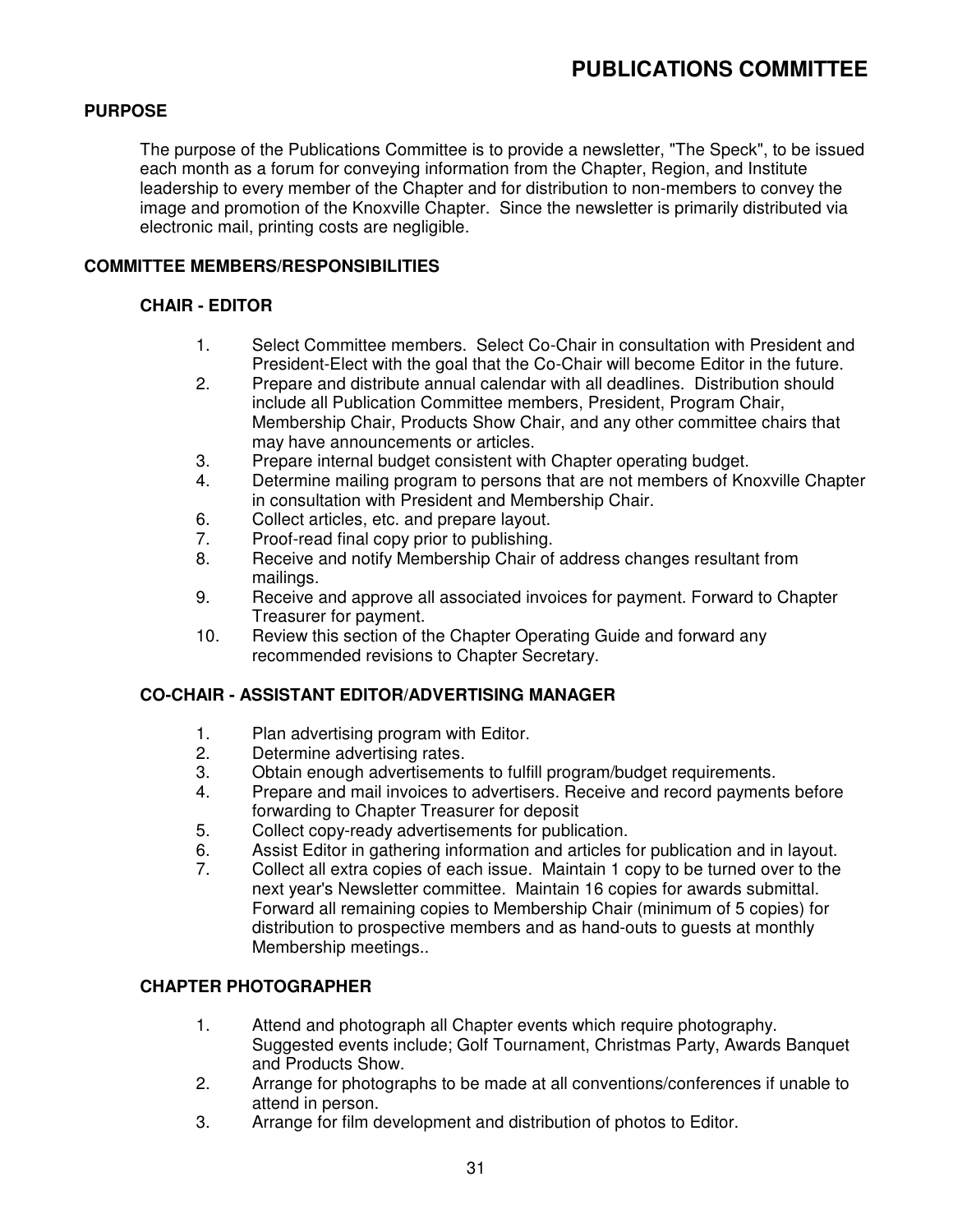# **PUBLICATIONS COMMITTEE**

#### **REPORTERS/CONTRIBUTING EDITORS**

- 1. Prepare and submit typed articles/guest editorials to Editor for publication.<br>2. Prepare and submit typed summary of conventions/conferences.
- Prepare and submit typed summary of conventions/conferences.

#### **RECOMMENDED BUDGET**

The Newsletter is expected to take in income but not necessarily to cover all costs. The budget should be established as follows:

#### **INCOME**

1. Advertisements.

#### **EXPENSES**

- 1. Mailing Labels.
- 2. Postage.

#### **FORMAT/CONTENTS**

Determination of a standardized format and selection of the contents of the Newsletter is important for readability and to promote the Chapter's image. The following shall serve as a guideline for format and content:

- 1. Each issue shall contain a masthead which contains the newsletter name, the Chapter name, the date of the issue (expressed as month and year) and the CSI logo printed either in black or terra cotta (PMS 180) consistent with Institute requirements.
- 2. Each issue shall also contain the following information in standardized location:
	- A. List of Chapter Officers, Directors, Committee Chairs and telephone/fax numbers.
	- B. Announcement of the next meeting with location, time, and program information.
	- C. Calendar of events for the upcoming 2 3 months.
	- D. President's Message.
	- E. Advertising rates and Advertising Manager's
	- name and telephone number.
	- F. Membership anniversary renewals for the upcoming month.
	- G. New Members' names and company.
	- H. Publication disclaimer.
	- I. Editor's name and return address on mailing block.
	- J. The April and issue shall include the proposed slate of Officers and Directors for the upcoming fiscal year.
- 3. Suggested information that may be included is as follows:
	- A. Board meeting summaries.
	- B. Convention/conference summaries.
	- C. Monthly Products Show reports in each of the 3 or 4 issues prior to the show.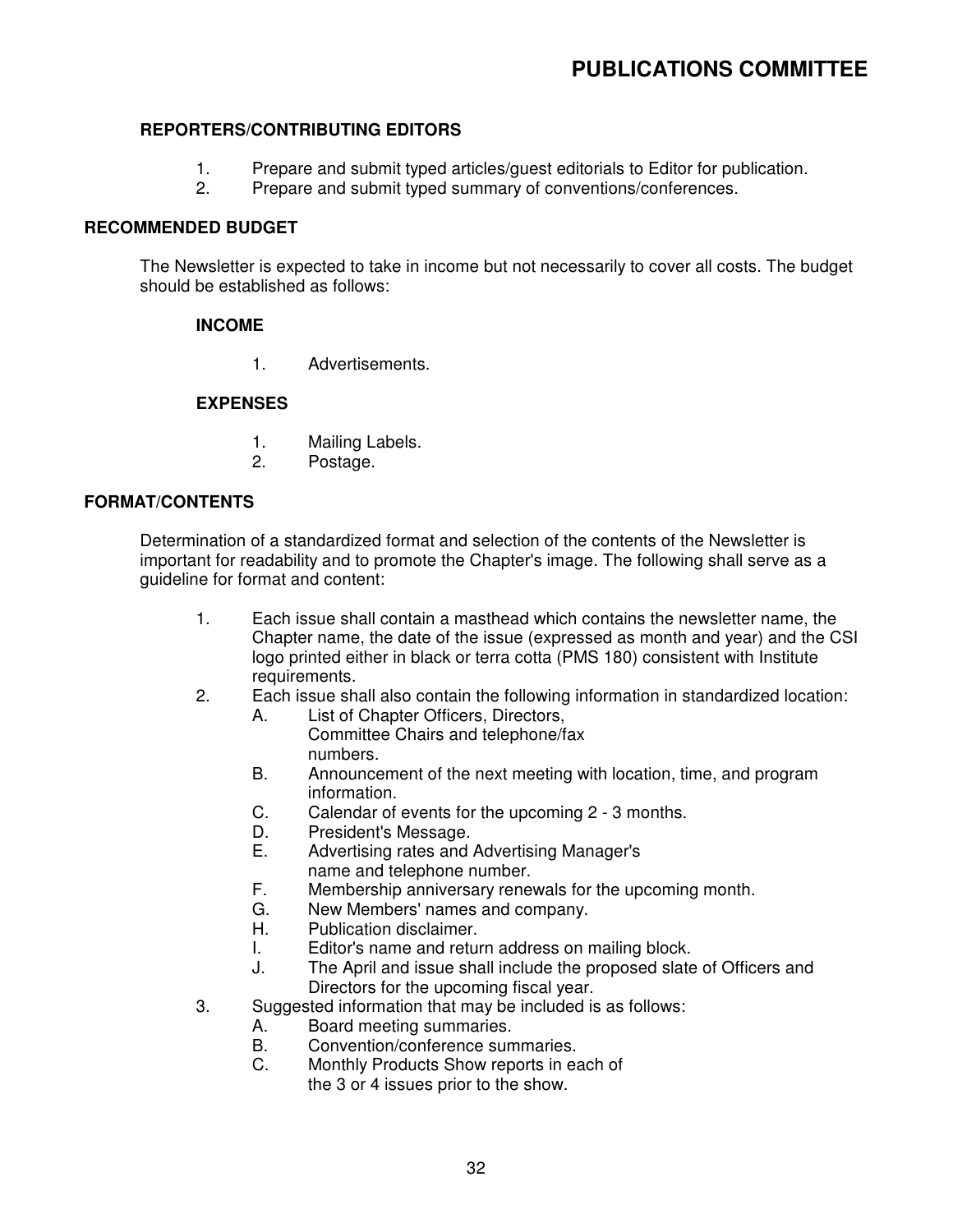- D. Promotion of special events such as Golf Tournament, Christmas Party, and Region and Institute conventions/conferences.
- E. Wrap-up reports for all events.
- F. Technical articles, preferably from Chapter members.
- G. Guest Editorial articles.
- H. Newsworthy items about members.
- I. Announcement of Events that are sponsored by other construction industry organizations.
- J. Articles of interest from other Region newsletters.
- K. Advertisements.

#### **EDITORIAL POLICY**

All articles and editorial should meet the following criteria:

- 1. Be generic in nature and not serve as an advertisement or endorsement for any product or company.
- 2. Be tasteful and avoid sarcasm, arrogance, insult, or libelous statements that might embarrass or injure anyone.
- 3. Credit source if reprinted from other publications or newsletters.
- 4. Include the author's name.

# **ADVERTISING POLICY**

Advertising should be consistent with the following guidelines:

- 1. Advertising should fill no more than 30% of the publication.
- 2. Advertisements may range from business card size to full page advertisements. Rates and quantities should be determined to meet the budget goals.
- 3. Advertisements should be limited to products and services related to the building construction industry.

#### **DISTRIBUTION POLICY**

The Newsletter shall be distributed as follows:

- 1. All Chapter members.
- 2. Region Directors.
- 3. All Gulf States Region Chapter Presidents and Editors.
- 4. All Institute Officers.
- 5. Prospective members and firms as determined by President and Membership Chair.
- 6. Other construction industry organizations as determined by President.

# **TIMETABLE**

#### **ANNUALLY**

- 1. Select all Committee members by June 1.
- 2. Prepare internal budget by June 1.
- 3. Complete formatting requirements by June 15.
- 4. Complete advertising program by June 15.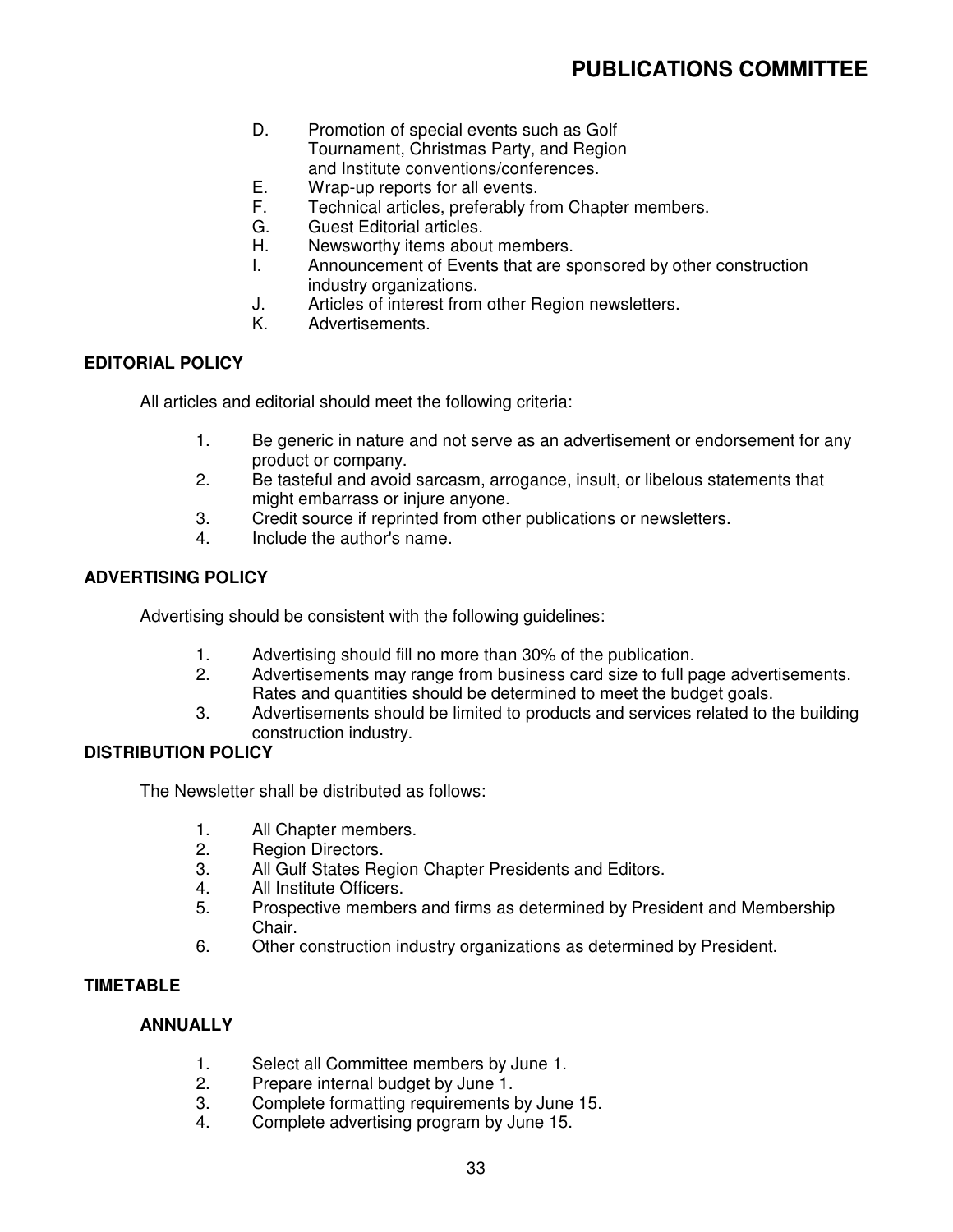- 5. Complete advertising solicitations by July 10.<br>6. Obtain digital advertisements in time for subm
- 6. Obtain digital advertisements in time for submission of first issue.

# **MONTHLY**

- 1. Obtain all articles and information by 10th of each month.
- 2. Complete layout 5 days prior to mailing date (typically 3 Mondays prior to 1st Tuesday of each month).
- 3. Insure that mailing labels are prepared by 20th of each month.<br>4. Issue is to be mailed US post 11 calendar days prior to meeting
- 4. Issue is to be mailed US post 11 calendar days prior to meeting (typically 2 Fridays prior to 1st Tuesday of each month) or distributed electronically before the monthly board meeting.

#### **ADDITIONAL INFORMATION**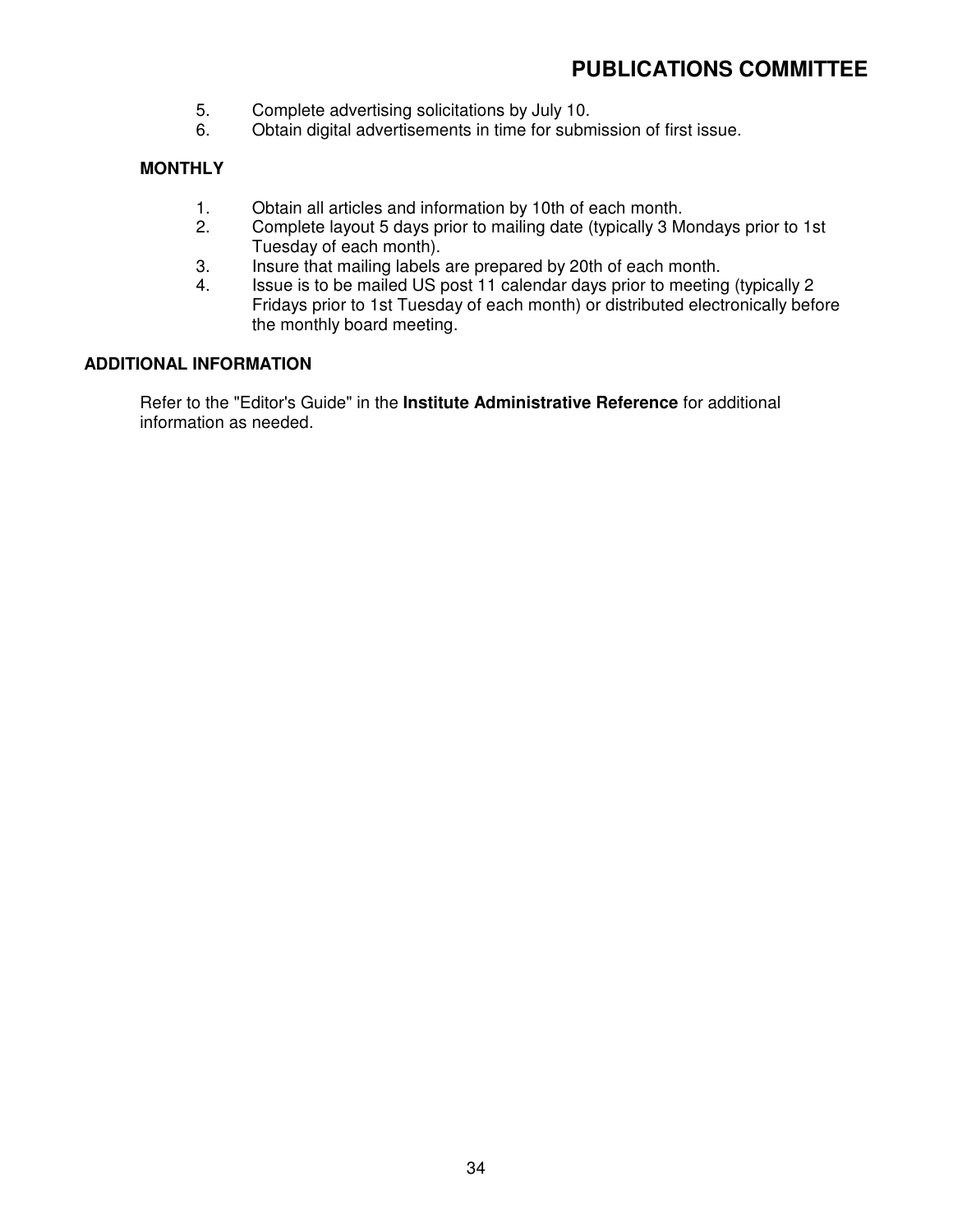# **PURPOSE**

The purpose of the Planning Committee is to propose short and long range goals for the Chapter and to monitor the progress of the Chapter in reaching those goals

### **COMMITTEE MEMBERS/RESPONSIBILITIES**

# **CHAIR**

- 1. The Chair or Co-Chair of the Planning Committee is the President-Elect.
- 2. Select Committee members. Select Co-Chair in consultation with President and President-Elect with the goal that the Co-Chair will become Chair in the future. The Committee should include a cross-section of both industry and professional members and should include the Chapter's Immediate Past President, President, and President-Elect.
- 3. Hold annual Planning Meeting in summer with Committee Chairs, Executive Committee and Board to develop goals and the plan for the next fiscal year.
- 4. Prepare and distribute annual calendar with all deadlines. Distribution should include all Committee members, all other Chapter committee chairs, and the President.
- 5. Propose goals and monitor progress toward reaching the goals that have been adopted by the Chapter board.
- 6. Review this section of the Chapter Operating Guide and forward any recommended revisions to Chapter Secretary.

#### **RECOMMENDED BUDGET FORMAT**

The Planning Committee is not expected to produce any revenue or incur any consequential cost. Generally, a meal and snacks are served.

# **DEVELOPING A CHAPTER LONG RANGE PLAN**

#### **FORMAT/CONTENTS**

This planning methodology was developed and used by the Minneapolis Chapter and has since been adopted by the Institute. Minneapolis established a LRPC in 1982. In its second year, the Chapter decided to retain a local long range planning consultant. The concepts that will be presented here come from the methodology prepared by that chapter in conjunction with the consultant, Futures Unlimited.

#### **BACKGROUND**

The key ingredient to the planning process is to define terms and set standards. Most importantly, this must be done in writing. So in developing goals, make sure that they are:

- realistic and worthy
- are written in terms that are understandable
- that some method is used to track and monitor the success or lack of success of the objectives, and
- that a way is provided to get volunteers involved easily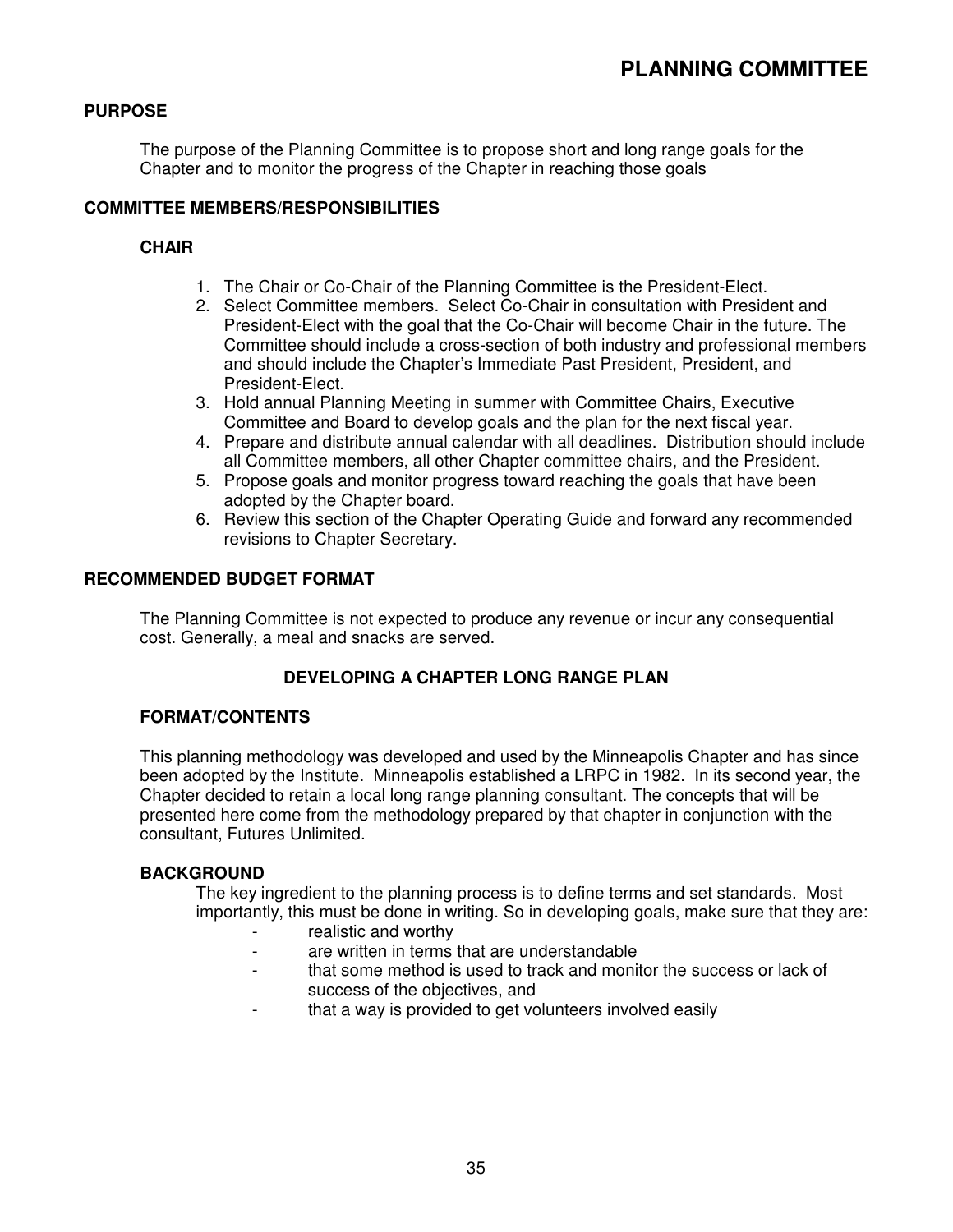## **TERMINOLOGY**

Terminology definition is most critical to the planning process. Understanding the differences between a **Mission** Statement, a **Goal** Statement, an **Objective** Statement, and an **Action Plan** is imperative. On what level of the organization you are working with determines which of these concepts you will be dealing with.

A **Mission** Statement is used to describe an organization at its best and expresses the highest aspirations of the organization. It is not governed by time-lines. There is no responsibility assigned to it. There is no accountability. The **Mission** Statement typically will be used at the Institute level in an organization such as CSI.

A **Goal** Statement on the other hand is a little more specific. It's must be something that can be achieved. It must be believable, and must be consistent with the norms, the values, and the traditions of the organization. It must be something that is important - not only must it be something that can be achieved - but also something that is worthy of achieving - something that should provide a challenge for the organization. A **Goal** must be understandable. Whoever reads the **Goal** Statement must be able to understand it without having to receive an interpretation or an explanation, and it must be time specific.

The next step is to write **Objective** Statements based on the Goals. An **Objective** Statement differs slightly from a Goal Statement. It must be goal focused. It must be understandable. It must be accountable. It must be feasible with regard to available resources - time, money, volunteers, etc. It must be time limited - a goal may have a time line of 2-3 or 4 years, whereas the time table associated with an objective statement is much shorter - typically one year or less. And most important of all -it must require **Action.**

Once **Goals** have been established and **Objective** Statements developed from those Goals, it is time to develop **Action** Plans. This is the step where volunteers become involved. An action plan very simply states:

- 1. What task will be done.
- 2. Who's going to do it.
- 3. When will it be done.
- 4. Where will it happen, and
- 5. How much is it going to cost.

This is the basic task of the Planning Committee. To prepare **Goal** Statements and, once the Board has selected which **Goals** it wants the Chapter to pursue, work with each committee to help them formulate their own **Objective** Statements and develop their own **Action** Plans.

The Board needs to make sure that its selected goals are communicated to the membership and to each of the standing committees, and that each committee should develop their own objective statements and action plans with help from the Planning Committee.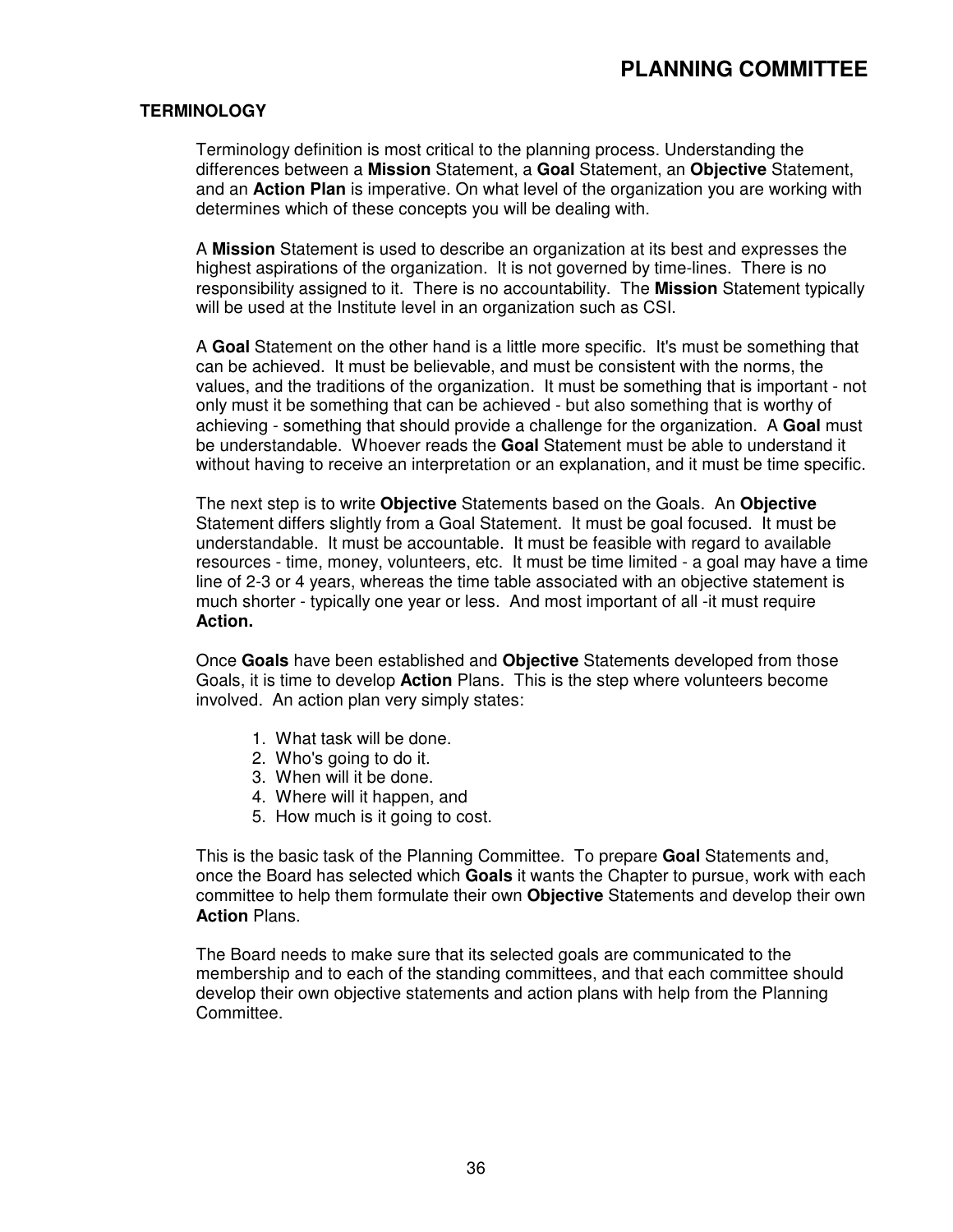#### **PLANNING GUIDELINE**

#### **SEQUENCE OF EVENTS**

- 1. Selection of Planning Committee.
- 2. Establish a time line for the process.
- 3. Gathering base line data.
- 4. Creating a forecast.
- 5. The speak up meeting.
- 6. Writing goals based on information from the speak up meeting.
- 7. Getting the BOD to select a Goal or Goals.
- 8. Meeting with committees to teach them how to write an objective and an action plan.
- 9. Evaluation and follow up.
- 10. Start at the beginning.

#### **SELECTING A COMMITTEE**

A Planning Committee should ideally have at least 8 people. It should consist of 3 professionals, three industry members, Past President and the President-Elect.

The chair is the key. His/her job is to "see it gets done," not to "do it". (The other members of the committee must be ready to commit at least 3-5 hours per month to this committee.) It would be preferable to have members who have been involved with your chapter long enough to "know their way around".

Planning Committee members should attend other committee meetings on a regular basis to help the other committees try and understand how the Planning process can help them set and achieve goals. This also keeps the planning standards fresh in everyone's mind.

Each year new Planning Committee members will be joining the Committee. It will be necessary to take time at Planning Committee meetings to bring them up to speed with the process. Part of the Committee's responsibility should be to identify those people on other committees who have taken an interest in this process so that they can be rotated into the Planning Committee.

#### **GATHERING BASE LINE DATA**

What is base line data? This is gathering information about your chapter in many different categories. This is done by documenting information in the categories on a time line. The "time line" is also open for selection as are the categories. If the planning process is to be a two year cycle, then information be should documented in each of the chosen categories as it was two years ago and as it is today. "Today" is defined as the end of your last fiscal year.

#### **CREATING A FORECAST**

In order to "forecast," a trend must first be established. This now forms the basis for the forecast in the documented categories. Write out each of your chosen categories. What is the documentation five years ago as compared to today? Increasing, decreasing or no change. Print this information for use at the Speak Up Meeting.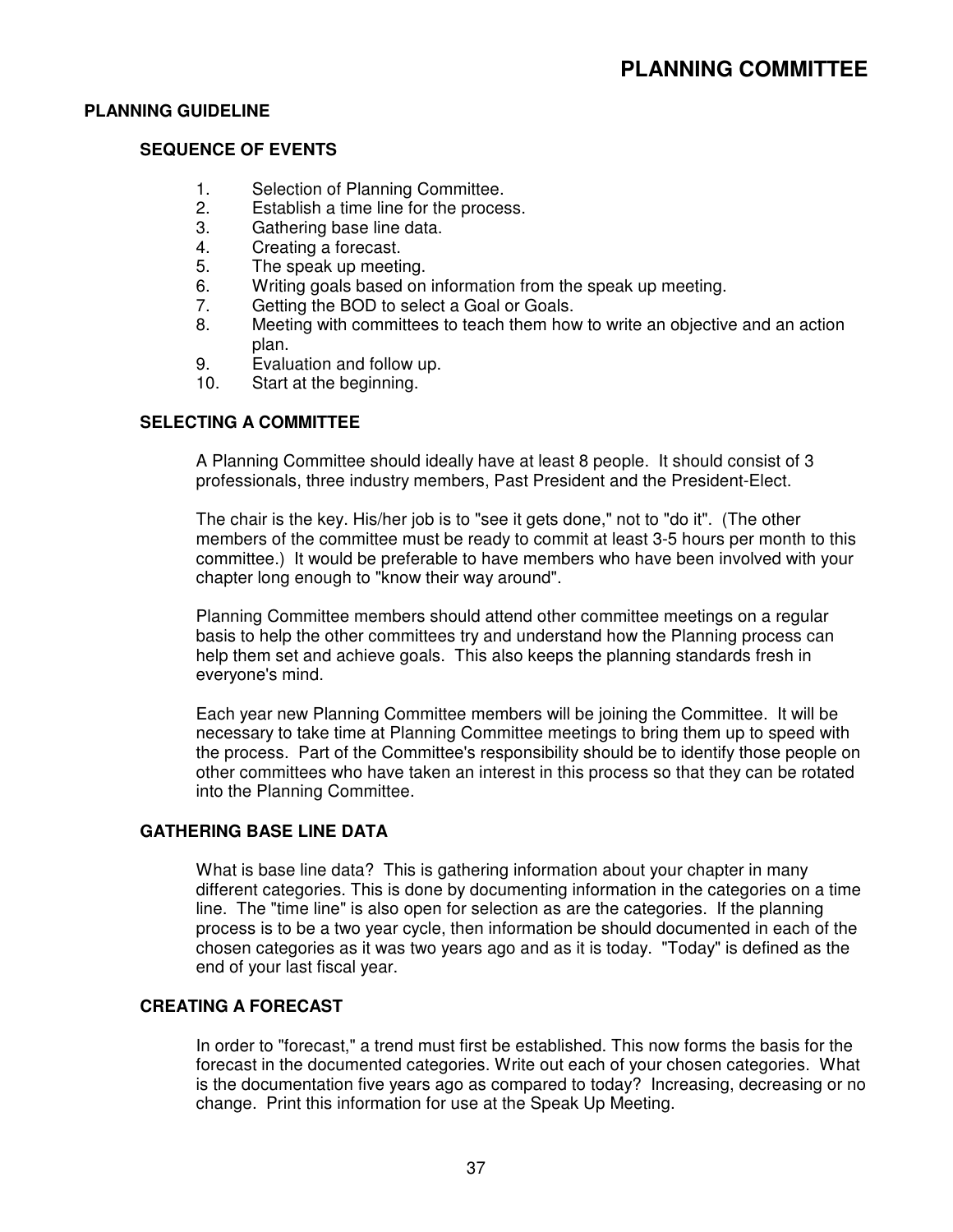### **THE SPEAK UP MEETING**

The Speak Up Meeting should held once every two years to gather new input for selecting goals. Be sure to allow adequate time and effort into following the guidelines for this program. Details are important: Make sure tables are arranged properly; make sure adequate pencils, legal pads, black marker pens, masking tape, newsprint, and forecasts are at each table. Timing is very important at this meeting. You want to make sure each step is timed and when time is up, move on. Make sure each table appoints a secretary to make notes.

#### **STEPS IN THE PROGRAM**

- 1. Introduction 10 min.
- 2. Forecast, keeps and changes 20 min.
- 3. List ideas (Hinders) holding association back 15 min.
- 4. List ideas (helps) that move association forward 15 min.
- 5. Brainstorm (Ideas) 15 min.
- 6. Cluster: Ideas against (Hinders), ideas for (Helps), Brainstorm (Ideas) 30 min.
- 7. Tape up and review all the clusters 30 min.
- 8. Allow 10 minutes for closing remind members that their information will be processed by the Planning Committee and that several Goal statements will be presented to the BOD within 1 month.

#### **WRITING GOALS FROM SPEAK UP MEETING**

Now the Planning Committee should collate all of the information gathered:

- 1. All of the forecasts with keeps and changes must be tabulated to determine overall keeps and changes desired by the membership.
- 2. Lists of ideas against (Hinders), ideas for (Helps) and brainstorming (Ideas) must be clustered. Some suggestions for titles of clusters might be Communication, Education, Membership, Program, Technical.

From all of these clusters several GOALS should be written following the criteria for a GOAL. Obviously much care must be taken in the wording of the GOAL. It is very easy to write Mission Statements instead of GOALS. There is no particular problem with this as long as the statements are properly identified.

#### **GETTING THE BOD TO SELECT A GOAL**

Once the Planning Committee has done its job, it is up to the Chapter Board to select the most appropriate Goal Statements and then make sure that the Goal Statements are communicated to the rest of the membership. All standing committees should be informed that they should do whatever they can to gear their activities towards accomplishing the Goal. Each committee should be responsible for writing Objectives and Action Plans and submitting these to the Board.

If the Board does not feel that the Goal Statements are accurate, appropriate, or achievable, they should return them to the Planning Committee with instructions to modify. Obviously the Board should include some recommendation of direction for the Planning Committee to work with.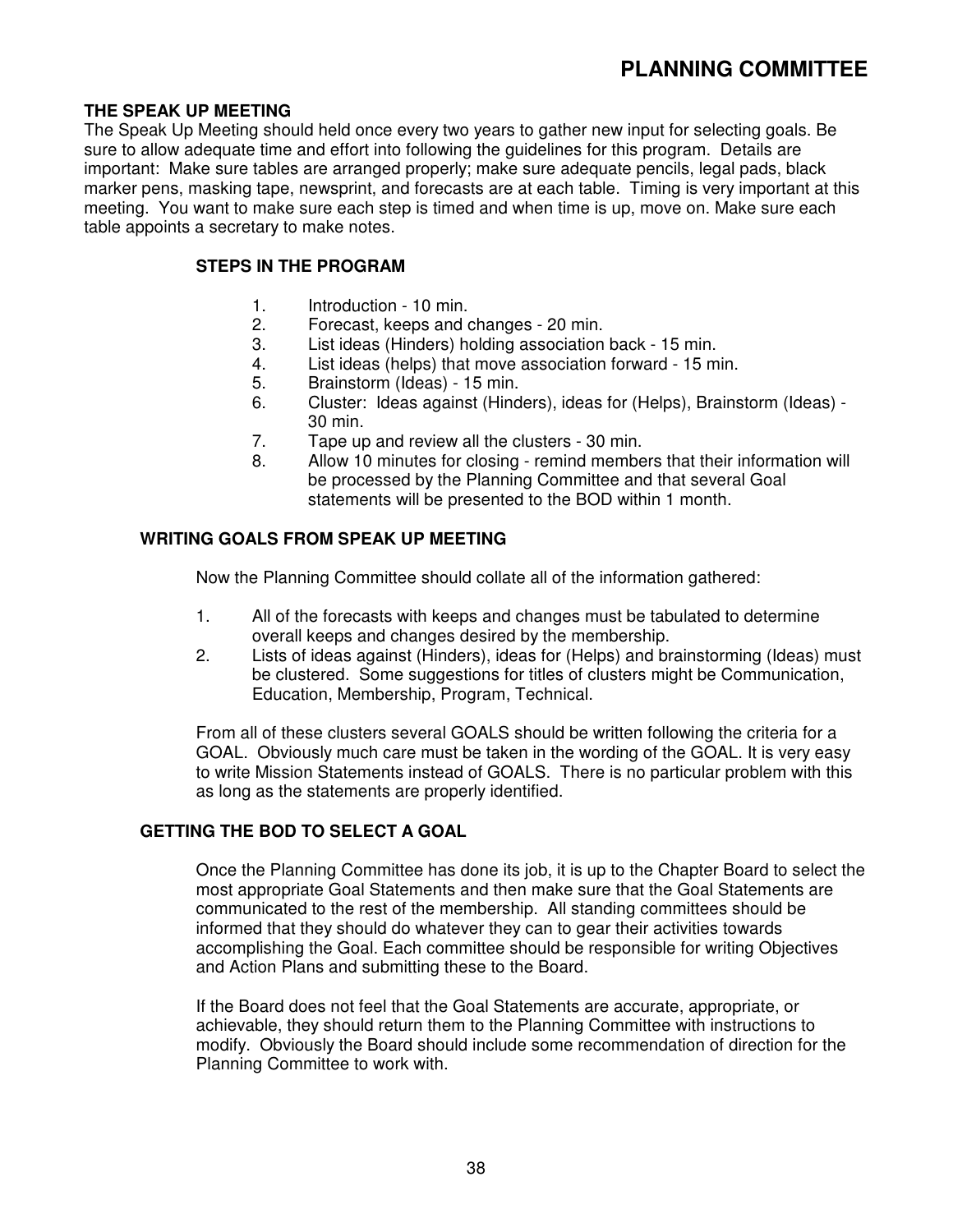#### **MEETING WITH COMMITTEES - WRITING OBJECTIVES**

Once the Board has selected a Goal, the Planning Committee shifts its focus to educating the various committees in how to write proper objectives and action plans. Attempting to make sure the STANDARDS are followed as well as possible.

This procedure also makes it much easier to document what's happening. This documenting makes it possible to track performance and allows things to be broken down into a step by step format. This format makes each step predictable, plan-able and doable.

#### **EVALUATION AND FOLLOW-UP**

As the Planning Committee is helping other committees to write objectives and action plans they can be documenting the progress of the committees. At the Planning Committee meetings this documentation can be evaluated and reported to the Board. At the end of the second year the Planning should present the Board with a summary evaluation of the overall movement toward the Goal. The Planning Committee should also recommend either continuing another year of monitoring or recommend reevaluating the Goal.

Re-evaluating the Goal may mean re-doing the baseline data, trying to get SPEAK UP MEETING type of feedback from a smaller group of members, re-evaluating the information from the original SPEAK UP MEETING, and rewriting Goal Statements for the Board to review.

#### **TIMETABLE**

The Planning Process can be a two or three year process. The following timetable is based on a two year process:

- 1. By July 1, select committee members.
- 2. By September 1, committee orientation should be complete. The Planning Committee will need two months of training and practice to understand what their task is. To learn the definitions and to learn the concepts - the difference between mission statements, goal statements, objective statements, and action plans.
- 3. By October 1, complete gathering of base-line data.
- 4. By November 1, complete the forecast.
- 5. The Speak Up meeting will then be held in November.
- 6. By January 1, complete collation of data from speak up meeting and the writing of several possible Goals for the Board to decide on.
- 7. Presentation of the Board selected Goals should be presented in the February Chapter meeting.
- 8. The next four months will then be spent in working with the various committees and training them in developing objectives and action plans consistent with the Board-approved goals.

The second year is spent monitoring the application of the Goal/s.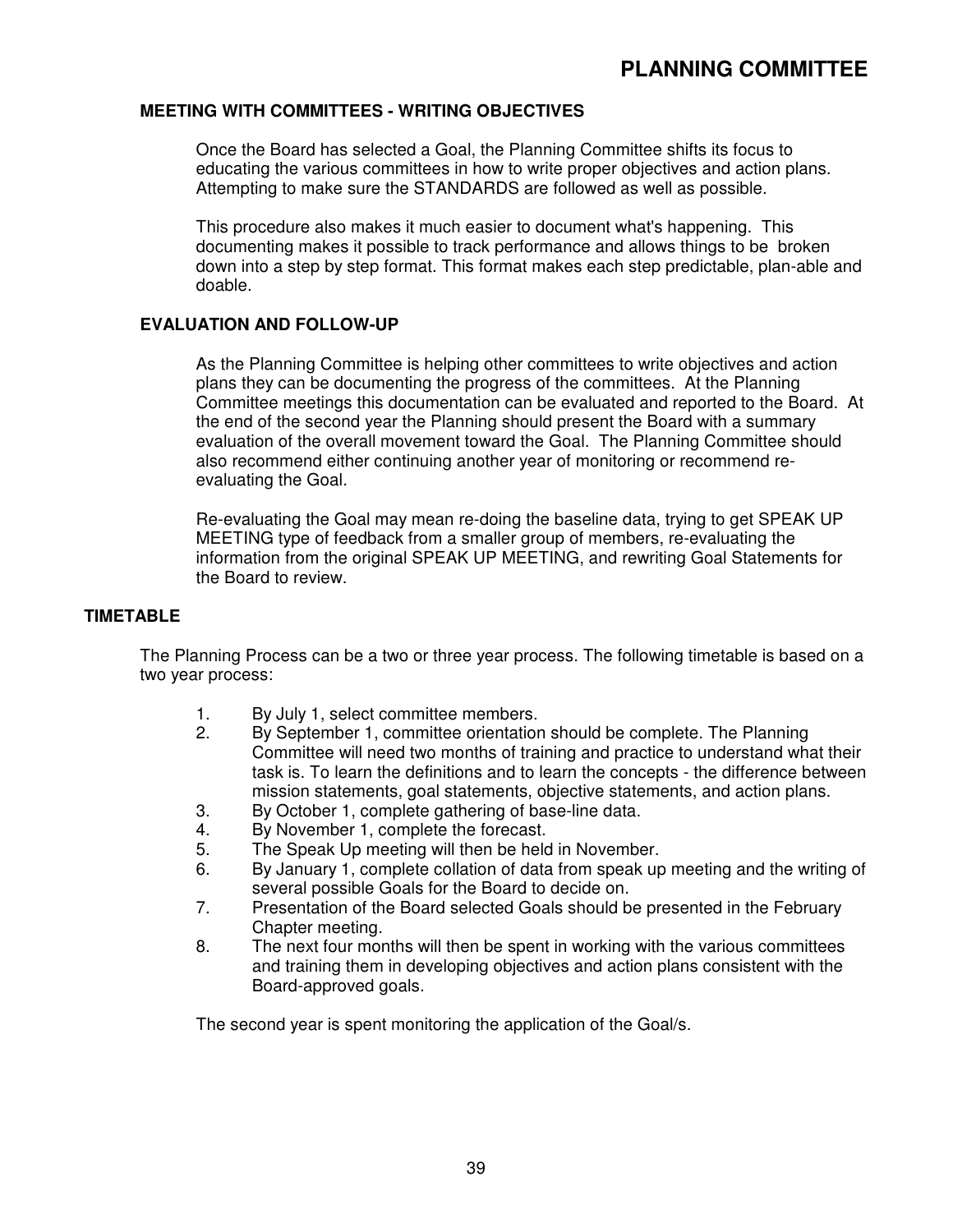# **PLANNING COMMITTEE**

#### **ADDITIONAL INFORMATION**

**THE DEFINITIVE GUIDE TO LONG RANGE PLANNING,** Thomas and Rosemary Hatcher, FUTURES UNLIMITED, 1981, 18525 Texas Ave., Prior Lake, Minnesota, 55372.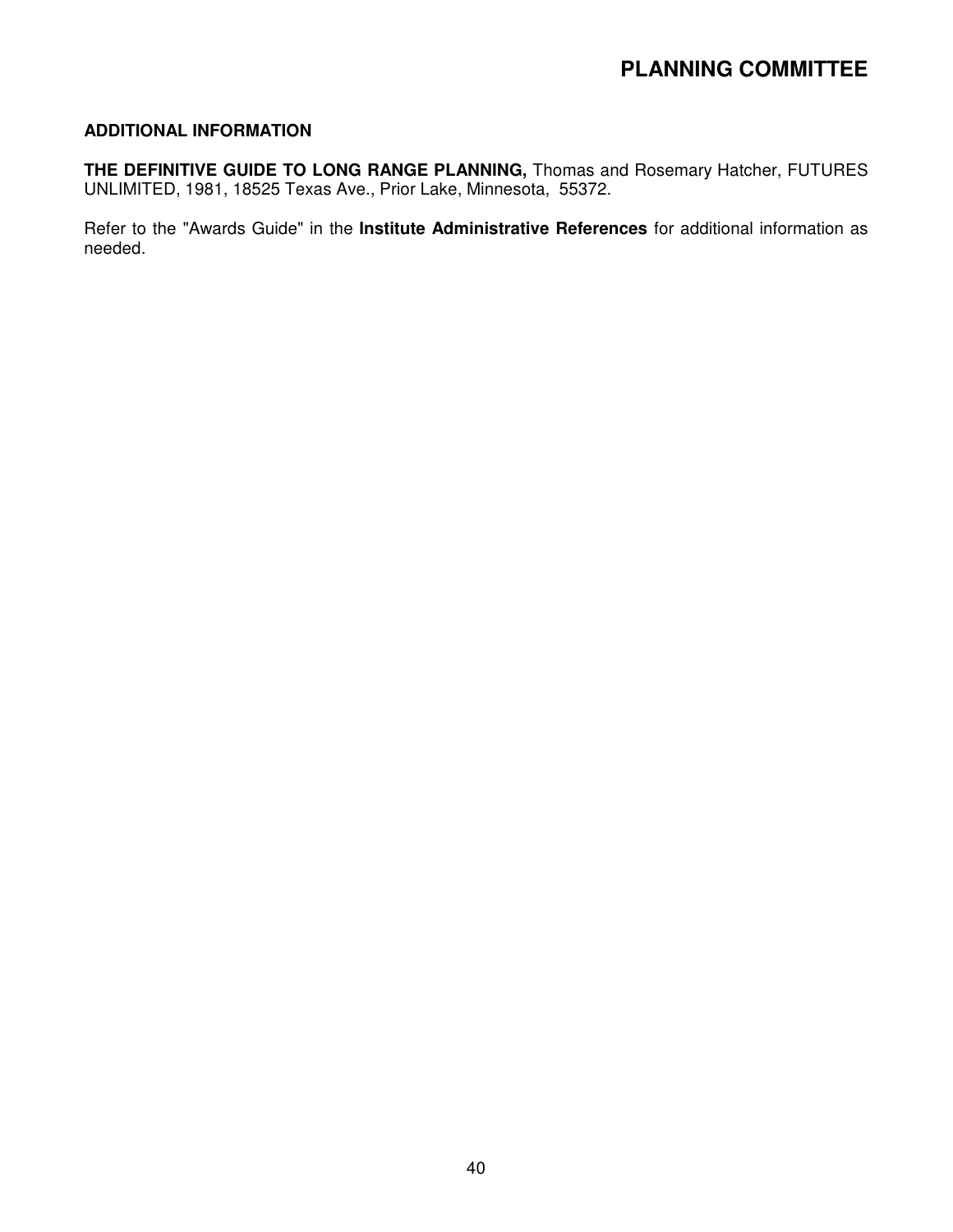# **PURPOSE**

The purpose of the Products Show Committee is to produce Knoxville Chapter's annual Products Show. The Products Show provides new construction technology and information to the construction industry, serves as a means for promoting CSI in the East Tennessee area, and provides a significant source of revenue for the Chapter operating budget.

#### **COMMITTEE MEMBERS/RESPONSIBILITIES**

#### **CHAIR**

- 1. Select Committee members. Select Co-Chair in consultation with President and President-Elect with the goal that the Co-Chair will become Chair for the following year.
- 2. Prepare and distribute annual calendar with all deadlines to all Committee members and to President.
- 3. Determine show format and times. Select show theme and date.
- 4. Prepare internal budget consistent with Chapter operating budget.
- 5. Attend and present progress report at all Chapter Board Meetings.
- 6. Prepare and mail thank you letters to exhibitors, sponsors**,** etc.
- 7. Receive and approve all invoices for payment and all revenues and forward to Chapter Treasurer.
- 8. Review this section of the Chapter Operating Guide and forward any recommended revisions to Chapter Secretary.

#### **CO-CHAIR - SALES MANAGER**

- 1. Select sales Sub-Committee consisting of 2 to 3 persons to assist with booth sales.
- 2. Maintain electronic database file for all booth sales Knoxville Chapter.
- 3. Prepare and distribute post-show questionnaire to all exhibitors and Chapter members.
- 4. Obtain attendee list from Registration Manager and distribute to all exhibitors.<br>5. Prepare and mail out invoices for booth sales.
- Prepare and mail out invoices for booth sales.

#### **ADVERTISING/PROMOTION MANAGER**

- 1. Select artwork/graphics for all promotional materials in consultation with Chair.
- 2. Negotiate printing contract for show and implement printing of invitations and programs.
- 3. Forward exhibitor packages to Sales Manager for mailing.
- 4. Forward show programs to Host Manager for distribution.
- 5. Schedule & coordinate mailing party for invitations mail out.
- 6. Coordinate with Region Website Chair to post schedule on GS Region Website.

# **FOOD/BEVERAGE MANAGER**

- 1. Negotiate catering contract for Food Services.
- 2. Determine menus. Arrange for tables etc. required for food/beverage service thru Facilities manager.
- 3. Obtain and/or arrange for all beverages.
- 4. Coordinate all food service activities.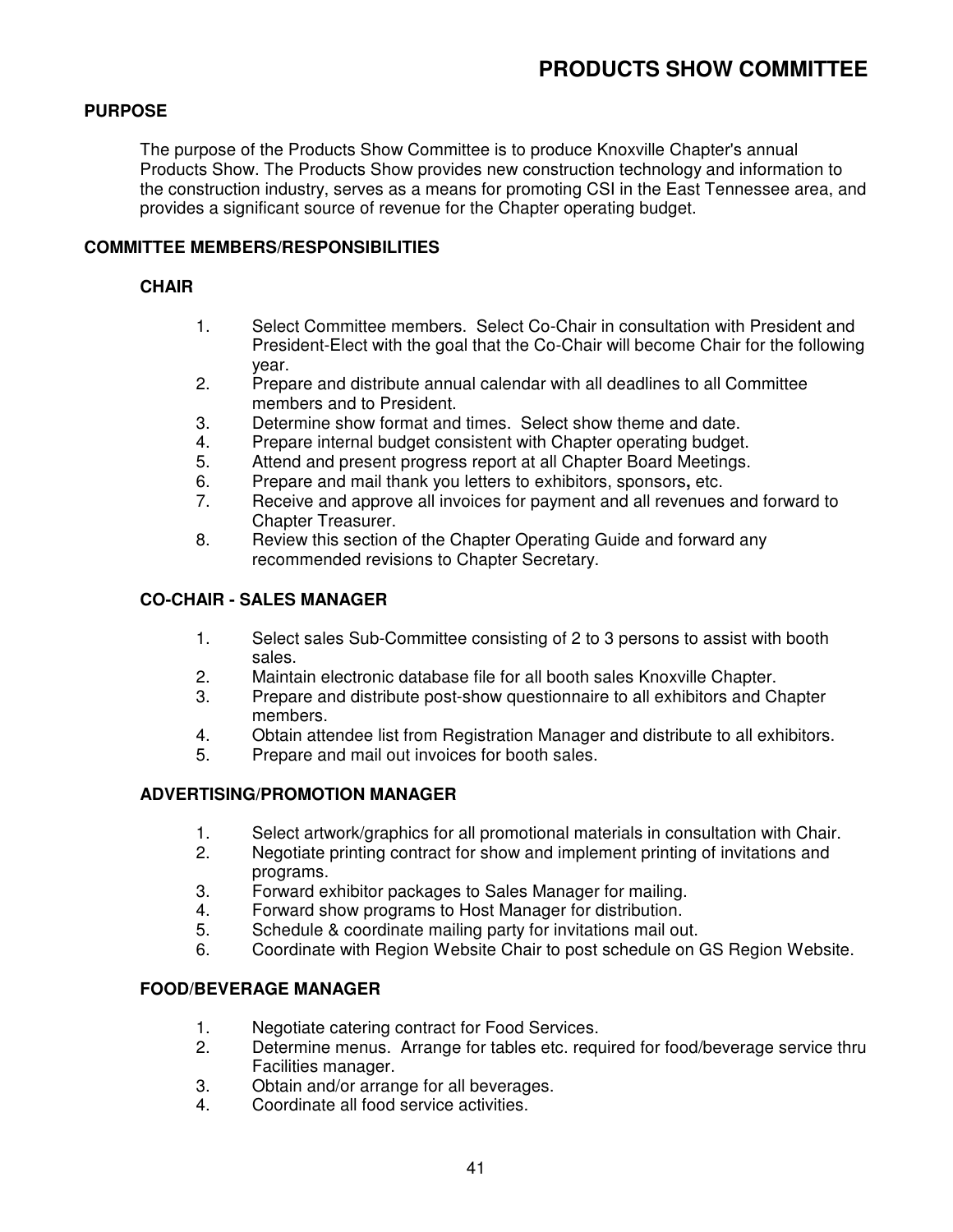# **FACILITIES MANAGER**

- 1. Negotiate contract with show facility.
- 2. Arrange for tables and chairs for booths, food services and registration.<br>3. Arrange for garbage removal if not provided by facility.
- Arrange for garbage removal if not provided by facility.
- 4. Coordinate setup of booth curtains, dividers and tables & chairs with facility.
- 5. Obtain table cloths, extension cords, etc. and distribute to exhibitors as they check In. Arrange for and coordinate CSI volunteers to be available for this task during all hours of the Show.
- 6. Coordinate setup of CSI booth and all decorations. CSI booth design is the responsibility of the Chapter. Decorations will be obtained from the Promotions Manager.
- 7. Coordinate all clean up/take down operations.

# **HOST MANAGER**

- 1. Invite and coordinate NAWIC or ACW hostesses.
- 2. Select CSI hosts/hostesses to man the CSI booth and to greet attendees at the door.

# **REGISTRATION MANAGER**

- 1. Negotiate contract with Registration service.
- 2. Obtain exhibitor representatives' names from Sales Manager and forward to Registration service.
- 3. Obtain attendee preregistration forms from President (if return address is the Chapter's P.O. Box), and forward to Registration service.
- 4 Obtain CSIBIG data base from Chapter ADP Chair and deliver to Registration service.
- 5 Obtain post-show revision of CSIBIG from Registration service and deliver to EDP Chair.

#### **AWARDS MANAGER**

- 1. Select and obtain CSI sponsored door prizes.
- 2. Coordinate exhibitor door prize giveaways on day of show.

#### **BUDGET**

The Products Show budget should be structured so that revenues exceed costs with a target net surplus of between \$15,000 and \$20,000. The following is the recommended budget format:

#### **INCOME**

- 1. Booth Sales.
- 2. Sponsorships.

#### **EXPENSES**

- 1. Facilities Rental.
	- A. Facility.
	- B. Tables & Chairs.
	- C. Curtains & Dividers (may be included as part of facility rental).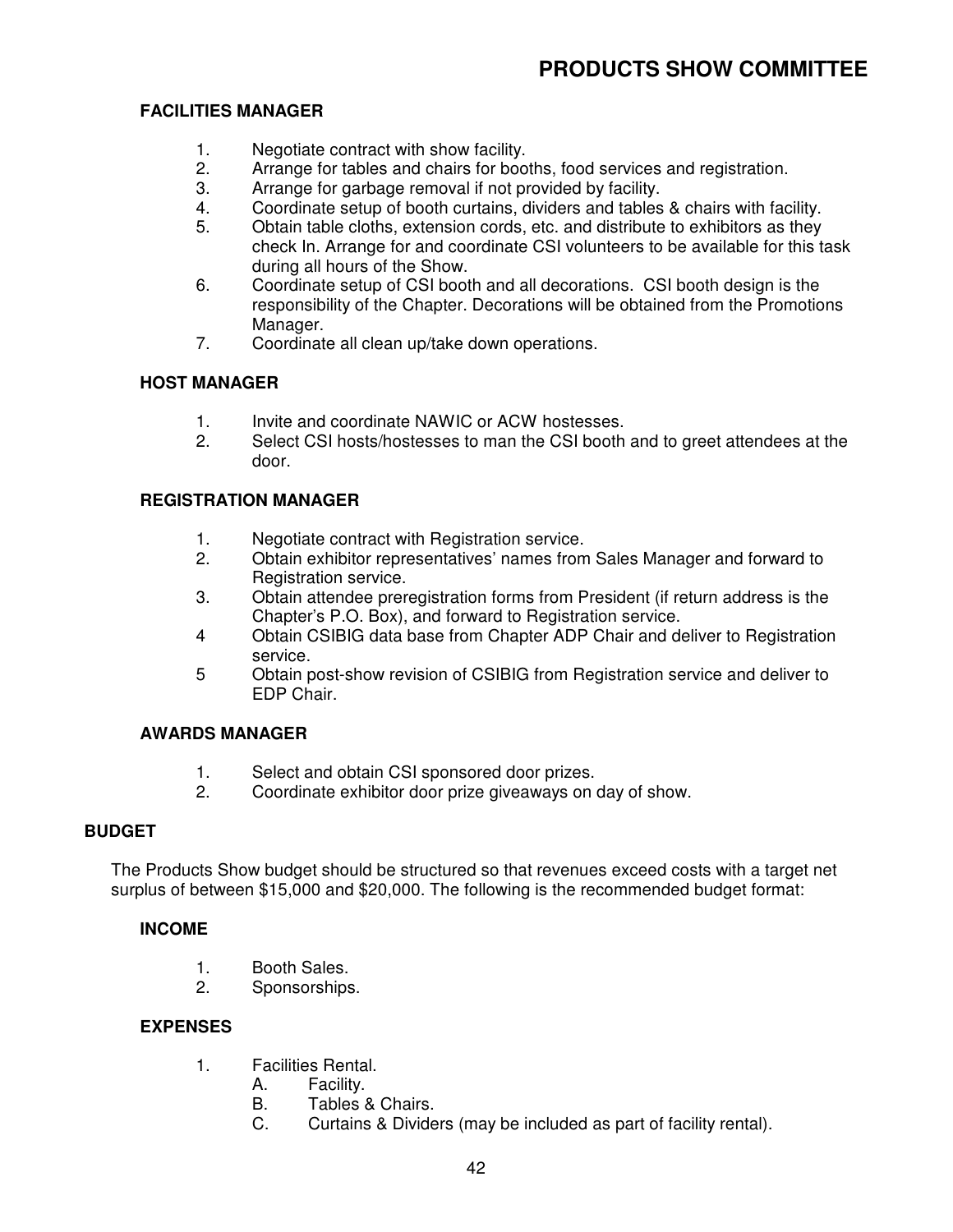- D. Public Address System (may be included as part of facility rental).
- 2. Promotion.
	- A. Artwork for Invitations, Posters, and Exhibitor Registration Packages.
	- B. Printing/Reproduction Costs.
		- 1) Posters & Invitations.
			- 2) Exhibitor Registration Packages.
			- 3) Show Program.
			- 4) Exhibitor Questionnaires & AThank You@ letters.
			- 5) Attendee Lists to be distributed to Exhibitors.
- 3. Food/Beverage.
- 4. Decorations and tablecloths.
- 5. Registration Service (should include on-site registration forms).
- 6. Prizes/Awards/Ribbons.
- 7 Postage & Mailing.
- 8 Insurance.<br>9 Sales tax o
- Sales tax on above items.

#### **FORMAT**

The following format should serve as a guideline for each annual Products Show. The Chair and Committee members should be encouraged to exercise their own ingenuity and make changes where warranted within the overall guidelines.

#### **LOCATION AND DATE**

- 1 Location: The location for the show is currently as follows:
	- A. Knoxville Convention Center (Crowne Plaza Hotel).
	- B. Reevaluate every five years (years ending in "0" and "5").
- 2. Date: The show is traditionally held in the spring as follows:
	- A. Second Tuesday in March.
	- B. Avoid week before and after Easter.<br>C. Coordinate with Gulf States Region F
	- Coordinate with Gulf States Region Products Show. Chair to avoid conflicts w/ Chattanooga and Nashville products shows.
- 3. Note: In 2011 a Joint Industry Tradeshow was held with AIA and IIDA.

# **PROMOTION**

- 1. Exhibitor Package (300 required), include pre-registration form see attachment.
- 2. Invitation (6,000 required) see attachment.
- 3. Show Program (1,000 required) Alphabetized listing of all exhibitors & booth numbers with a booth layout plan to be given to all attendees..
- 4. Exhibitor mailing labels obtain previous 3 or 4 years from Sales Manager. Obtain mailing lists from other chapter shows (Nashville, Birmingham, Chattanooga, etc.).
- 5. Invitation labels obtain from Chapter EDP Chair.<br>6. Schedule mailing party for invitations. 10-12 peop
- Schedule mailing party for invitations. 10-12 people required for four (4) hours.
- 7. Consider using Knoxville Business Journal or other media for promotion.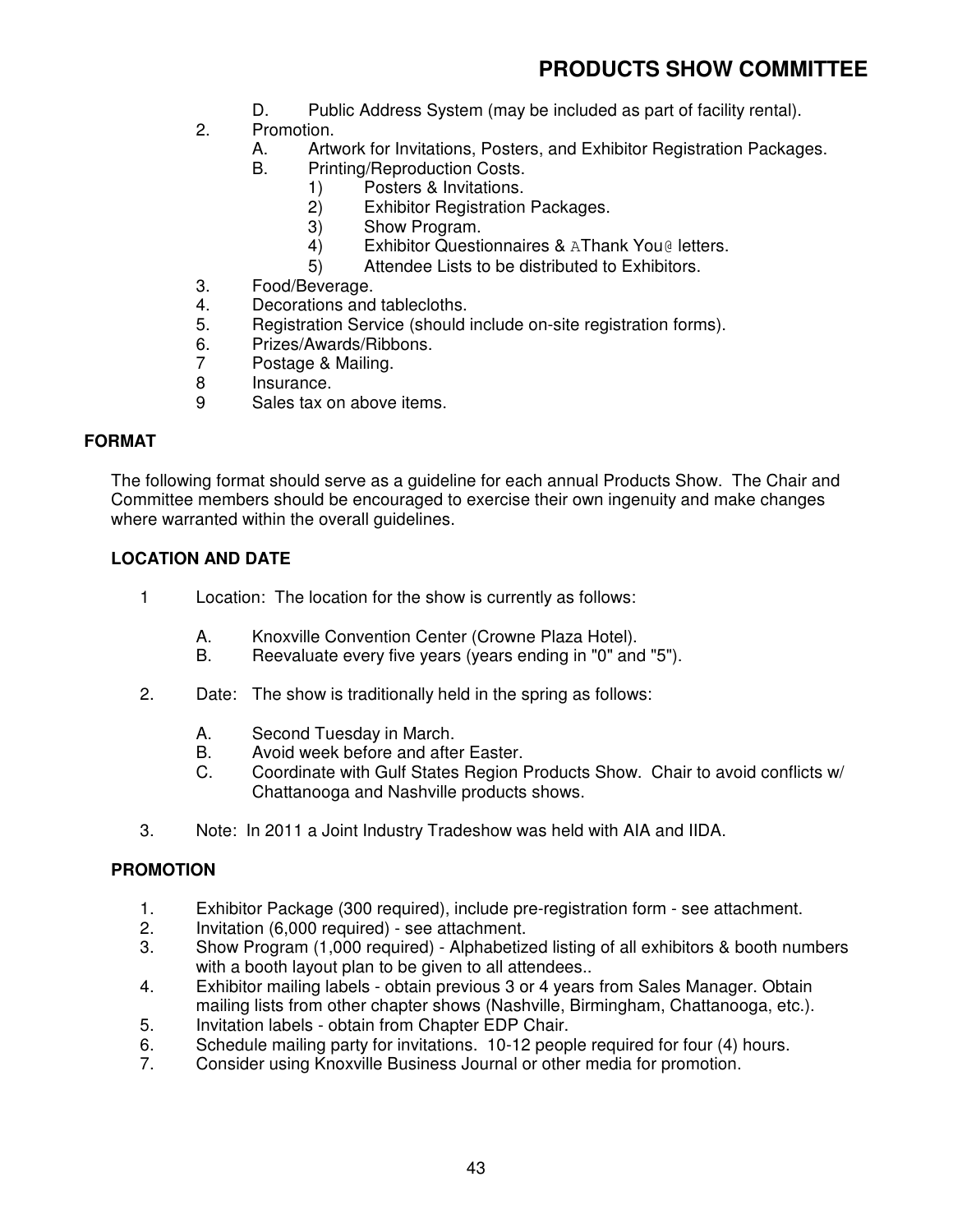# **SHOW TIMES**

Select one of the following formats:

- 1. 11:00 am to 7:00 pm.
- 2. 3:00 pm to 8:00 pm.
- 3. 11:00 am to 1:30 pm and 4:30 pm to 7:00 pm.
- 4. 3:00 pm to 7:00 pm.

## **BOOTH SALES**

- 1. Minimum of 2 rates (CSI Member/ Non Member).
- 2. May also set reduced rates for early sign-up or multiple booth discount (typically 10% for 2 or more booths). This method is optional.
- 3. Provide complimentary booths for AIA, ABC, AGC , USGBC, and NAWIC. Other complimentary booths may be offered as "fillers@ for non-profit organizations (TN Fire Marshall,UT, Knox County Codes officials, etc.).
- 4. Provide mail out to all exhibitors from previous three years.
- 5. Provide complimentary booth to Show Chair and Co-Chair.
- 6. Consider providing complimentary booth in exchange for printing services.

# **BOOTH LAYOUT**

- 1. Determine show size (Crowne Plaza Hotel ' +/- 50 booths).
- 2. Do not block exits.
- 3. Spread food/beverage areas around.
- 4. Prepare large and small scale layout plan.

#### **FOOD/BEVERAGE**

- 1. Negotiate catering contract for food and non-alcoholic beverages at lunch (happy hour). If lunch is provided, sandwiches/BBQ is recommended with light hors d'oeuvres at happy hour.
- 2. Liquor/beer must either be gratis by CSI or sold by catering contractor. Catering contractor must provide bartenders and setups for a fee if beverages are gratis.
- 3. Concessionaire should keep concession booths open during day of show to sell beverages to exhibitors and attendees.

# **TIMETABLE**

#### **PRE-SHOW**

- 1. Prepare internal budget by June 1.
- 2. Select and negotiate for Show site and date one year in advance.
- 3. Select Caterer and reserve date by June 1.
- 4. Select all Committee members by August 1.
- 5. Complete formatting requirements by September 1.
- 6. Complete design of promotional literature by October 1.
- 7. Negotiate printing contract by October 1.
- 8. Receive Exhibitor Registration Packages from printer and complete initial mailing to last year's exhibitors by November 1.
- 9. Follow up mail out to additional exhibitors to be completed by December 1.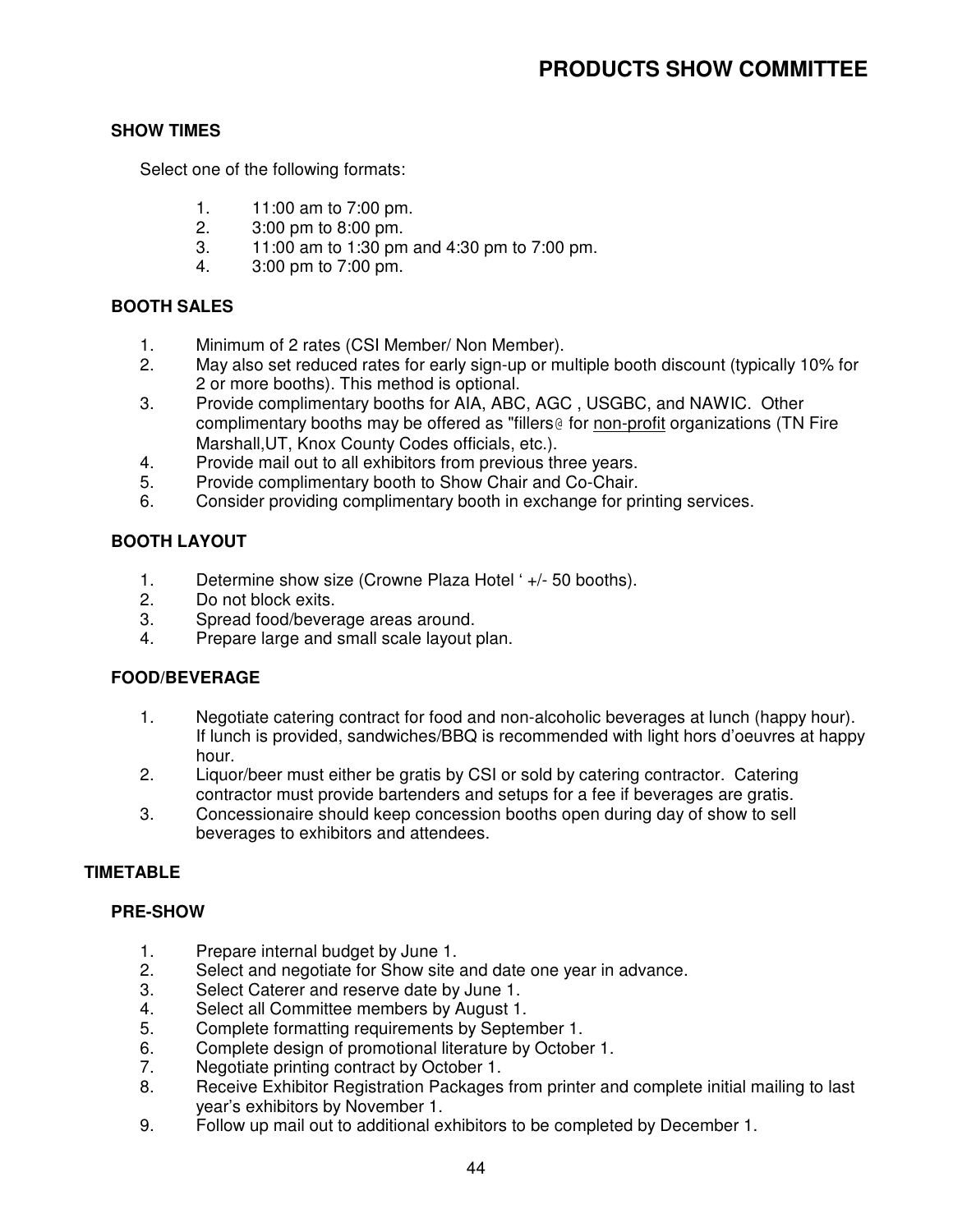- 10. Complete food & beverage service arrangements by February 1.
- 11. Schedule mailing party to be held approximately three weeks prior to show.
- 12. Receive Invitations, posters, and CSIBIG mailing labels and arrange for use of postage meter(s) (approximately \$1,500 postage required) prior to mailing party.
- 13. Complete mail out of invitations two weeks prior to show.
- 14. Receive exhibitor representative names and pre-registration attendee names and forward to Registration Service as received.

# **POST-SHOW**

- 1. Receive updated CSIBIG from Registration Service and distribute Attendee List and Exhibitor Questionnaire to all Exhibitors within two weeks after show. Also include questionnaire in next issue of Newsletter to receive feedback from Members /attendees.
- 2. Hold debriefing meeting with Committee to establish any modifications required for next year's show. This meeting should be held after receiving completed Exhibitor Questionnaires and ideally within one month after show date.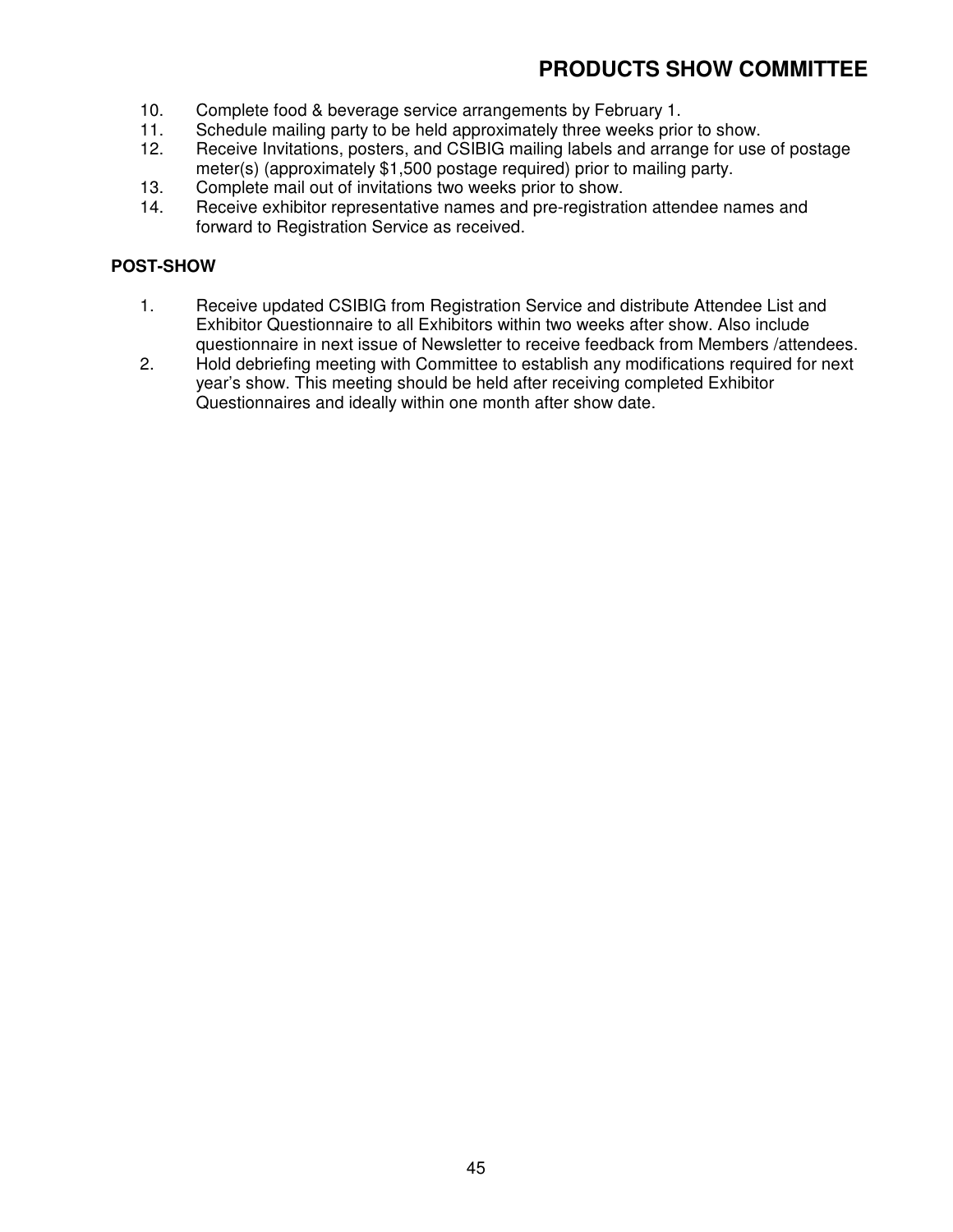# **PURPOSE**

The purpose of the Programs Committee is to select and coordinate programs for the Chapter meetings. Programs should be planned not only for the members, but also to attract prospective members.

### **COMMITTEE MEMBERS/RESPONSIBILITIES**

#### **CHAIR**

- 1. Select Co-Chair in consultation with President and President-Elect with the goal that the Co-Chair will become Chair in the future.
- 2. Select Committee members in consultation with Co-Chair and assign individual tasks to each committee member.
- 3. Prepare internal budget consistent with Chapter operating budget.
- 4. Coordinate proposed programs with Education and Technical Chairs.
- 5. Coordinate June Awards Meeting with the Awards Chair.
- 6. Select each month's program and assign it's implementation to a Committee member.
- 7. Prepare monthly announcement of Program and forward to Newsletter Editor.
- 8. Coordinate programs needs such as projection equipment, etc with facility.
- 9. Follow-up all meetings with Athank you@ letter to speakers.
- 10. Receive and approve all associated invoices for payment. Forward to Chapter Treasurer for payment.
- 11. Prepare status report for each Board meeting.
- 12. Submit year end report to President for inclusion in Chapter Report to Region Directors.
- 13. Review this section of the Chapter Operating Guide and forward any recommended revisions to Chapter Secretary.
- 14. To encourage and invite prospect and potential speakers to the Tuesday meetings. This way they will interact with the group and listen to other presenters which may help in their future presentation.
- 15. To coordinate and review with Educational Committee chair the program Feedback sheet template. Each program must have Feedback sheet with date, program title and the speaker name printed on the form and distributed to participants by the educational committee chair prior to the program. Template once updated need to be with the Educational Committee Chair. Copy of the latest form is attached.
- 16. Committee Chair to keep all Programs paperwork including copies of the evaluation sheets (Forwarded from educational chair), the signup sheet (Forwarded form House chair) and other related matter in a 3-Ring binder.

#### **RECOMMENDED BUDGET FORMAT**

This Programs Committee is not expected to produce any income. The budget should be established as follows:

#### **INCOME**

1. None.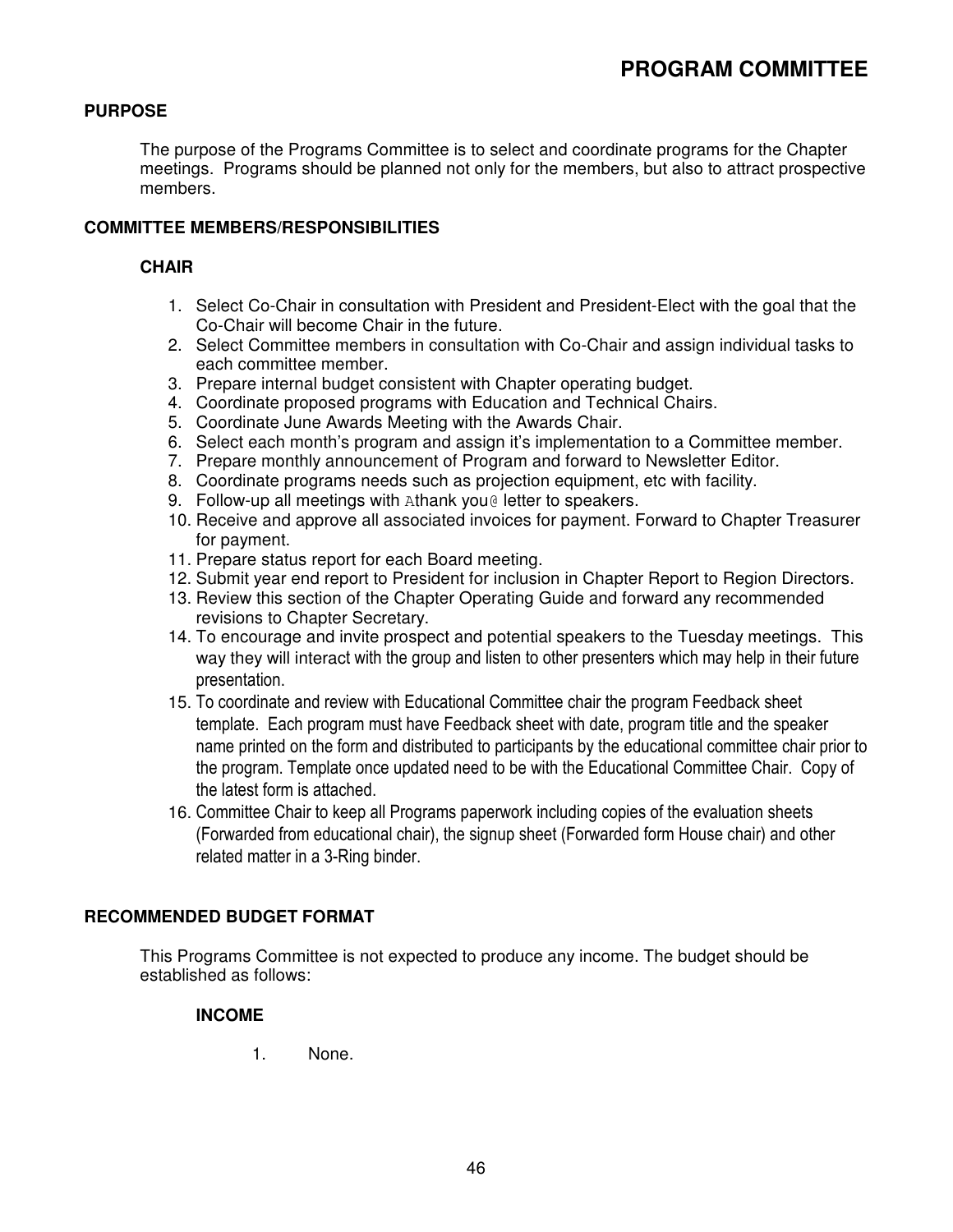# **EXPENSES**

- 1. Special speaker's honorariums and/or travel expenses
- 2. Costs for special equipment rentals such as projection equipment, etc.

Meals are accounted for elsewhere.

### **FORMAT/CONTENTS**

Chapter meetings are typically held on in the evening of the second Tuesday of each month in all months except March (Products Show), July (Summer Picnic) and December (Christmas Party). Programs Committee is not responsible for any of these months. The format for evening meetings should begin with Social Hour at 5:30 pm, dinner at 6:30 pm, and program from 7:00 pm to 8:00 pm.

The June Chapter meeting is the Awards banquet and election of Officers and Board members. A special program should be planned for this meeting and needs to be light and on the social / cultural side or something other than technical that goes well with the atmosphere of the evening

At least one joint meeting should be planned with AIA with each organization acting as host in alternate years. A second joint meeting may be held with other industry organizations.

Two or three luncheon meetings should be scheduled each year to accommodate some of the Chapter members that are unable to attend evening meetings. These meetings should be limited to 1-1/2 hours maximum including registration and lunch.

# **TIMETABLE**

# **ANNUALLY**

- 1. Select all Committee members by July 1.
- 2. Prepare internal budget by June 1 and submit to Treasurer for incorporation into the Chapter operating budget.
- 3. Prepare list of target program topics for the remainder of the year by September 1.

# **MONTHLY**

- 1. Assign a Committee member to chair each program at least two months in advance of meeting. Responsibilities should include verification of arrangements with speaker, obtaining resume from and introduction of speaker, and notification to Chair of any special needs or equipment.
- 2. Issue AThank You@ letter to speaker within one week after meeting.

#### **ADDITIONAL INFORMATION**

Refer to the "Programs Guide" in the **Institute Administrative References** for additional information as needed.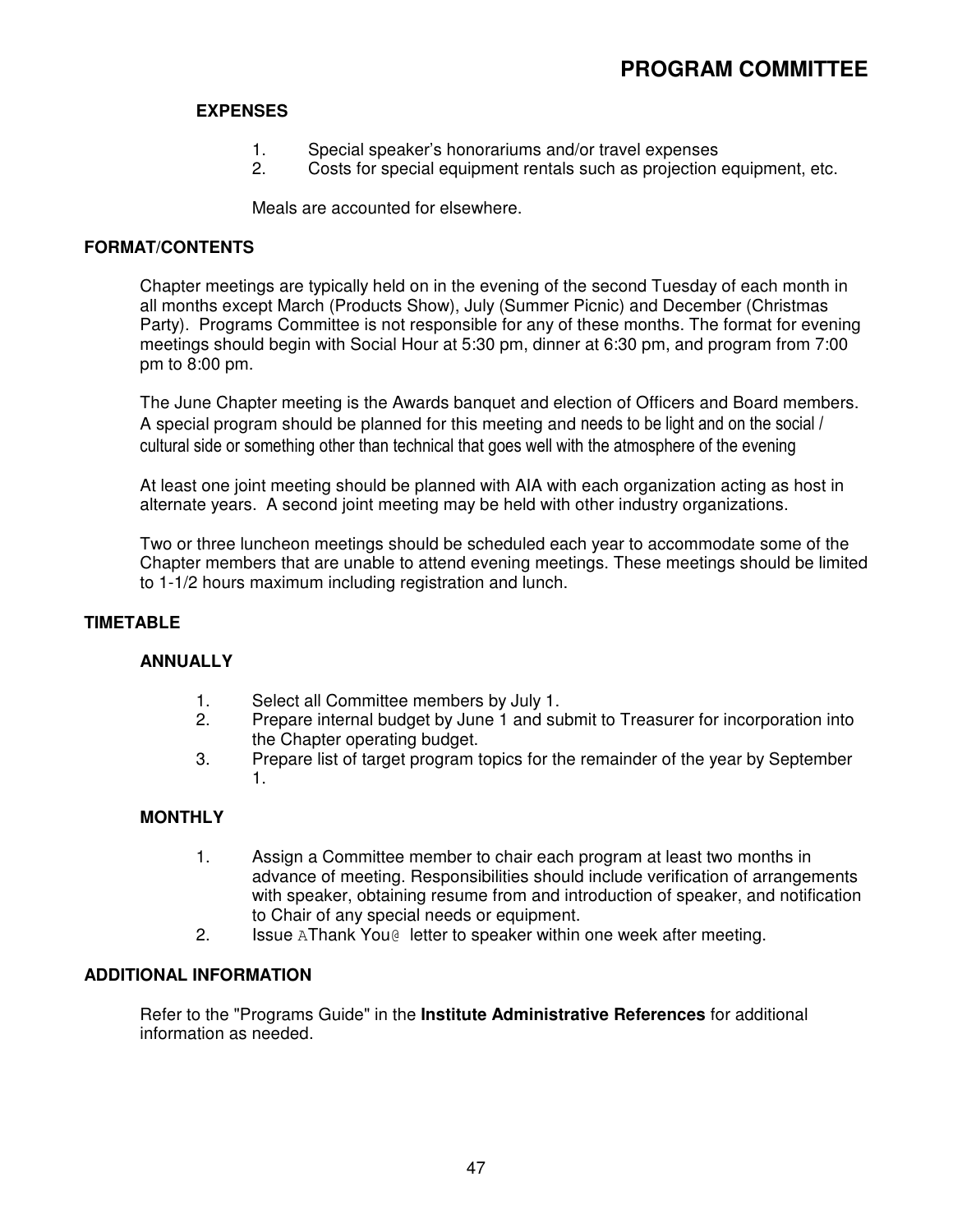# **PROGRAM COMMITTEE**

Introduction of a full year of Lunch and Learn program (Place TBD ) as another educational opportunity especially to those who cannot attend the Tuesday evening program. These will also offer an opportunity for non-members to participate and see the benefit of being part of the group to entice them to join. These session need to be also looked at as a perk for those supplier who are members Thus, giving them the flexibility and opportunity to interact and network by introducing their products what is new in their technology through table tops and specific discussion before and after the presentation. it will encourage other non-members suppliers to join in once they see that there is a networking and marketing benefit for them. Needless to say that knowing about new products is educational too…and there is nothing wrong in having Lunch and learn about a specific product or system.

 Introducing table tops during Tuesday meetings. This to be coordinated by one person in the committee with suppliers matching the topic of the presentation. Priority is given to the presenter if they wish to have a table top otherwise other suppliers can be invited to participate with a TBD fee.

Arranging for a field trip to a newly completed project that is unique or during construction or a visit to a local manufacturing facility that produces construction related product to learn more about the product.

Recommended attachment: CSI Program Feedback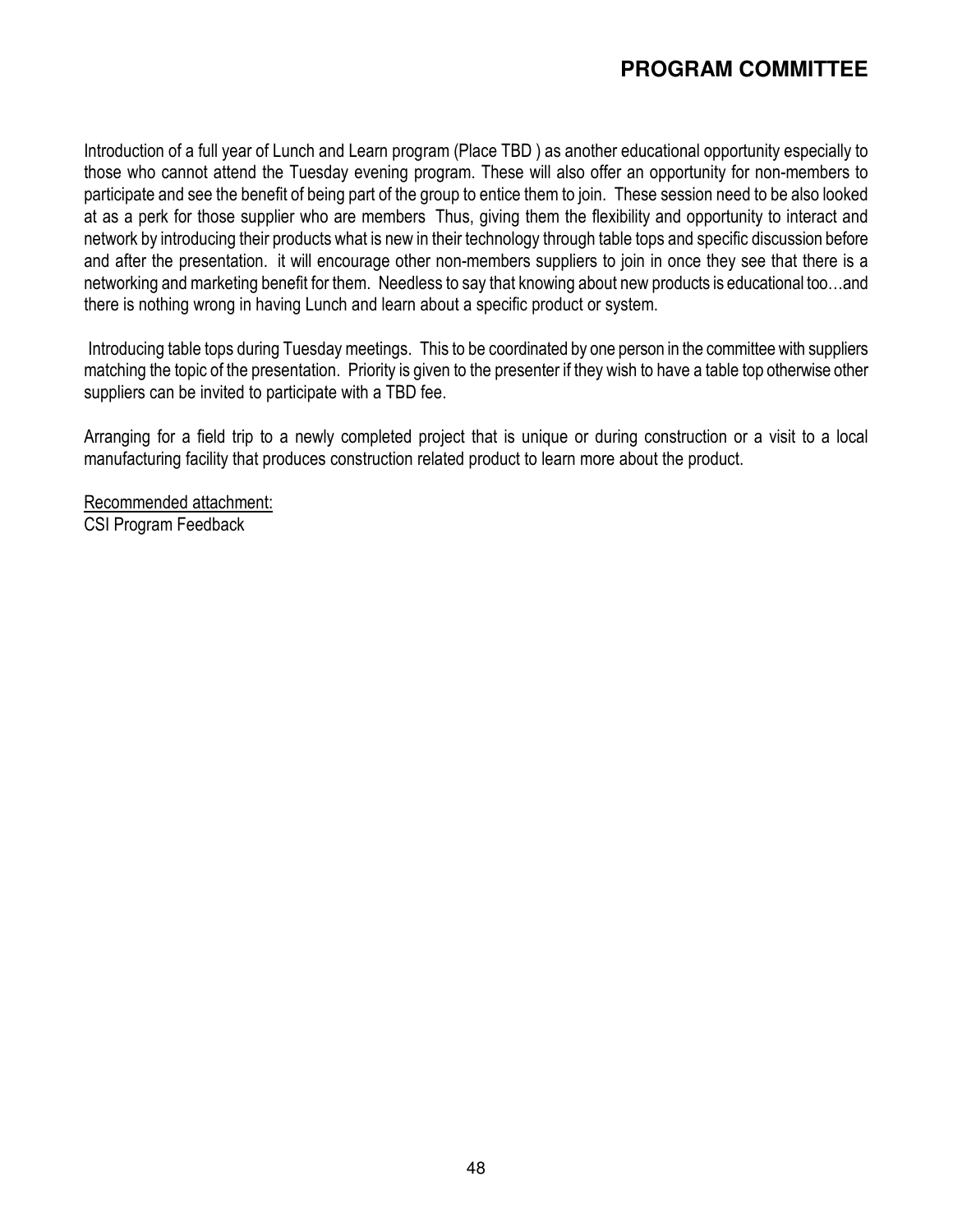# **PURPOSE**

The primary purpose of the Communications Committee is to create appropriate materials to publicize Knoxville Chapter events within the community.

#### **COMMITTEE MEMBERS/RESPONSIBILITIES**

#### **CHAIR**

- 1. Select Co-Chair and Committee members the goal that the Co-Chair will become Chair in the future.
- 2. Coordinate Calendar of Events with Program Chair, as well as other Committees holding events, in order to distribute appropriate advertising for each event. Distribution may include other groups or members of organizations which may be interested.
- 3. Prepares/assists in preparation of posters, mailers, and other advertising materials appropriate to advertise or provide publicity for chapter events.
- 4. Determine the target-advertising group and acquire information for distribution list.
- 5. Prepare/proof final copy of advertisement for print.
- 6. Send appropriate advertising with assistance of Co-Chair.
- 7. Give invoices for expenses to Chapter Treasurer, with notes regarding which committee incurred the expenses.
- 8. Work within appropriate committee's events budget to publicize event for which assistance has been requested.
- 9. Review this section of chapter Operations Guide and forward any recommended revisions to Chapter Secretary.

#### **CO-CHAIR**

- 1. Coordinate Calendar of Events and distribution of Advertising with Chair.
- 2. Preps/assists in preparation of posters, mailers, and other advertising vehicles to provide publicity for chapter events with Chair.
- 3. Aid in determining target-advertising group and acquire appropriate information for distribution list with Chair.
- 4. Send advertising information through appropriate entity (i.e. post office, local newspaper, etc.).
- 5. Aid in coordination with database maintenance.
- 6. Maintain an electronic record of all forms of advertisements in order to start a resource library for future use and provide a record of past advertising distribution and ideas.

#### **BUDGET FORMAT**

Publicity for events should come from the appropriate Committee's Event Budget

#### **INCOME**

1. None.

#### **EXPENSES**

- 1. Printing costs
- 2. Artwork, if any.
- 3. Mailing expenses.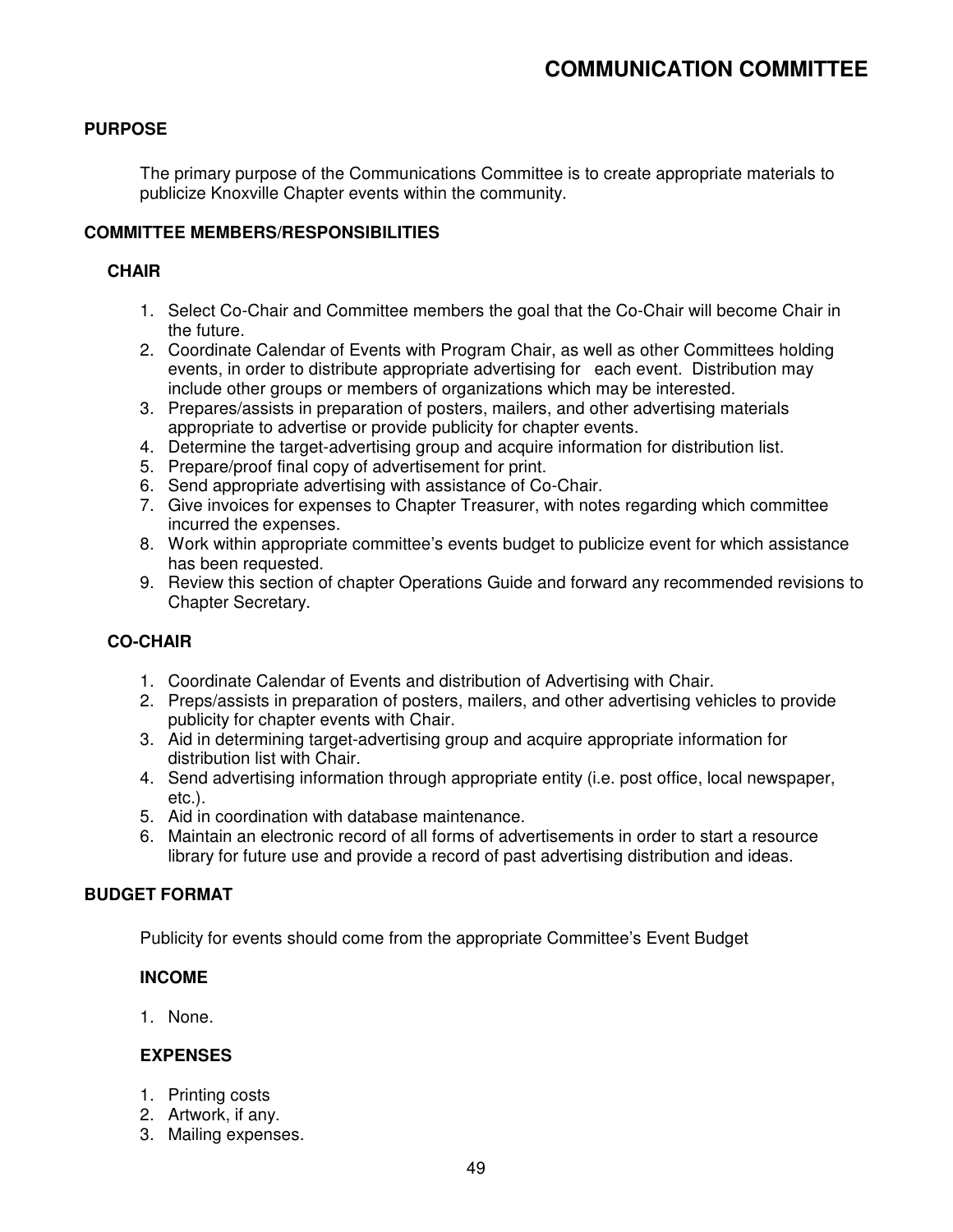- 4. Paper goods.
- 5. Ad space in local publications, including run-time and sales tax.

# **FORMAT/CONTENTS**

Determine type of advertising required, and the target group, graphics, layout and content for readability and to promote the Chapter's image. The following shall serve as a guideline for format and content:

- 1. Selection of paper color, weight and type and print style for readability and image.
- 2. The ad text should contain the Chapter name. The CSI logo may be used but must be printed either in black or terra cotta (PMS 180) consistent with Institute requirements.
- 3. The following information should be considered for inclusion in text body:
	- A. Chapter and Institute general information.
	- B. Name and Date and Location of Event.
	- C. Event Description.
	- D. Beneficiaries of Event.
	- E. Map to Event.
	- F. Any prizes to be awarded.
	- G. Sponsors of Event.
	- H. Possible list of Participants in Event.
	- I. Any applicable contact information, with approval.

#### **DISTRIBUTION POLICY**

Distribute advertising to appropriate groups

- 1. Any Chapter members.
- 2. Any Gulf State Regional Chapters
- 3. Prospective Members and firms as determined by President, Membership Chair, and Coordinating Committee.
- 4. Other Construction industry organizations as determined by President and Coordinating Committee.
- 5. Any other organization seen fit to benefit or hold interest by or to event.

#### **TIMETABLE**

The advertisements should be coordinated with event coordinators as to when distribution should occur within the event's timetable.

# **ADDITIONAL INFORMATION**

Refer to the previous chair or co-chair for any critique, questions or comments for additional information as needed.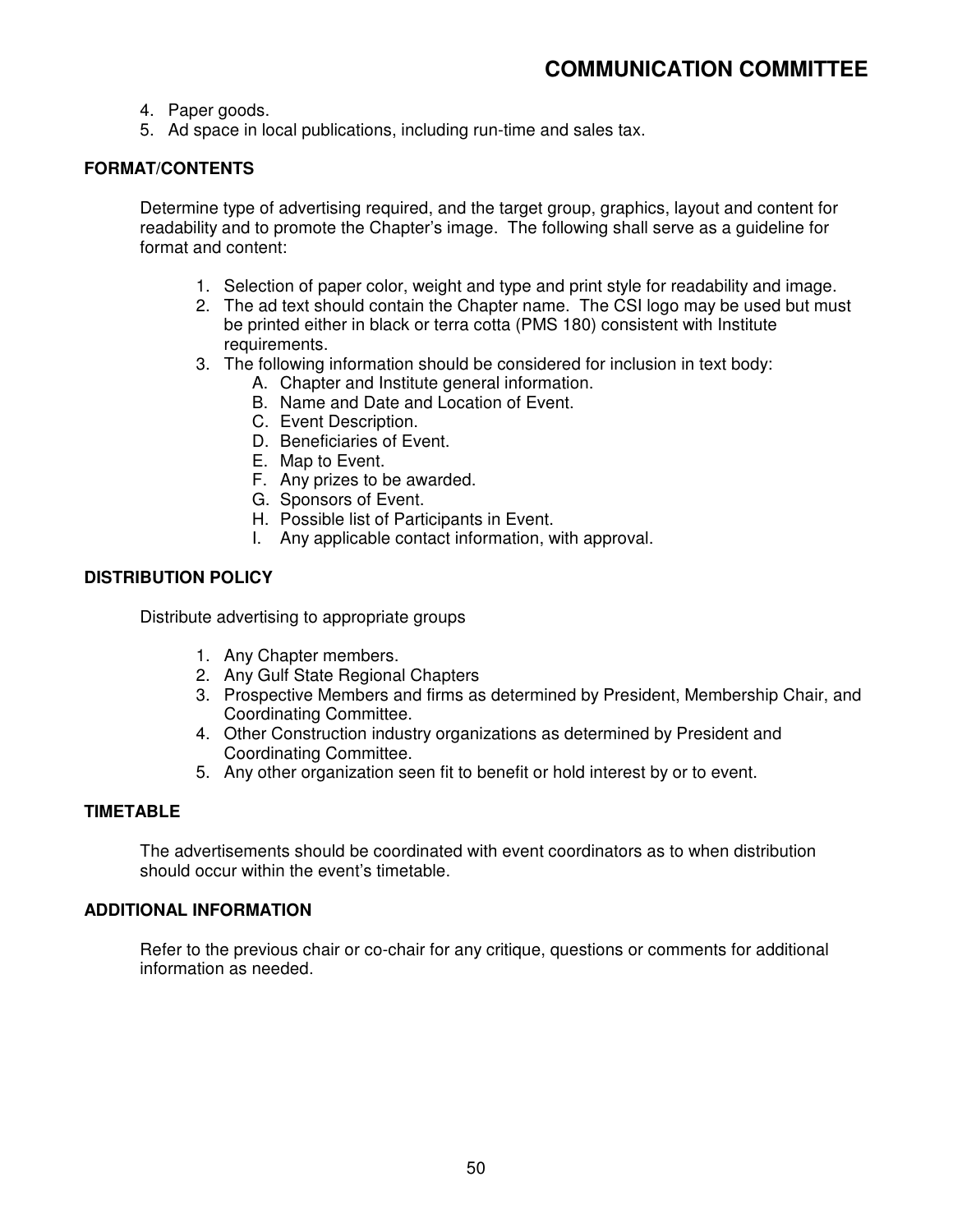# **PURPOSE**

The purpose of the Technical Committee is to direct the technical efforts of the chapter. This may be accomplished by arranging for corresponding members to Institute Committees, reviewing technical documents, writing technical articles, or coordinating technical presentations before chapter meetings.

#### **CHAIR RESPONSIBILITIES**

- 1. Select Co-Chair in consultation with the Board. The goal is that the Co-Chair will become the future Chair.
- 2. Select Committee members in consultation with Co-Chair. Members of this committee shall each prepare one article for the chapter newsletter.
- 3. Support Education Chair in developing seminars before chapter meetings.
- 4. Coordinate with Program Chair for technical programs.
- 5. Coordinate chapter submittals for Institute and Region Competition.
- 6. Develop a technical project or program to benefit the local building community.
- 7. Request study assignments from Institute offices and assign members to review.
- 8. Submit chapter members who are interested in serving on corresponding committees to President.
- 9. Submit year end report to President for inclusion in Chapter report to Region Directors.
- 10. Review and update the Chapter Operating Guide every odd year. Forward any recommended revisions to Chapter Secretary.

#### **ADDITIONAL INFORMATION**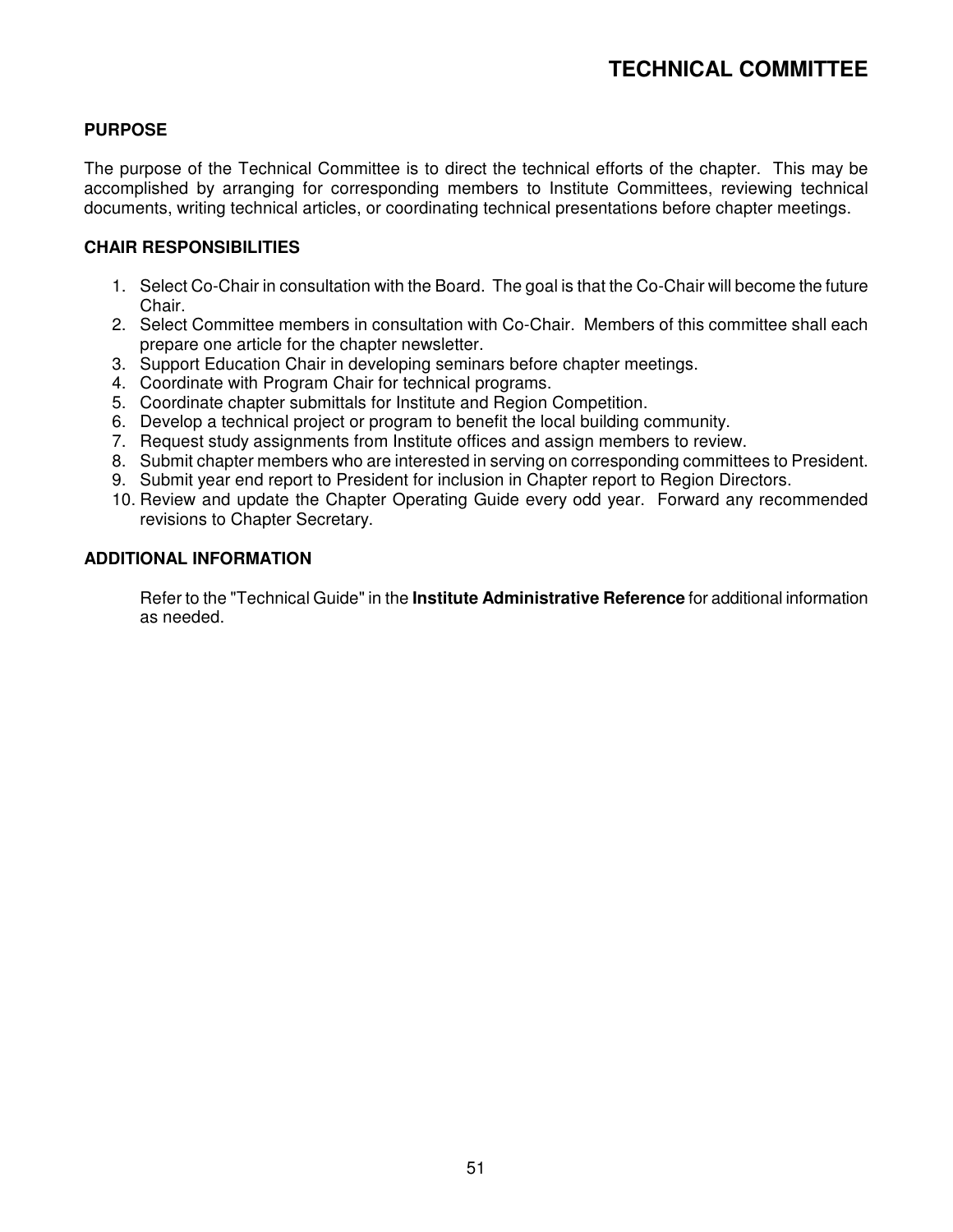# **CHAPTER BY-LAWS**

#### **BYLAWS Of the Knoxville Chapter Of THE CONSTRUCTION SPECIFICATIONS INSTITUTE, INC.**

#### **ARTICLE I – NAME**

The name of this organization is the Knoxville Chapter of the Construction Specifications Institute, Inc., hereinafter referred to as the "chapter"; said chapter being an affiliate chapter to The Constructions Specifications Institute, Inc., hereinafter referred to as the "Institute".

#### **ARTICLE II – GOVERNING AUTHORITY**

The chapter is governed and operated in accordance with the laws of the State of Tennessee, provisions of the Institute Bylaws, these bylaws, the regulations and requirements for the conduct of chapters of the Institute as adopted from time to time by the Institute Board, and the rules and instructions of the chapter's board issued through its officers.

#### **ARTICLE III – PURPOSE AND POLICY**

**Section 1** - The purpose of the chapter is to provide a medium at the local level for advancement of the objectives of the Institute.

**Section 2** – The name, funds or influence of the chapter may be used on in support of this purpose.

**Section 3** – The chapter enforces a nondiscriminatory policy as to membership and does not restrict membership based on a classification ratio or any other practice.

**Section 4** – The chapter is to have all the powers and authority conferred upon non-stock, non-profit corporations under the provisions of the Articles of Incorporation and Bylaws of the Institute and Laws of the State of Tennessee.

#### **ARTICLE IV – BOARD**

**Section 1** – The management and direction of the chapter shall be delegated exclusively to its board.

**Section 2** – The board shall consist of thirteen members: president, president-elect, vice president, secretary, treasurer, immediate past president (advisory member), six (6) directors and a student affiliate representative. Student affiliate representative shall be a non-voting member of the board. Professional members shall constitute a minimum of thirty-three percent of the chapter board and industry and associate member shall constitute a minimum of thirty-three percent of the chapter board.

**Section 3** – All members of the board are eligible to vote on chapter business.

**Section 4** – The board, through the action of authority delegated to the chapter secretary or membership chairman shall receive and promptly consider applications for membership in the chapter received from prospective members meeting the qualifications for Institute membership; may accept resignations from the chapter; and shall report its actions on membership to the Institute promptly.

**Section 5** – The board shall select all standing and special committees, designate duties and may authorize compensation for justifiable expenses. All committee chairmen shall be members of the chapter.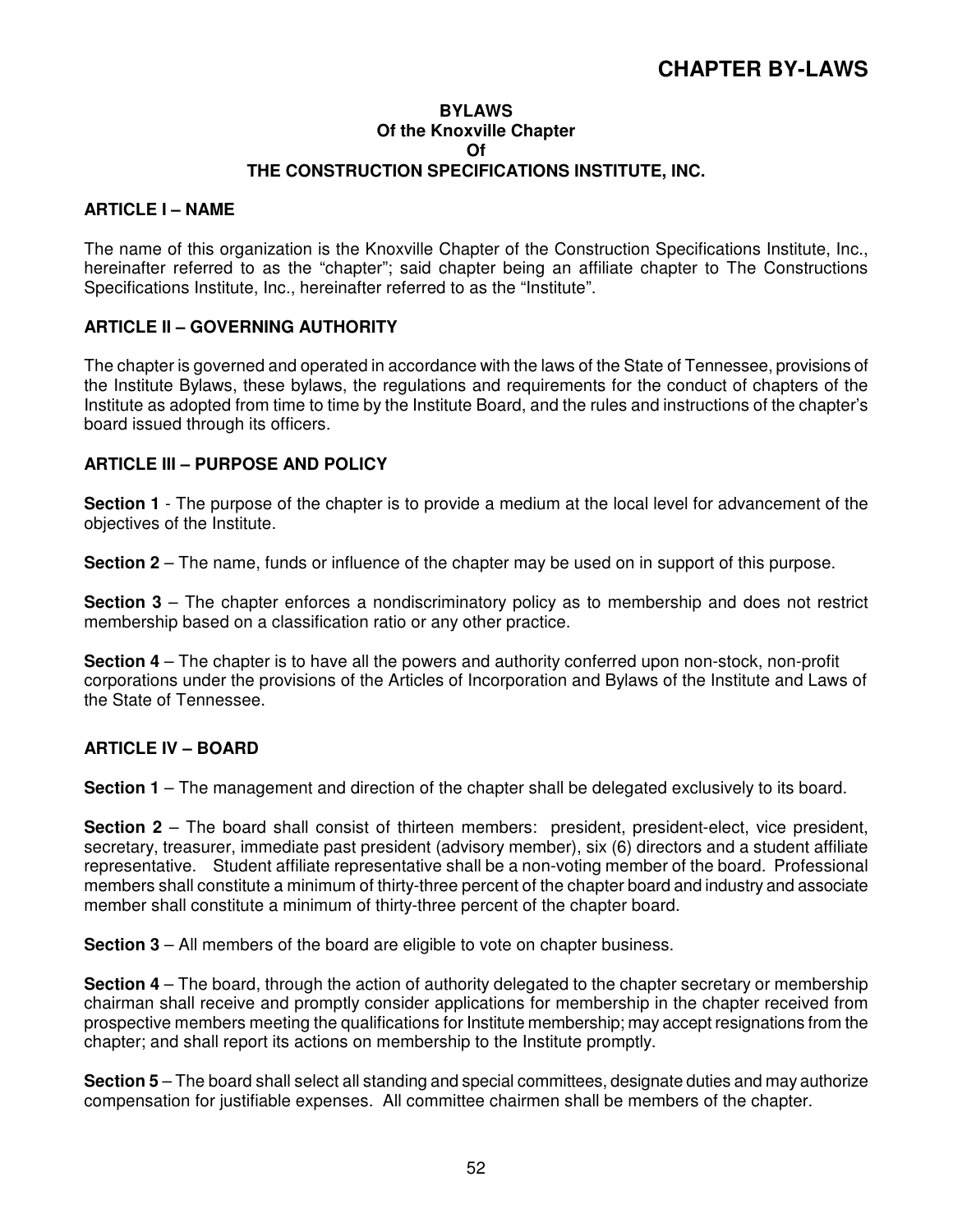**Section 6** – The board shall schedule monthly business meetings. Special meetings shall be held upon the call of the president or a majority of the board upon seven days written notice.

**Section 7** – A majority of the board shall constitute a quorum.

**Section 8**- Should a vacancy occur in any office of the chapter, the board shall by two-thirds affirmative vote of its total membership fill such vacancy by appointment of a member eligible by all other criteria for the duration of the unexpired term.

**Section 9** – The chapter board shall appoint a Student Affiliate Committee of three or more members. This committee shall be responsible for conducting liaison in the name of the chapter with the student affiliate by providing an advisor, support, guidance, program speakers, etc.

# **ARTICLE V – OFFICERS**

**Section 1** – The president shall serve as chairman of the board, shall preside at all chapter meetings, shall select the chairmen of temporary committees, shall appoint the chapter delegates to the annual meeting of the Institute, unless they are otherwise elected by the chapter members, shall be an ex-officio member of all committees, and shall sign all agreements and formal instruments.

**Section 2** – The president-elect shall serve upon the absence of the president and perform other duties as assigned by the board.

**Section 3** – The vice president shall perform other duties as assigned by the president or board and serve upon the absence of both the president and president–elect.

**Section 4** – The secretary shall see that notices are sent out at least seven days in advance of all meetings of the board and of the chapter and shall keep accurate minutes thereof. The secretary shall maintain a file of all correspondence; shall keep a roster of members and committees; shall co-sign all agreements and formal instruments, except those pertaining to the office of treasurer; and shall submit a report of his/her office at the annual meeting. The secretary shall perform other duties as assigned by the president or board.

**Section 5** – The treasurer shall collect and receipt for monies and securities; deposit funds and disburse and dispose of the same, subject to the direction of the board; shall keep accurate books of account; shall submit a report at board meetings; shall submit a report of his/her office at the annual meeting. The treasurer shall perform other duties assigned by the president or board.

# **ARTICLE VI – NOMINATION AND ELECTION OF OFFICERS AND DIRECTORS**

**Section 1** – Officers and directors shall be elected to those offices as established by Article IV by members of the chapter. When the new president assumes office, the current president-elect shall assume without election the office of president and the current president shall assume without election the office of immediate past president.

**Section 2** – Each elected board member shall take office on July 1 and shall serve for a minimum of two years.

**Section 3** – The term of office for directors shall be staggered two-year with half of the directors being elected each year.

**Section 4** – The president/president-elect or vice president(s) shall not hold the same office for more than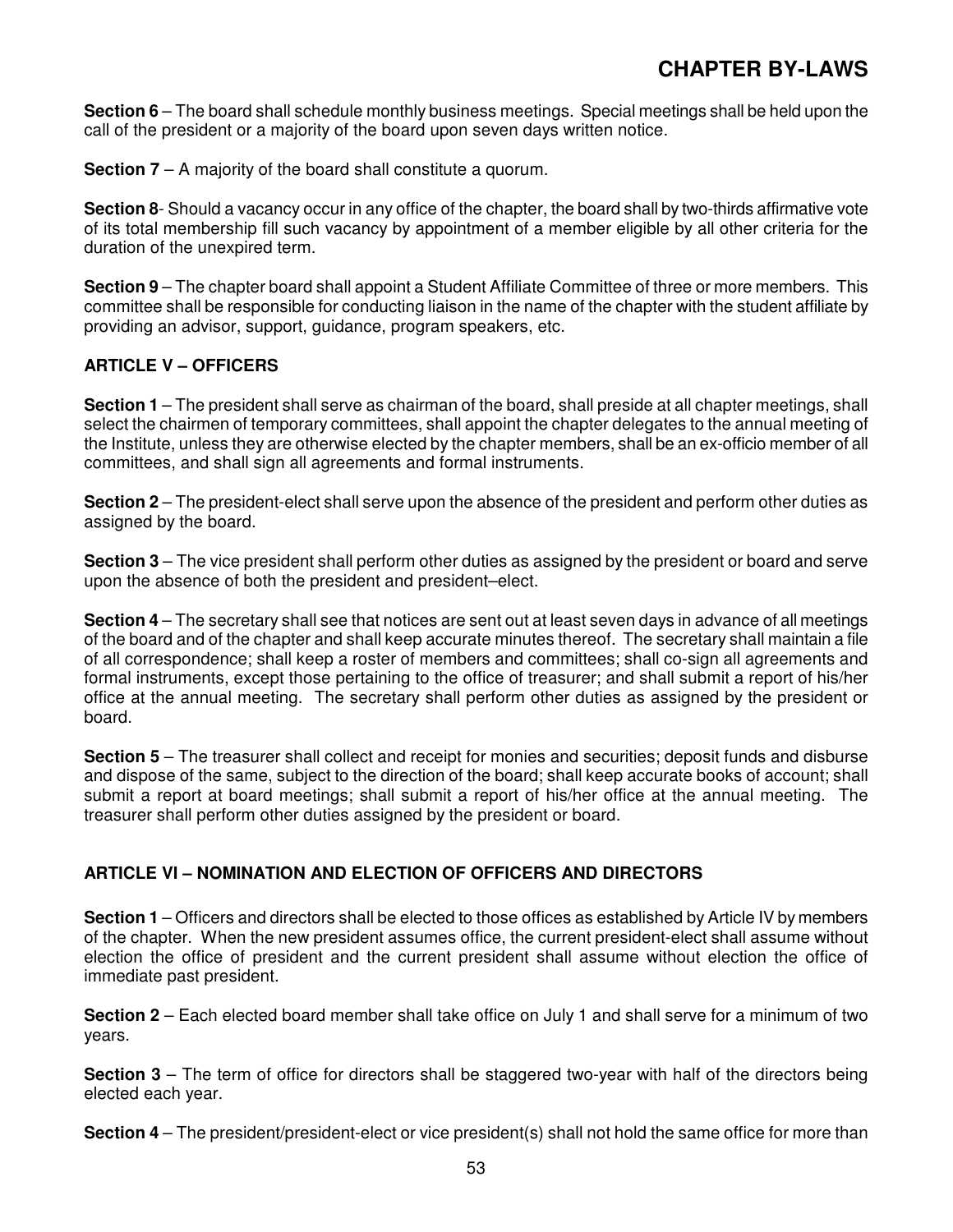two consecutive terms.

**Section 5** – A nominating committee shall be appointed by the board not later than February 20. The nominating committee shall prepare a list of nominees, showing at least one name for each elective position on the board due to become vacant, and shall present the list to the chapter not later than the regular meetings in April. At this time the members may present nominations from the floor. Election shall be by written ballot. Each voting member of the chapter shall be provided with a ballot at least two weeks prior to the ballot count. Eligibility to vote shall be as defined in the Institute Bylaws. The winners shall be determined by a simple majority of votes cast before and during the meeting.

**Section 6**- The ballots shall be counted and certified by tellers appointed by the president and the results shall be reported to the members.

**Section 7** – Not later than April 30, the chapter secretary shall notify the Institute directors and the Institute office of the results of the election, and shall submit to them a complete listing of chapter officers for the coming year, with their addresses, telephone numbers and email addresses.

#### **ARTICLE VII - MEMBERSHIP**

**Section 1** – The qualifications for membership shall conform to the requirements of the Institute Bylaws.

**Section 2** – Membership in the Institute is a prerequisite to membership in the chapter.

**Section 3** – A chapter member may be classified as an Honorary Member by the chapter only by action of the Institute.

**Section 4** – The provisions of the Institute Bylaws for disqualification, suspension, expulsion and reinstatement of members shall govern.

#### **ARTICLE VIII – MEETINGS OF MEMBERS**

**Section 1** – The annual meeting of the chapter shall be held during the month of June at which time committee reports shall be submitted, the secretary shall submit a report on the activities of the chapter during the past term of office, and the treasurer shall submit an annual report of the finances of the chapter. A copy of these reports shall be sent to the Institute.

**Section 2** – Regular meetings shall be held monthly, except when otherwise decreed by the board. Not less than ten regular meetings shall be held in the fiscal year.

**Section 3** – Special meetings may be called whenever the majority of the board deems it necessary, or upon written request by not less than one-tenth of the chapter membership. The business at special meetings shall be limited to that for which the meeting was called.

**Section 4** – Minutes of regular and special meetings shall be distributed to the members. with a copy to the Institute directors.

**Section 5** – These bylaws, together with the applicable provisions of the Institute bylaws and Robert's Rule of Order Newly Revised, shall govern the conduct of business of the chapter.

#### **ARTICLE IX – FISCAL ADMINISTRATION**

**Section 1** – The fiscal year shall be from July 1 to June 30.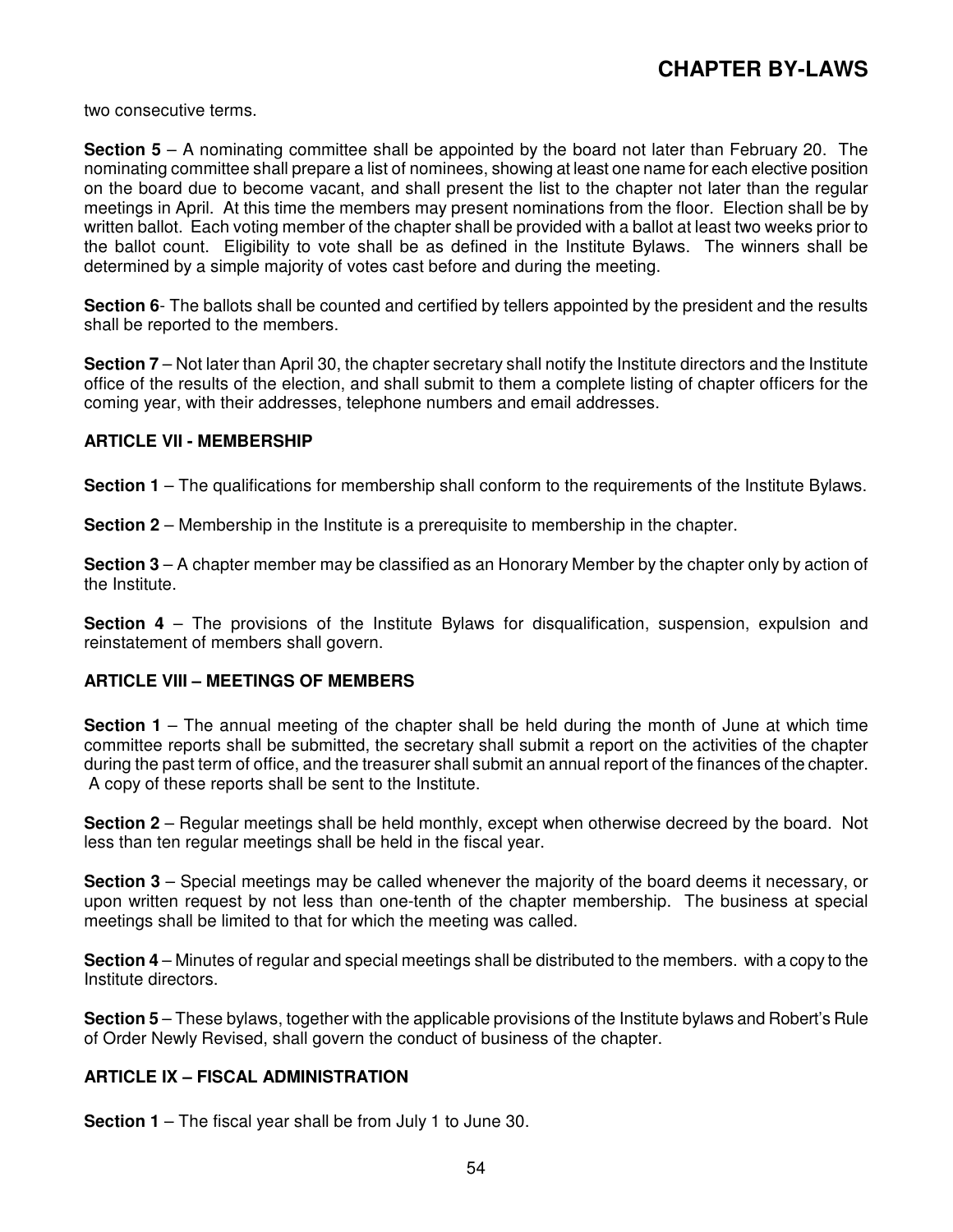**Section 2** – The annual chapter dues shall be set by the board. Members Emeritus, Honorary Members and Lifetime Members shall not be subject to dues.

**Section 3** – Annual dues notices shall be mailed by the Institute at least two months in advance of each member's anniversary date and are payable when rendered. Initial dues shall accompany the membership application. A qualified applicant may select introductory membership in accord with Institute Bylaws Article XIV, Section 2.c.

**Section 4** - Institute and chapter dues shall be paid to the Institute with the chapter dues being returned to the chapter by the Institute.

**Section 5** - If the chapter is dissolved by the Institute Board, the organization's assets will be used to establish a scholarship fund.

#### **ARTICLE X – AUDIT**

The board shall appoint a committee to audit the books and transactions of the treasurer at the close of the fiscal year. This report shall be read at the next regular meeting of the members of the chapter.

#### **ARTICLE XI – AMENDMENTS**

**Section 1** – Proposed amendments to these chapter bylaws shall first be submitted in duplicate. accompanied with two copies of the complete, current bylaws, to the Institute secretary for approval. After Institute secretary approval they shall then be publicized in the regular chapter newsletter issued prior to a regular meeting or by letter issued at least two weeks prior to a special meeting.

**Section 2** –Following publication, the amendments must be approved by a two-thirds vote of the professional and industry, and associate members present at the regular meeting or a special meeting.

Approved by Chapter vote 04-08-08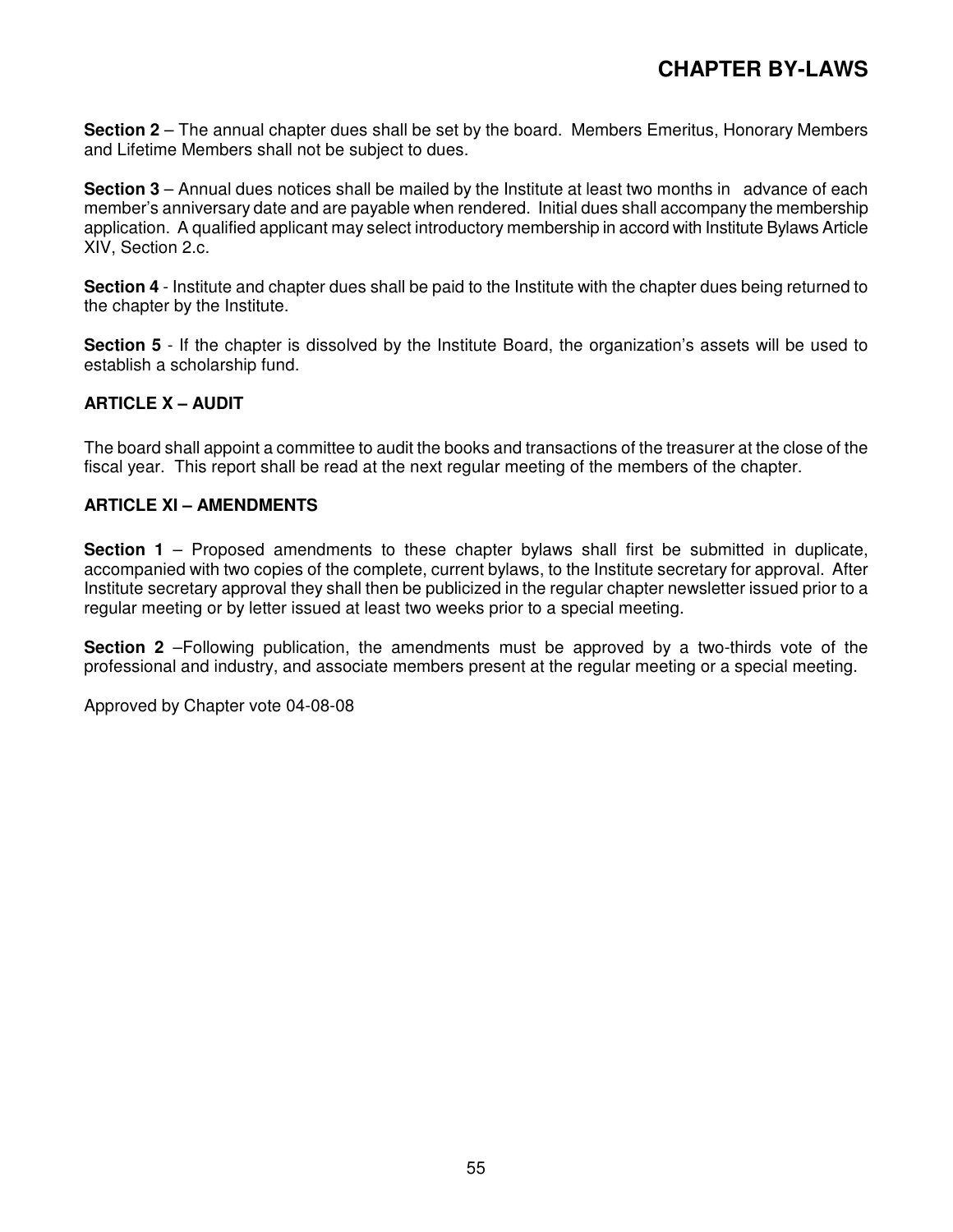**The Mission of The Construction Specifications Institute is to advance construction technology through communication, education, research, and service.**

#### **Mission Statements**

#### **1. Solidify the purpose, image, and understanding of CSI throughout the construction industry.**

CSI is striving to be recognized as the leader in construction communications and has stated the objective of: **"Advancement of Construction Technology."** CSI's programs are more readily accepted when CSI's role and purpose are understood.

#### **2. Extend CSI principles throughout the world.**

The construction industry in the United States knows and appreciates the benefits of having specifications and other contract documents prepared according to CSI principles. These principles are also the standard in Canada. There is a growing interest in the construction industry in other countries in having CSI principles adapted to their documentation procedures. The standardization of practices would benefit international construction participants.

#### **3. Establish CSI as the primary resource for information related to construction technology.**

The construction industry is fragmented and diverse in its collection and dissemination of construction-related information. CSI established its identity through construction documentation formats and organizational principles. CSI's diversity of membership places it in the unique position to become the focal point for the collection and dissemination of construction technology information.

#### **4. Provide an effective mechanism for all construction participants to become an integral part of CSI.**

CSI endeavors to serve the interests of owners, architects, enginers, specifiers, contractors, product manufacturers, and others in the construction industry. The principles promulgated by CSI become effective with the participation of all members of the construction team. CSI activities and programs must be beneficial to all participants.

#### **5. Enhance the image of CSI.**

The role of construction technologists, such as specifiers, product representatives, estimators, construction administrators, and inspectors should receive appropriate recognition in the construction industry. The value of the contributions of these technologists should be clearly understood and recognized by all participants in the construction industry.

#### **6. Achieve the adoption and implementation of CSI principles in the public sector.**

Government agencies at the federal, state, and local levels and public utilities have a profound influence on the practices and principles in the construction industry through their position as a major source of funding of construction programs. CSI principles and formats have been adopted by the Department of Defense and are being utilized by other agencies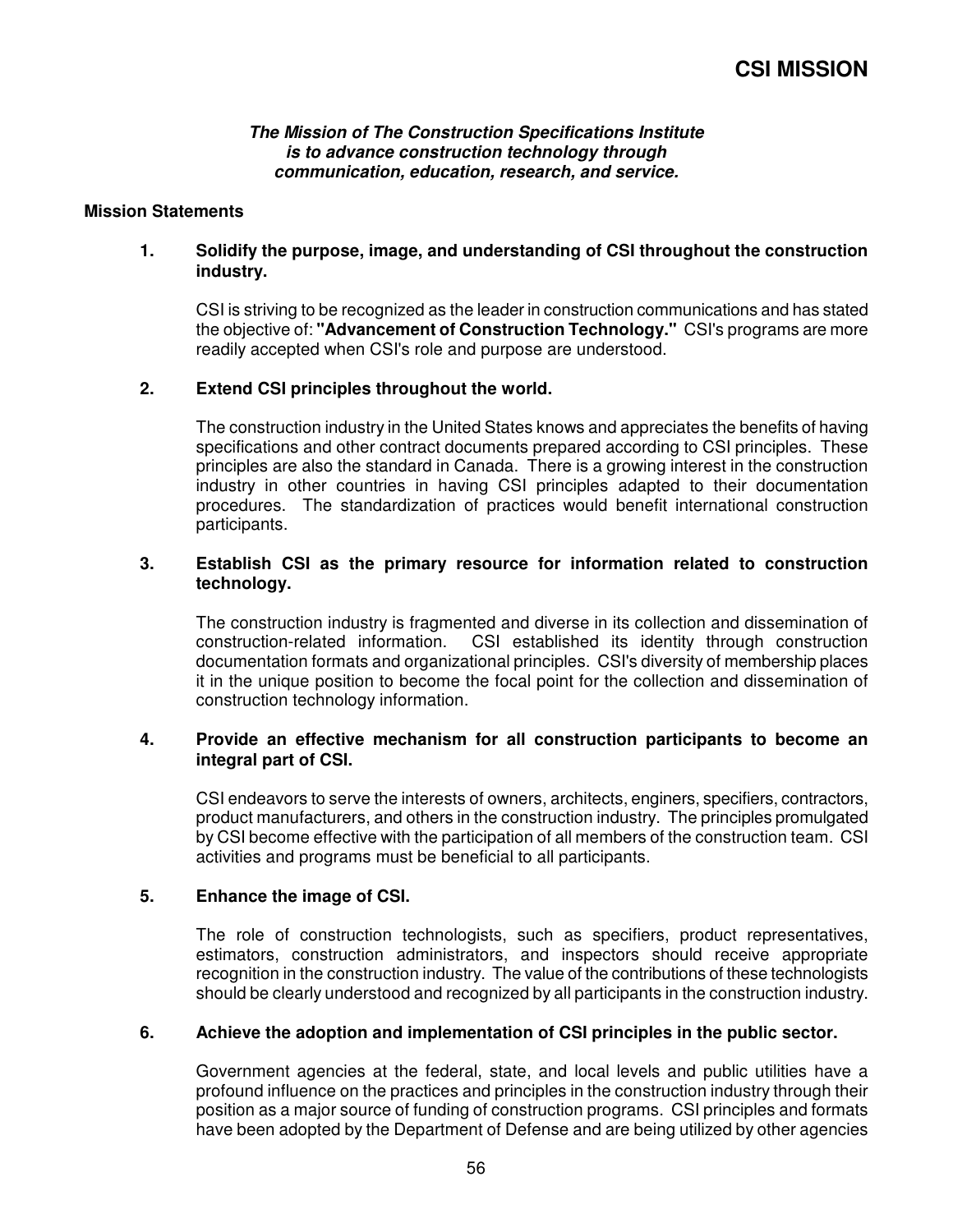at all levels of government. CSI should work to influence more agencies to adopt CSI principles and facilitate their implementation.

#### **7. Educate larger and more diverse audiences through CSI programs.**

It is important that construction industry participants learn CSI principles. These principles are propagated through CSI programs. CSI should provide the means for wider acceptance of its programs.

#### **8. Integrate advanced methods and resources in creating document delivery systems.**

Currently the construction industry functions with many fragmented tools, including hardware, software, and data resources. The number of these tools is expanding each year. CSI should assist in the evaluation, selection, and implementation of of these tools into coordinated construction document delivery systems.

#### **9. Develop the tools and educate those responsible for the enforcement of contract documents.**

Higher quality specifications and other contract documents result from the application of CSI principles. To achieve the benefits from these higher-quality documents, the level of enforcement and compliance must be raised.

#### **10. Improve the organizational and operational efficiency of CSI.**

Voluntary efforts are the foundation of CSI. The strength of CSI is sustained by providing effective organization and support of these voluntary efforts. It is imperative that efficiency increase as programs expand.

#### **11. Secure and insure continuing sources of revenue to achieve CSI objectives.**

In order to continue the advancement of CSI principles and programs, CSI must remain financially strong through planning to serve future needs.

#### **12. Encourage the use of construction materials that will ensure the health, safety, and welfare of the public, protection of the environment, and conservation of resources.**